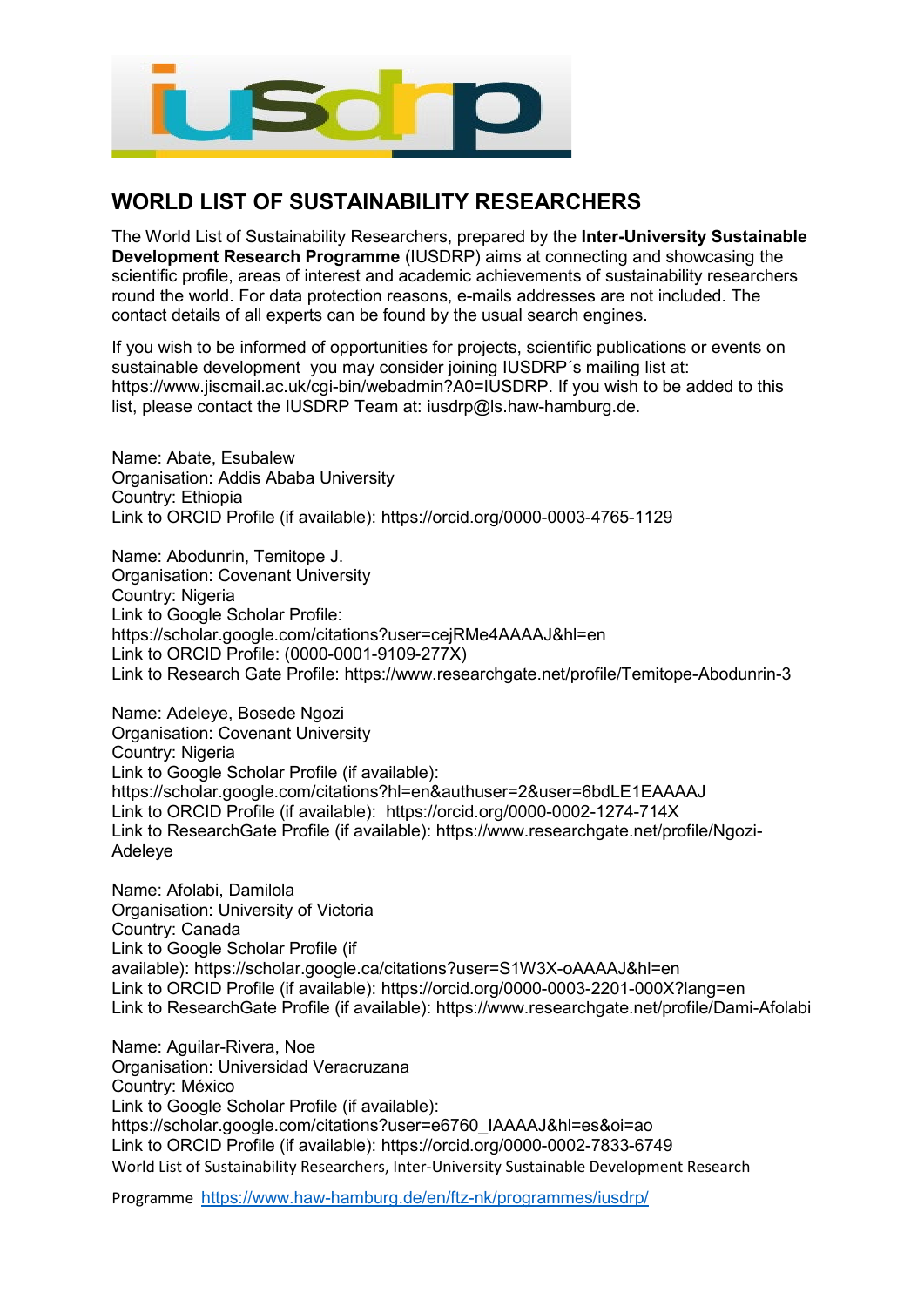

Link to Research Gate Profile (if available): https://www.researchgate.net/profile/N-Aguilar-Rivera

Name: Aina, Yusuf A. Organisation: Royal Commission Yanbu Colleges and Institutes Country: Saudi Arabia Link to Google Scholar Profile (if available): https://scholar.google.com/citations?user=7t3jyPIAAAAJ&hl=en Link to ORCID Profile (if available): https://orcid.org/0000-0002-0763-9865 Link to Research Gate Profile (if available): https://www.researchgate.net/profile/Yusuf-Aina

Name: Aktas, Can B. Organisation: Department of Civil Engineering, TED University Country: Turkey Link to Google Scholar Profile (if available): https://scholar.google.com/citations?user=a-4hv0gAAAAJ&hl=en&oi=ao Link to ORCID Profile (if available): https://orcid.org/0000-0001-8356-1812 Link to Research Gate Profile (if available): https://www.researchgate.net/profile/Can-Aktas

Name: Alghamdi, Naif Organisation: King Saud University Country: Saudi Arabia Link to Google Scholar Profile (if available): https://scholar.google.com/citations?user=mlyHCSoAAAAJ&hl=en Link to ORCID Profile (if available): https://orcid.org/0000-0002-2901-724X Link to Research Gate Profile (if available): https://www.researchgate.net/profile/Naif-Alghamdi-3

Name: Allahyari, Mohammad Sadegh Organisation: Rasht Branch, Islamic Azad University, Rasht Country: Iran

Name: Allievi, Francesca Organisation: JAMK University of Applied Sciences Country: Finland Link to ORCID Profile (if available): https://orcid.org/0000-0003-1382-2049 Link to Research Gate Profile (if available): https://www.researchgate.net/profile/Francesca-Allievi-2

Name: Alshuwaikhat, Habib M. Organization: King Fahd University of Petroleum & Minerals Country: Saudi Arabia Link to Google Scholar Profile (if available): https://scholar.google.com/citations?hl=en&user=MfQ31xYAAAAJ Link to ORCID Profile (if available): https://orcid.org/0000-0002-1509-157X Link to Research Gate Profile (if available): [https://www.researchgate.net/profile/Habib-](https://www.researchgate.net/profile/Habib-Alshuwaikhat)[Alshuwaikhat](https://www.researchgate.net/profile/Habib-Alshuwaikhat)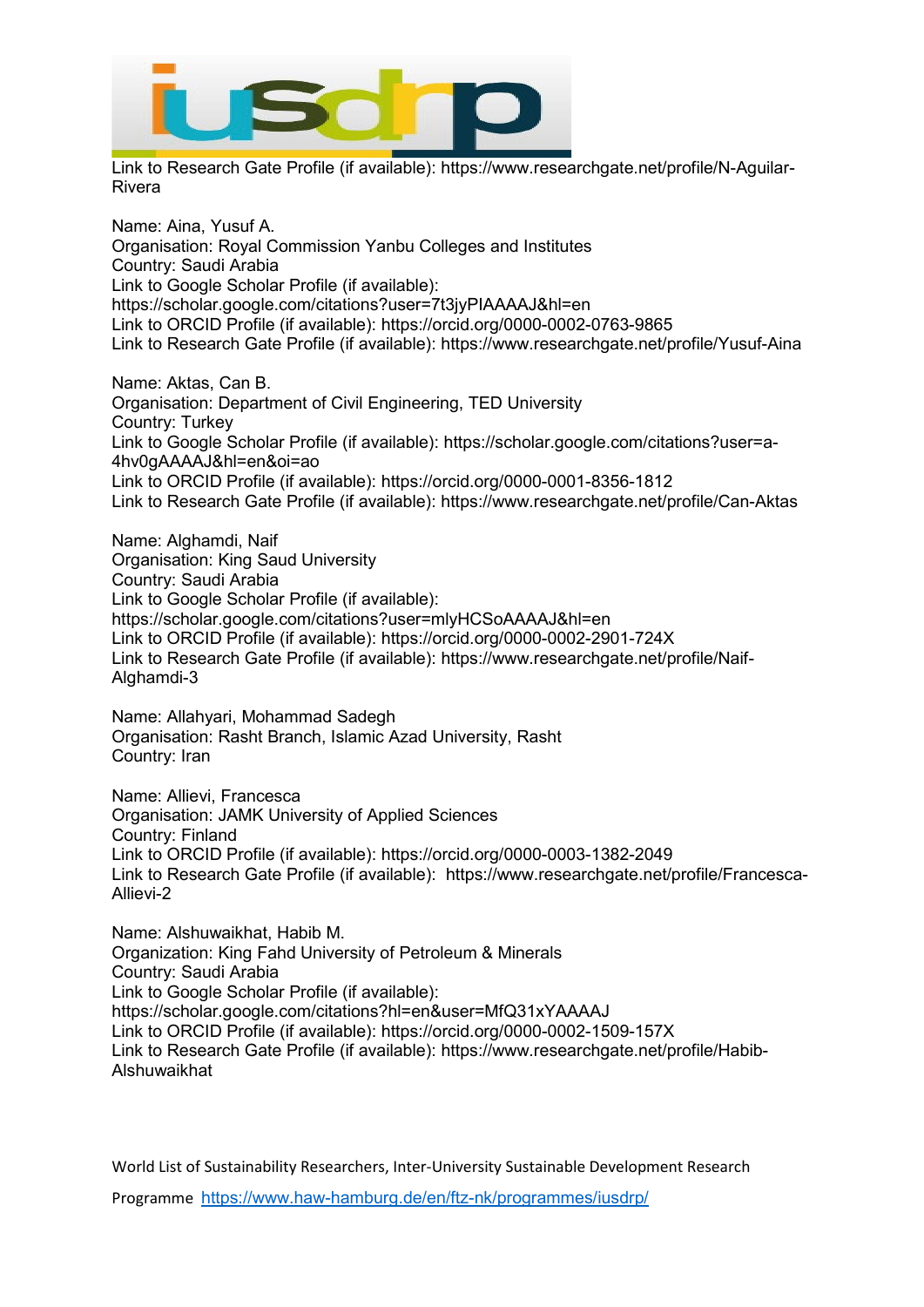

Name: Alves, Fatima Organisation: Universidade Aberta (Portuguese Open University) & Centre for Functional Ecology, Science for People and the Planet, University of Coimbra Country: Portugal Scientific Area: Sociology of Environment and Sociology of Health Link to Google Scholar Profile (if available): https://scholar.google.com/citations?user=9tbqNZeiSKsC&hl=en Link to ORCID Profile (if available): https://orcid.org/0000-0003-2600-8652 Link to Research Gate Profile (if available): https://www.researchgate.net/profile/Fatima-Alves

Name: Anholon, Rosley Organisation: University of Campinas Country: Brazil Link to ORCID Profile (if available): https://orcid.org/0000-0003-3163-6119 Link to Research Gate Profile (if available): https://www.researchgate.net/profile/Rosley-Anholon

Name: Aperribay-Bermejo, Maite Organisation: University of the Basque Country UPV/EHU Country: Spain Link to Google Scholar Profile (if available): https://scholar.google.es/citations?user=buecRgsAAAAJ Link to ORCID Profile (if available): https://orcid.org/0000-0002-1188-1670 Link to Research Gate Profile (if available): https://www.researchgate.net/profile/Maite-Aperribay-Bermejo

Name: Ashford, Nicholas A.

Organisation: Massachusetts Institute of Technology Country: England Link to Google Scholar Profile (if available): https://scholar.google.com/citations?user=0dfoSwwAAAAJ&hl=en

Name: Avila, Lucas Veiga Organisation: Federal University of Santa Maria - UFSM Country: Brazil Link to Google Scholar Profile (if available): https://scholar.google.com.br/citations?user=J2qpbKQAAAAJ&hl=en Link to ORCID Profile (if available): https://orcid.org/0000-0003-1502-258X Link to Research Gate Profile (if available): https://www.researchgate.net/profile/Lucas-Avila-5

Name: Axon, Stephen Organisation: Southern Connecticut State University Link to Google Scholar Profile (if available): https://scholar.google.com/citations?user=oTcWhjkAAAAJ Link to ORCID Profile (if available): 0000-0003-1166-6118 Link to Research Gate Profile (if available): https://www.researchgate.net/profile/Stephen-Axon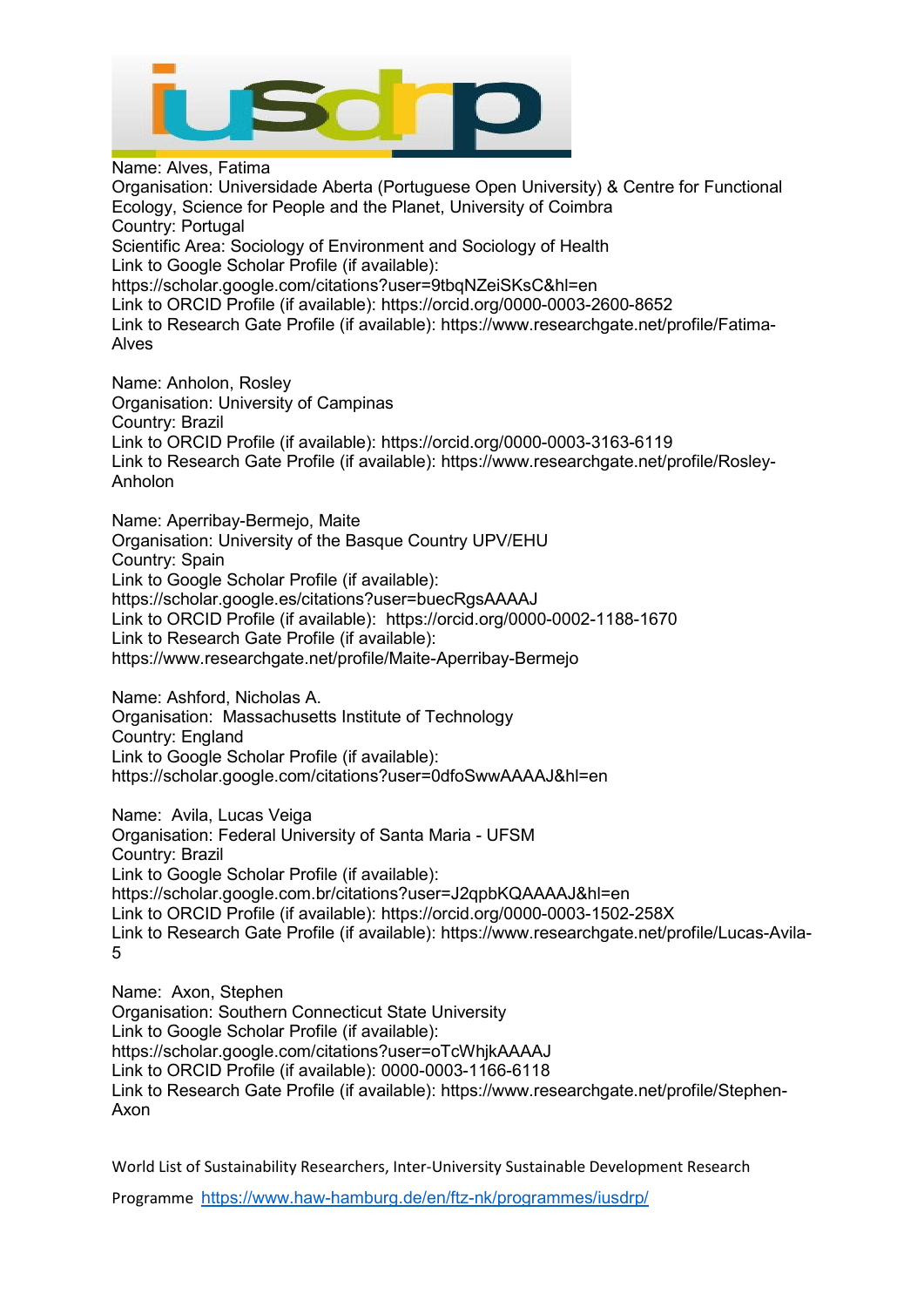

Name: Barbir, Jelena Organisation: Hamburg University of Applied Sciences Country: Germany Link to ORCID Profile (if available): 0000-0002-9226-0680 Link to Research Gate Profile (if available): https://www.researchgate.net/profile/Jelena-Barbir Name: Barcelos, Silvia Mara Bortoloto Damasceno Organisation: Universidade Estadual de Maringá - UEM Country: Brasil Link to Google Scholar Profile (if available): https://scholar.google.com.br/citations?hl=pt-BR&user=MhQotDAAAAAJ Link to ORCID Profile (if available): https://orcid.org/0000-0003-2567-4397 Link to Research Gate Profile (if available): https://www.researchgate.net/profile/Silvia-Barcelos Name: Bartke, Stephan Organisation: German Environment Agency Country: Germany Link to Google Scholar Profile: https://scholar.google.com/citations?user=TmSiFVcAAAAJ&hl=en Link to ORCID Profile (if available): https://orcid.org/0000-0003-1528-3050 Link to Research Gate Profile (if available): [https://www.researchgate.net/profile/Stephan-](https://www.researchgate.net/profile/Stephan-Bartke)[Bartke](https://www.researchgate.net/profile/Stephan-Bartke) Name: Baumgartner, Rupert Organisation: University of Graz, Institute of Systems Sciences, Innovation and Sustainability Research Country: Austria Link to Google Scholar Profile (if available): [https://scholar.google.at/citations?hl=de&user=U6dEEzoAAAAJ&view\\_op=list\\_works&sortby](https://scholar.google.at/citations?hl=de&user=U6dEEzoAAAAJ&view_op=list_works&sortby=pubdate) [=pubdate](https://scholar.google.at/citations?hl=de&user=U6dEEzoAAAAJ&view_op=list_works&sortby=pubdate) Link to ORCID Profile (if available): <https://orcid.org/0000-0003-0956-7997> Link to Research Gate Profile (if available): <https://www.researchgate.net/profile/Rupert-Baumgartner>

Name: Bekmeier-Feuerhahn, Sigrid Organisation: Leuphana University Lüneburg Institute for Management & Organization BWL, particularly Communication and Cultural Management Country: Germany Link to Research Gate Profile (if available): https://www.researchgate.net/lab/Sigrid-Bekmeier-Feuerhahn-Lab

Name: Beuron Thiago, Antônio Organisation: Universidade Federal do Pampa (UNIPAMPA) Country: Brazil

World List of Sustainability Researchers, Inter-University Sustainable Development Research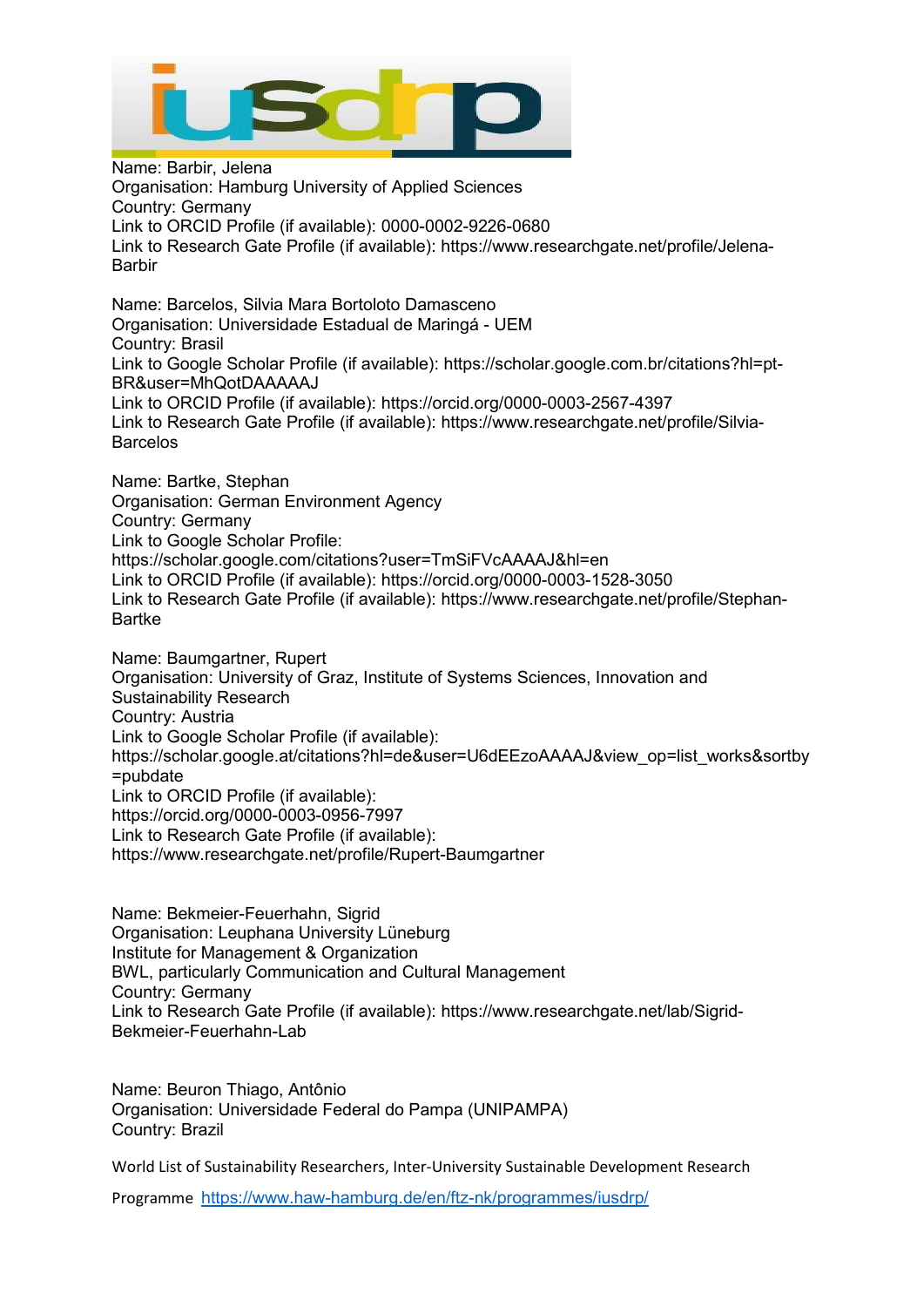

Link to Google Scholar Profile (if available): <https://scholar.google.com.br/citations?user=wAVfCFsAAAAJ&hl=pt-BR> Link to ORCID Profile (if available): <https://orcid.org/0000-0002-7254-9145> Link to Research Gate Profile (if available): <https://www.researchgate.net/profile/Thiago-Beuron>

Name: Bizerril, Marcelo Ximenes A. Organisation: University of Brasilia Country: Brazil Link to ORCID Profile (if available): Marcelo Bizerril (0000-0002-2993-155X) - ORCID | Connecting Research and Researchers Link to Research Gate Profile (if available): https://www.researchgate.net/profile/Marcelo-Bizerril

Name: Boggia, Antonio Organisation: University of Perugia Country: Italy Link to Google Scholar Profile (if available): https://scholar.google.com/citations?user=x0foxkAAAAJ&hl=it Link to ORCID Profile (if available): https://orcid.org/0000-0002-7049-4144 Link to Research Gate Profile (if available): https://www.researchgate.net/profile/Antonio-Boggia

Name: Borsari, Bruno Organisation: Winona State University Country: United States Link to Google Scholar Profile (if available): Link to ORCID Profile (if available): https://orcid.org/0000-0002-9463-333X Link to Research Gate Profile (if available): [https://www.researchgate.net/profile/Bruno-](https://www.researchgate.net/profile/Bruno-Borsari)[Borsari](https://www.researchgate.net/profile/Bruno-Borsari)

Name: Breda Maria Sao, Joao Organisation: University of Coimbra; Faculty of Psychology and Educational Sciences Country: Portugal Link to ORCID Profile: orcid.org/0000-0001-8950-4042

Name: Caeiro, Sandra Sofia Ferreira da Silva Organisation: Universidade Aberta Country: Portugal Link to Google Scholar Profile (if available): https://scholar.google.pt/citations?user=xi30Zg8AAAAJ&hl=pt-PT Link to ORCID Profile (if available): http://orcid.org/0000-0002-6079-3554 Link to Research Gate Profile (if available): https://www.researchgate.net/profile/Sandra-Caeiro

Name: Çağdaş Dedeoğlu

World List of Sustainability Researchers, Inter-University Sustainable Development Research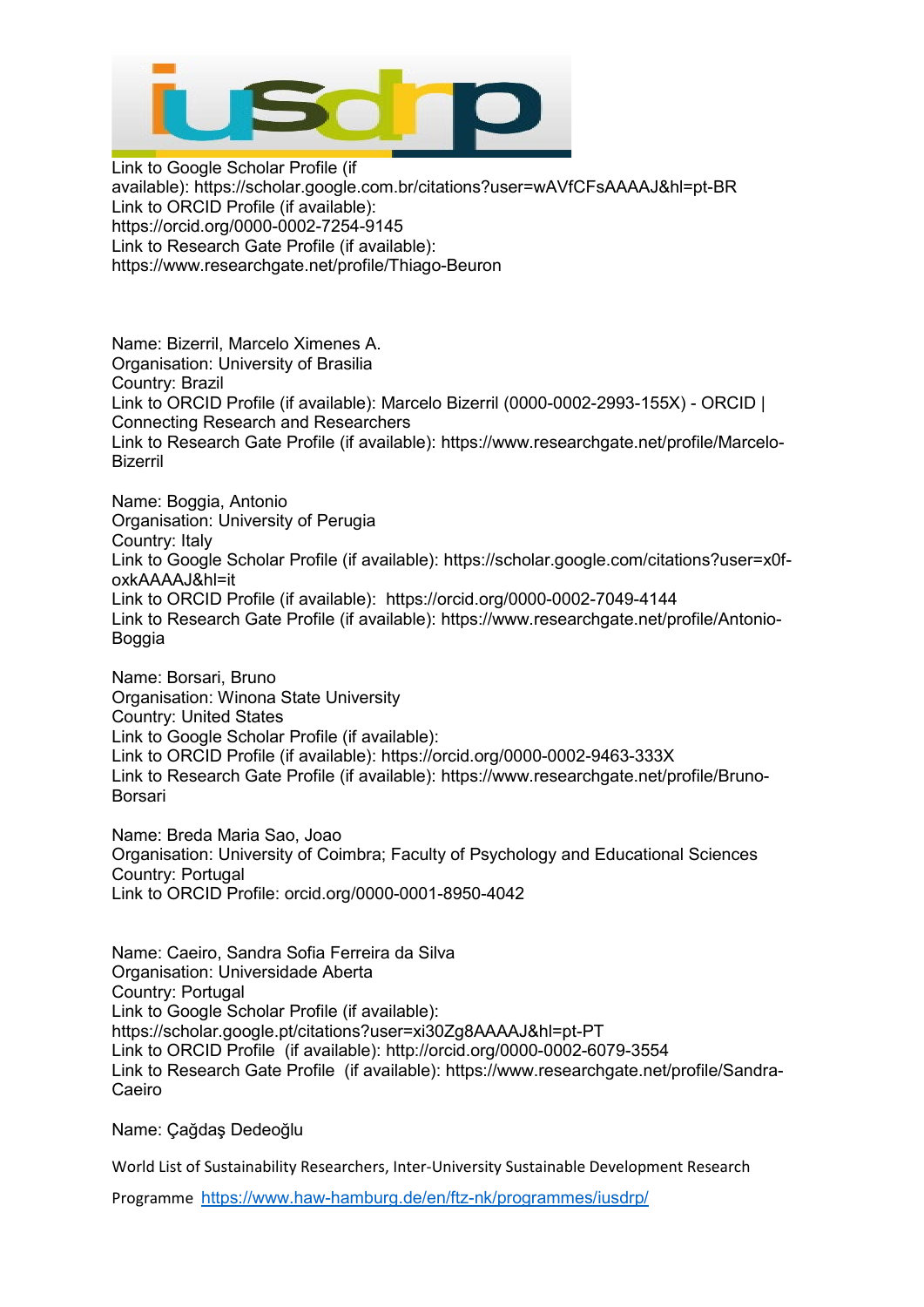

Organisation: Yorkville University Country: Canada Link to Google Scholar Profile: https://scholar.google.com/citations?user=uLH88zQAAAAJ&hl=en&authuser=1 Link to ORCID Profile: http://orcid.org/0000-0003-2322-0033 Link to Research Gate Profile: https://www.researchgate.net/profile/Cagdas-Dedeoglu

Name: Cantele, Silvia Organisation: University of Verona, Department of Business Administration Country: Italy Link to Google Scholar Profile (if available): https://scholar.google.com/citations?user=flASAxUAAAAJ&hl=it&oi=ao Link to ORCID Profile (if available): https://orcid.org/0000-0003-1799-3566 Link to Research Gate Profile (if available): https://www.researchgate.net/profile/Silvia-**Cantele** 

Name: Caruana, Vincent Organisation: Centre for Environmental Education and Research, University of Malta. Country: Malta

Name: Cavadas, Bento Organisation: Polytechnic Institute of Santarém Country: Portugal Link to ORCID Profile: https://orcid.org/0000-0001-6021-6581 Link to Research Gate Profile: https://www.researchgate.net/profile/Bento-Cavadas-2

Name: Cavicchi, Alessio Organisation: University of Macerata Country: Italy Link to Google Scholar Profile (if available): https://scholar.google.it/citations?user=cLaLbpkAAAAJ&hl=en&oi=ao Link to ORCID Profile (if available): https://orcid.org/0000-0002-7793-865X Link to Research Gate Profile (if available): [https://www.researchgate.net/profile/Alessio-](https://www.researchgate.net/profile/Alessio-Cavicchi)[Cavicchi](https://www.researchgate.net/profile/Alessio-Cavicchi)

Name: Cebrián Bernat, Gisela Organisation: Universitat Rovira i Virgili Country: Spain Link to Google Scholar Profile (if available): [https://scholar.google.es/citations?user=-](https://scholar.google.es/citations?user=-QsJ53IAAAAJ&hl=es) [QsJ53IAAAAJ&hl=es](https://scholar.google.es/citations?user=-QsJ53IAAAAJ&hl=es) Link to ORCID Profile (if available): <https://orcid.org/0000-0002-8434-9888> Link to Research Gate Profile (if available): [https://www.researchgate.net/profile/Gisela-](https://www.researchgate.net/profile/Gisela-Cebrian)[Cebrian](https://www.researchgate.net/profile/Gisela-Cebrian)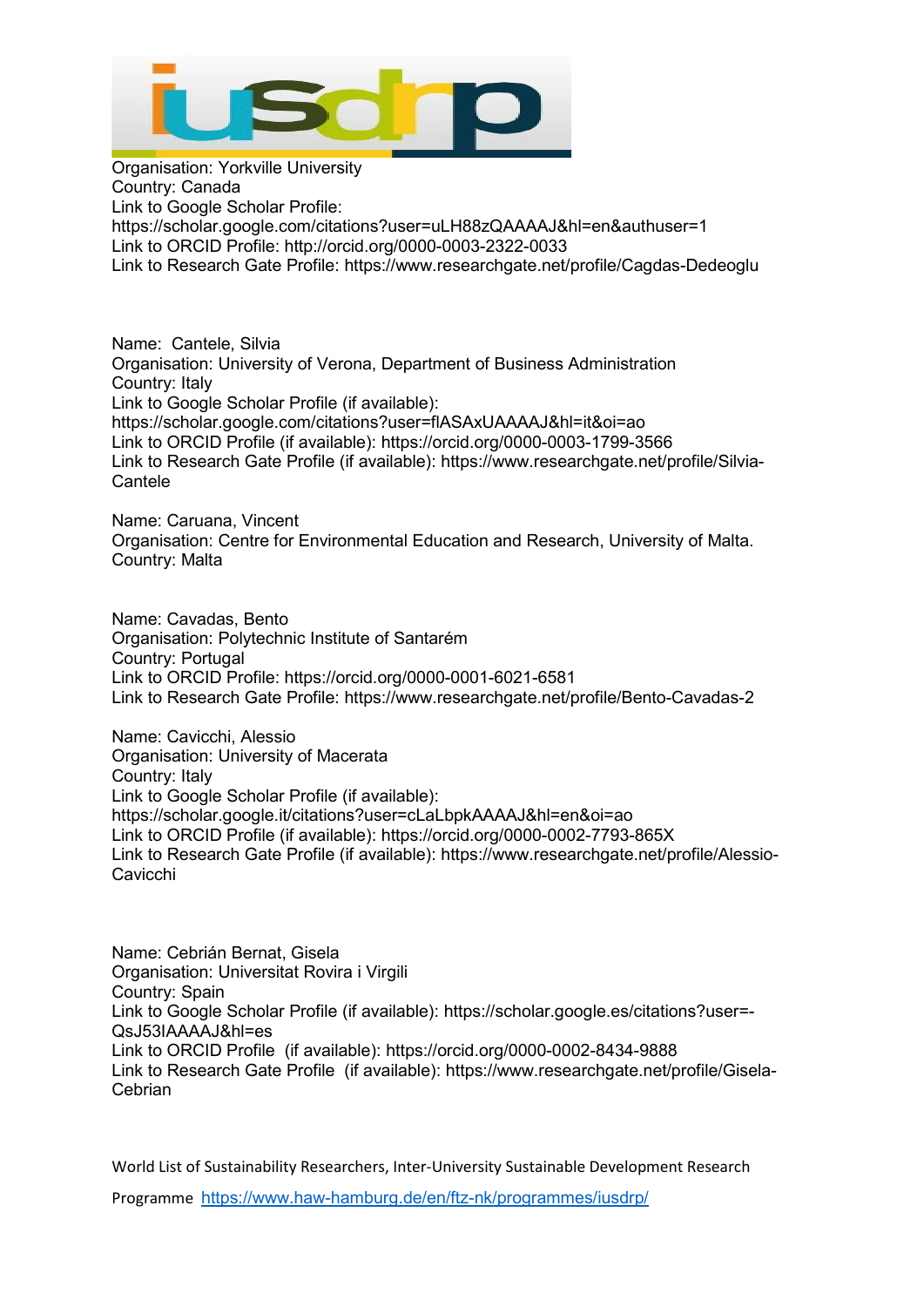

Name: Chakraborty, Arpita Organisation: Freelance researcher (Sustainable education) Country: India Link to Google Scholar Profile: https://scholar.google.com/citations?user=g7A2O10AAAAJ&hl=en Link to ORCID Profile: 0000-0002-3779-2780 Link to Research Gate Profile: https://www.researchgate.net/profile/Arpita-Chakraborty-9

Name: Chassagne, Natasha Organisation: Centre for Social Impact, Swinburne University of Technology Country: Australia Link to Google Scholar Profile (if available): https://scholar.google.com/citations?user=8FjDuigAAAAJ&hl=en Link to ORCID Profile (if available): http://orcid.org/0000-0003-2412-7578 Link to Research Gate Profile (if available): https://www.researchgate.net/profile/Natasha-Chassagne-2

Name: Chatzitheodoridis, Fotios Organisation: University of Western Macedonia Country: Greece Link to Google Scholar Profile: https://scholar.google.gr/citations?user=JEmobMQAAAAJ&hl=el Link to ORCID Profile: https://orcid.org/0000-0003-2008-1023 Link to Research Gate Profile: https://www.researchgate.net/profile/Fotis-Chatzitheodoridis

Name: Chitakira, Munyaradzi Organisation: University of South Africa Country: South Africa Link to Google Scholar Profile (if available): https://scholar.google.com/citations?user=HpvLA6cAAAAJ&hl=en Link to ORCID Profile (if available): https://orcid.org/0000-0002-2848-1008 Link to Research Gate Profile (if available): https://www.researchgate.net/profile/Munyaradzi-Chitakira-2

Name: Clarke, Amelia Organisation; School of Environment, Enterprise & Development, University of Waterloo Country: Canada Link to Google Scholar Profile (if available): https://scholar.google.ca/citations?user=N0qNHOMAAAAJ&hl=en

Name: Čolić, Ratka Organisation: University of Belgrade, Faculty of Architecture Country: Serbia Link to ORCID Profile: https://orcid.org/0000-0002-2600-6668 Link to Research Gate Profile: https://www.researchgate.net/profile/Ratka-Colic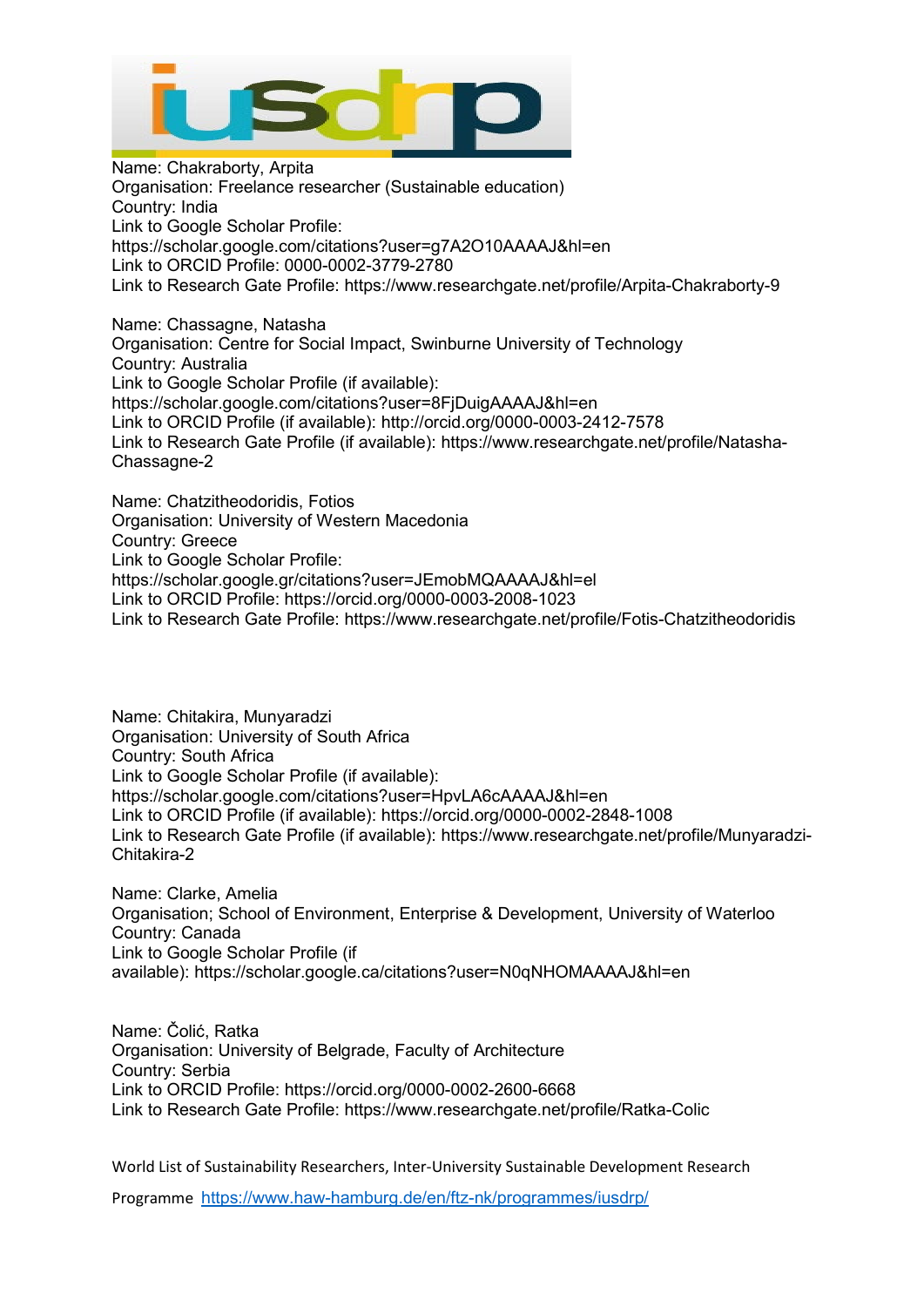

Name: Cooper, Joshua Organization: University of Hawai'i / Hawai'i Institute for Human Rights Country: Hawaii. USA

Name: Correia Guedes, Manuel Organisation: Instituto Superior Técnico - University of Lisbon Country: Portugal Link to Google Scholar Profile (if available): https://scholar.google.com/citations?user=F93M0lMAAAAJ&hl=en Link to ORCID Profile (if available): https://orcid.org/0000-0001-5815-3438 Link to Research Gate Profile (if available): [https://www.researchgate.net/profile/Manuel-](https://www.researchgate.net/profile/Manuel-Guedes)**[Guedes](https://www.researchgate.net/profile/Manuel-Guedes)** 

Name: Dabija, Dan-Cristian Organisation: Babes-Bolyai University Cluj-Napoca Country: Romania Link to Google Scholar Profile (if available): https://scholar.google.ro/citations?user=MqzkKtoAAAAJ&hl=ro Link to ORCID Profile (if available): https://orcid.org/0000-0002-8265-175X Link to Research Gate Profile (if available): [https://www.researchgate.net/profile/Dan-](https://www.researchgate.net/profile/Dan-Cristian-Dabija)[Cristian-Dabija](https://www.researchgate.net/profile/Dan-Cristian-Dabija)

Name: Dalbelo, Thalita dos Santos Organisation: University of Campinas Country: Brazil Link to ORCID Profile (if available): https:/[/orcid.org/0000-0002-0835-0502](http://orcid.org/0000-0002-0835-0502)

Name: Moro, Leila Dal Organisation: IMED Country: Brazil Link to Google Scholar Profile (if available): https://scholar.google.com.br/citations?hl=pt-BR&user=CCxT8XoAAAAJ&view\_op=list\_works&sortby=pubdate Link to ORCID Profile (if available): https://orcid.org/0000-0003-0456-4260 Link to Research Gate Profile (if available): https://www.researchgate.net/profile/Leila-Moro

Name: Damke, Luana Inês Organisation: Federal University of Santa Maria: Federal University of Fronteira Sul. Country: Brazil Link to ORCID Profile (if available): https://orcid.org/0000-0003-0379-6262 Link to Research Gate Profile (if available): https://www.researchgate.net/profile/Luana-Damke

World List of Sustainability Researchers, Inter-University Sustainable Development Research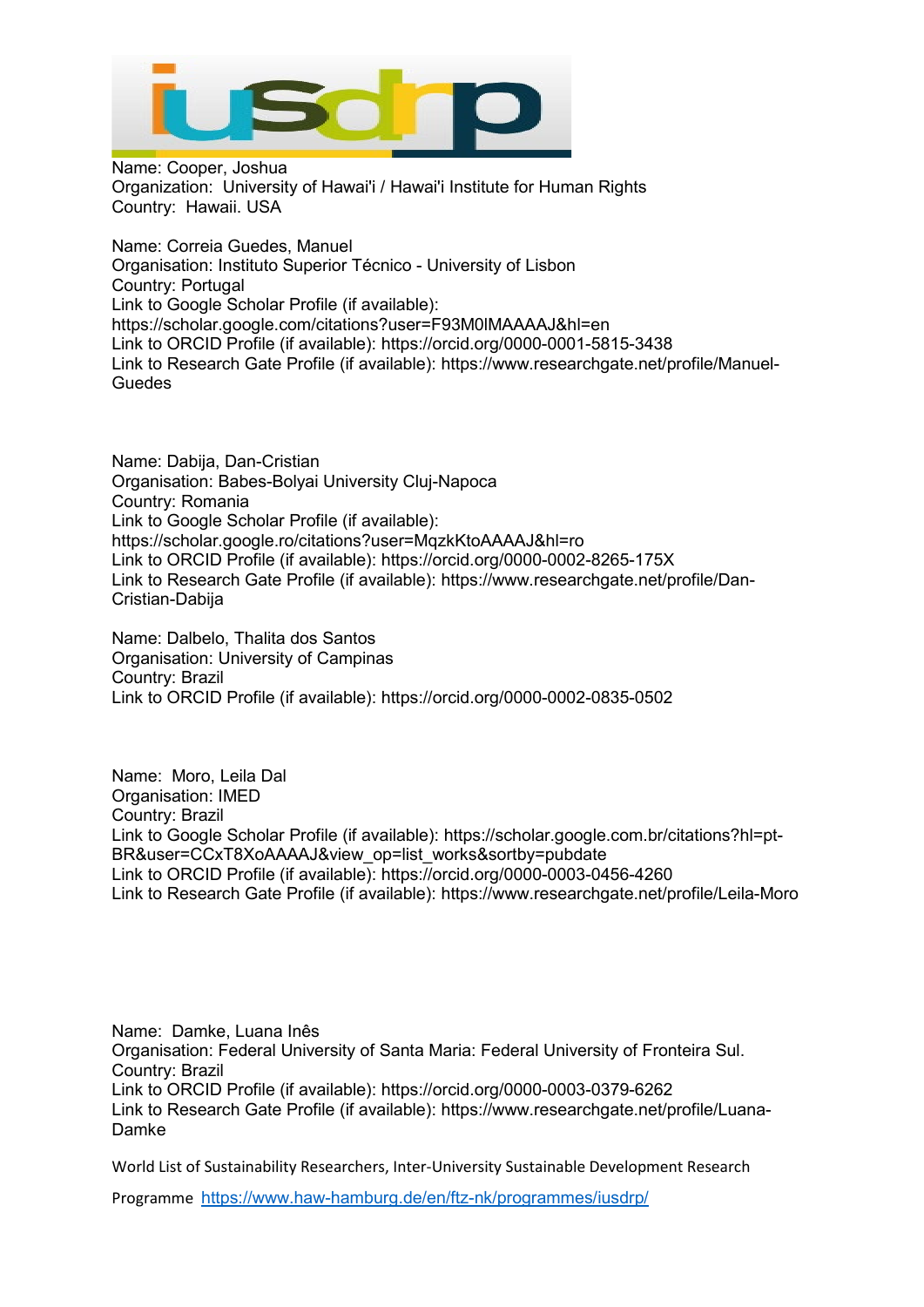

Name: Datta, Ranjan Organisation: Mount Royal University, Calgary, Alberta Country: Canada Link to Google Scholar Profile (if available): https://scholar.google.ca/citations?hl=en&user=66-YtoAAAAAJ Link to Research Gate Profile (if available): [https://www.researchgate.net/profile/Ranjan-](https://www.researchgate.net/profile/Ranjan-Datta)**[Datta](https://www.researchgate.net/profile/Ranjan-Datta)** 

Name: De Matos, Mário Organisation: Instituto Superior Técnico (Técnico-Lisboa) Country: Portugal Research Gate Profile: https://www.researchgate.net/profile/Mario-De-Matos

Name: Deckert, Ronald Organisation: HFH · Hamburger Fern-Hochschule Country: Germany Link to ORCID Profile (if available): https://orcid.org/0000-0002-7329-8755 Link to Research Gate Profile (if available): https://www.researchgate.net/profile/Ronald-Deckert-2

Name: Deshmukh, Vijaya Organisation: NIFT Jodhpur Country: India

Name: De Young, Raymond Organisation: University of Michigan Country: USA Link to Google Scholar Profile (if available): https://scholar.google.com/citations?user=Hk9Y9yoAAAAJ&hl Link to ORCID Profile (if available): https://orcid.org/0000-0003-1906-1244 Link to Research Gate Profile (if available): https://www.researchgate.net/profile/Raymond-De-Young

Name: Diaz-Sarachaga, Jose Manuel Organization: GTDS Research group, Universidad de Oviedo Country: Spain Link to Google Scholar Profile: (https://scholar.google.es/citations?hl=es&user=ULQzO8oAAAAJ&view\_op=list\_works&gml a=AJsN-F6NMRZRQN2Ql3lgVeGeHHpaaLDd8GiWb72eQfiXv5lzbwjB5kHmGLggmoZcBu5NjHPMou LDqiD6912x6\_PT42VGcppLIg) Link to ORCID Profile: https://orcid.org/0000-0002-4709-2534 Link to Research Gate Profile: https://www.researchgate.net/profile/Jose\_Manuel\_Diaz-Sarachaga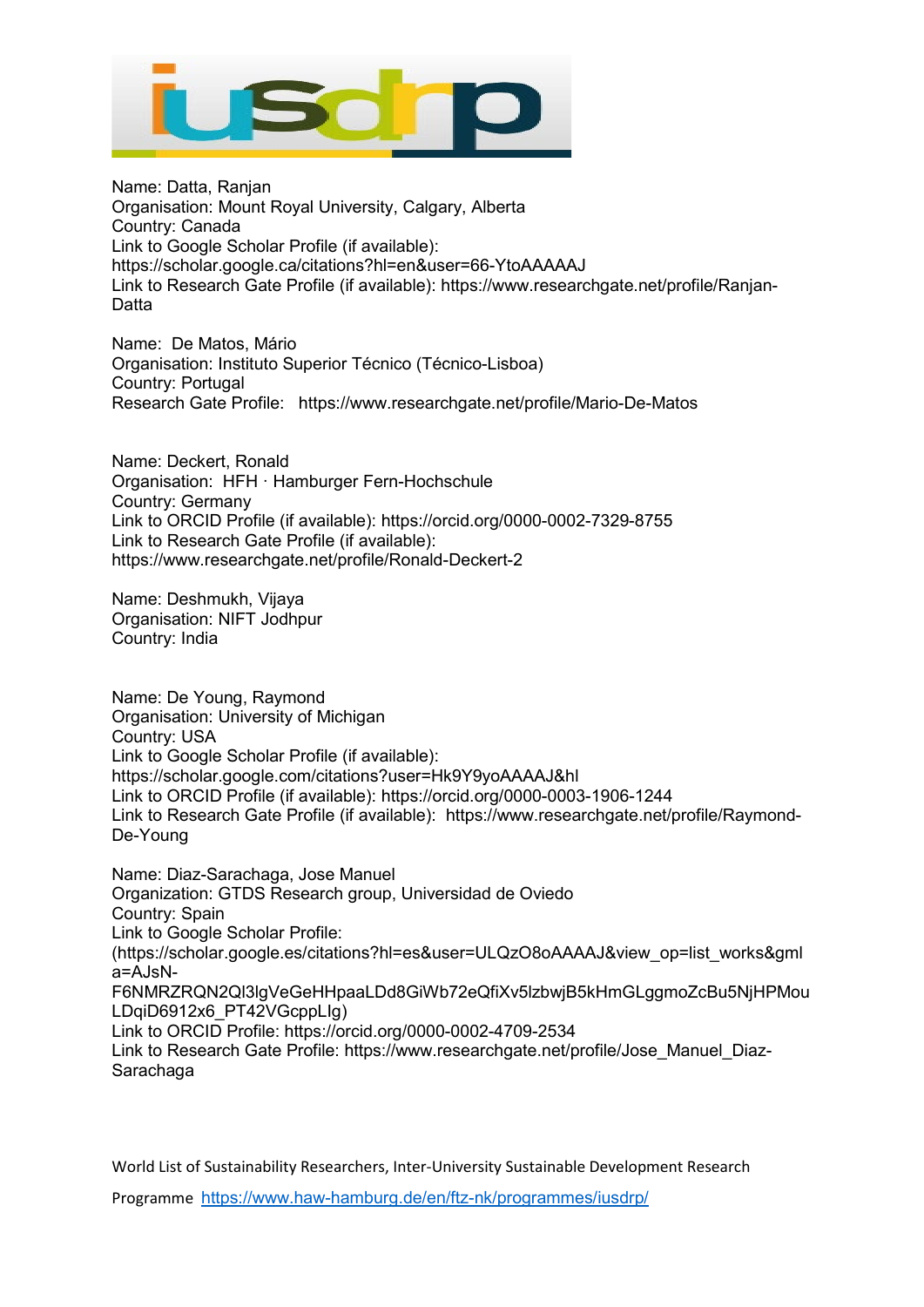

Name: Díez, Joserra Organisation: University of the Basque Country Country: Spain Link to Google Scholar Profile (if available): https://scholar.google.es/citations?hl=en&user=YDpUMnIAAAAJ&view\_op=list\_works&sortb y=pubdate Link to ORCID Profile (if available): https://orcid.org/0000-0003-3967-0186 Link to Research Gate Profile (if available): https://www.researchgate.net/profile/Jose-Ramon-Diez

Name: Dinis, Maria Alzira Pimenta Organisation: UFP Energy, Environment and Health Research Unit (FP-ENAS), University Fernando Pessoa (UFP) Country: Portugal Link to Google Scholar Profile (if available): https://scholar.google.com/citations?user=E\_1REYIAAAAJ Link to ORCID Profile (if available): http://orcid.org/0000-0002-2198-6740 Link to Research Gate Profile (if available): https://www.researchgate.net/profile/Maria\_Dinis

Name: Dube, Addise Amado Organisation: Ethiopian Graduate School of Theology Country: Ethiopia

Name: Bilali, Hamid El Organisation: International Centre for Advanced Mediterranean Agronomic Studies (CIHEAM-Bari) Country: Italy Link to Google Scholar Profile (if available): https://scholar.google.ca/citations?user=IRJE7LQAAAAJ&hl=en Link to ORCID Profile (if available): https://orcid.org/0000-0002-0322-2034 Link to Research Gate Profile (if available): https://www.researchgate.net/profile/Hamid-El-Bilali

Name: Emblen-Perry, Kay Organisation: University of Worcester Business School Country: UK Link to ORCID Profile (if available): https://orcid.org/0000-0001-8841-650X Link to Research Gate Profile (if available): https://www.researchgate.net/profile/Kay-Emblen-Perry

Name: Emuze, Fidelis Organisation: Central University of Technology, Free State Country: South Africa Link to Google Scholar Profile (if available): https://scholar.google.co.za/citations?user=rfYgW4AAAAJ&hl=en Link to ORCID Profile (if available): https://orcid.org/0000-0001-7714-4457 Link to Research Gate Profile (if available): https://www.researchgate.net/profile/Fidelis-Emuze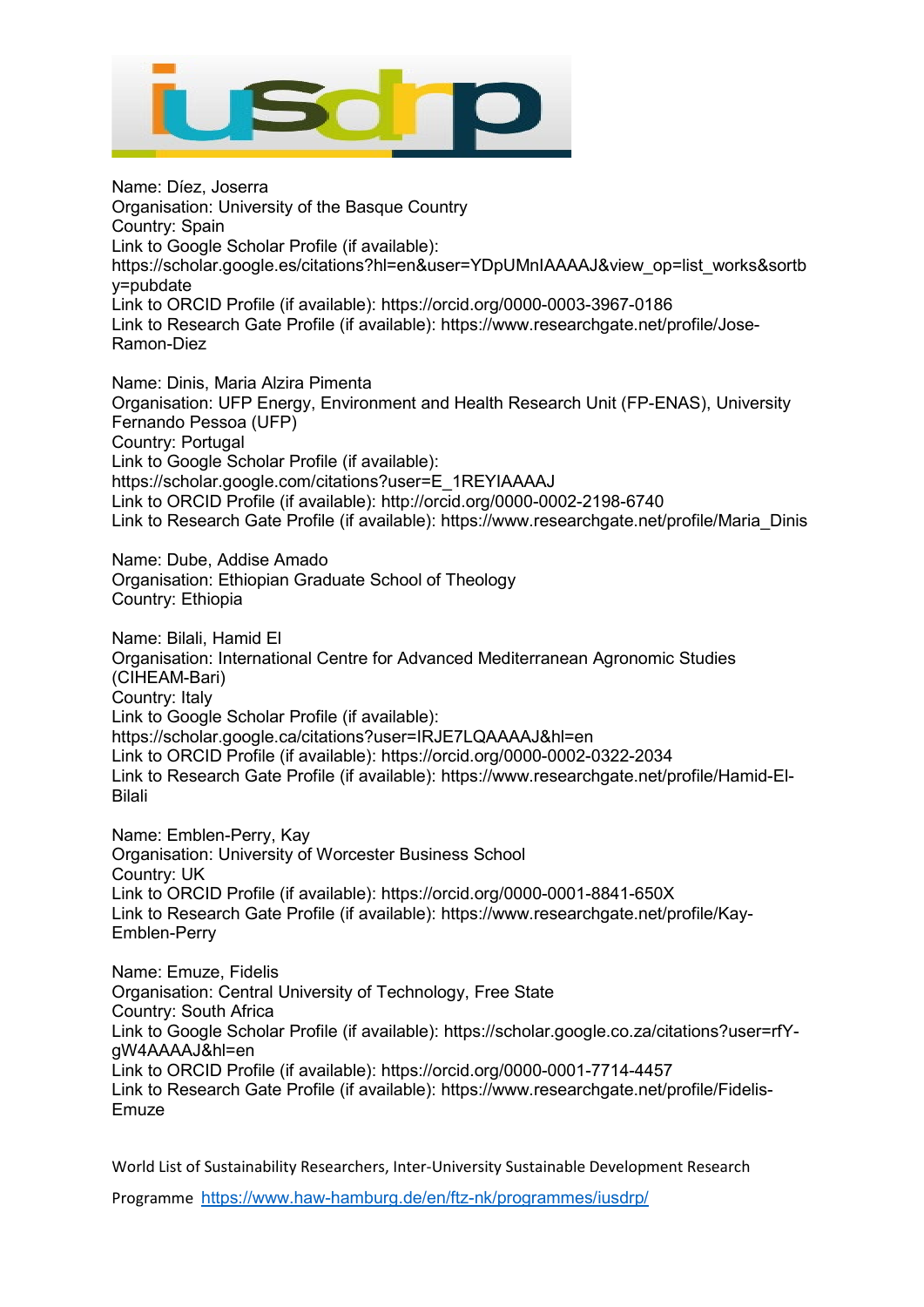

Name: Esteves de Freitas, Leonardo Organisation: OTSS/Fiocruz and Geoheco/UFRJ Country: Brasil

Name: Evans, Sian Organisation: University of Worcester Country: United Kingdom Link to Research Gate Profile (if available): https://www.researchgate.net/profile/Sian-Evans-12

Name: Farinha, Carla Sofia da Silva e Sá Organization: Centre for Research on Environment and Sustainability (CENSE), Science and Technology Faculty, NOVA University Lisbon Country: Portugal Link to Google Scholar Profile (if available): Google Scholar Carla Sofia e Sá Farinha Link to ORCID Profile (if available): https://orcid.org/0000-0002-4110-2156 Link to Research Gate Profile (if available): https://www.researchgate.net/profile/Carla-Farinha

Name: Fenner, Richard Organisation: Cambridge University, Country: United Kingdom Link to website profile: http://www.eng.cam.ac.uk/profiles/raf37 ORCID: https://orcid.org/0000-0002-9272-211X

Name: Ferro De Guimarães, Julio Cesar Organization: Federal University of Pernambuco Country: Brazil Link to Google Scholar Profile: https://scholar.google.com.br/citations?user=Bg4BvE4AAAAJ&hl=en Link to ORCID Profile: orcid.org/0000-0003-3718-6075 Link to Research Gate Profile: http://www.researchgate.net/profile/Julio\_Guimaraes

Name: Fischer, Daniel Organisation: Wageningen University & Research Country: The Netherlands Link to Google Scholar Profile (if available): https://scholar.google.com/citations?user=WOAlrMMAAAAJ&h Link to ORCID Profile (if available): https://orcid.org/0000-0001-5691-0087 Link to Research Gate Profile (if available): https://www.researchgate.net/profile/Daniel-Fischer-7

Name: Frandoloso, Marcos Antonio Leite Organisation: University of Passo Fundo Country: Brazil Link to Google Scholar Profile (if available): Link to ORCID Profile (if available): https://orcid.org/0000-0002-7722-1675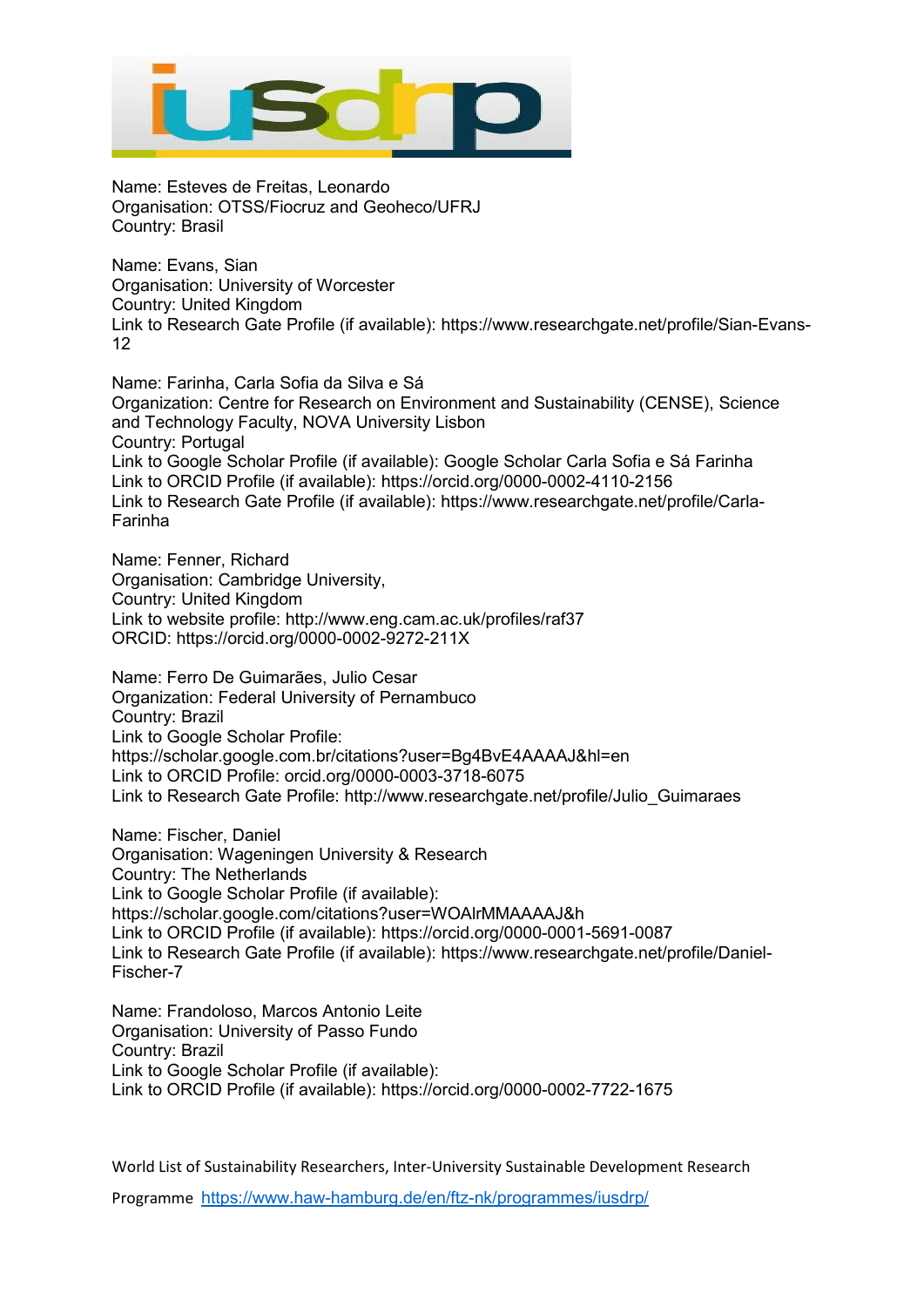

Name: Fröhlich, Lisa Organisation: CBS International Business School Country: Germany

Name: Fuchs, Paulo Guilherme Organisation: Federal Institute of Santa Catarina - IFSC Country: Brasil Link to Research Gate Profile: https://www.researchgate.net/profile/Paulo-Fuchs

Name: Gago-Cortés, Carmen Organisation: Universidade da Coruña Country: Spain Link to Google Scholar Profile: https://scholar.google.es/citations?user=yMPhM0QAAAAJ&hl=es Link to ORCID Profile: http://orcid.org/0000-0002-5670-968X Link to Research Gate Profile: [https://www.researchgate.net/profile/Carmen-Gago-](https://www.researchgate.net/profile/Carmen-Gago-Cortes/research)[Cortes/research](https://www.researchgate.net/profile/Carmen-Gago-Cortes/research)

Name: Gale, Fred Organisation; School of Social Sciences, University of Tasmania, Tasmania, Australia Country: Australia Link to Google Scholar Profile (if available): https://scholar.google.com.au/citations?hl=en&user=tqAMrf8AAAAJ Link to ORCID Profile (if available): https://orcid.org/0000-0001-6759-6759 Link to Research Gate Profile (if available): https://www.researchgate.net/profile/Fred-Gale-2

Name: Galleli, Barbara Organisation: Federal University of Parana Country: Brazil Link to Google Scholar Profile (if available): https://scholar.google.com.br/citations?user=8FSVpeQAAAAJ&hl=pt-BR&oi=ao Link to ORCID Profile (if available): https://orcid.org/0000-0001-9650-2619 Link to Research Gate Profile (if available): https://www.researchgate.net/profile/Barbara-Galleli

Name: Gatto, Andrea Organisation: Natural Resources Institute, University of Greenwich Country: United Kingdom Link to Google Scholar Profile (if available): <https://scholar.google.it/citations?user=bzlAdJYAAAAJ&hl=en> Link to ORCID Profile (if available): <https://orcid.org/0000-0003-1005-3571> Link to Research Gate Profile (if available): [https://www.researchgate.net/profile/Andrea-](https://www.researchgate.net/profile/Andrea-Gatto)**[Gatto](https://www.researchgate.net/profile/Andrea-Gatto)** 

Name: Gellers, Joshua C. Organisation: University of North Florida Country: USA

World List of Sustainability Researchers, Inter-University Sustainable Development Research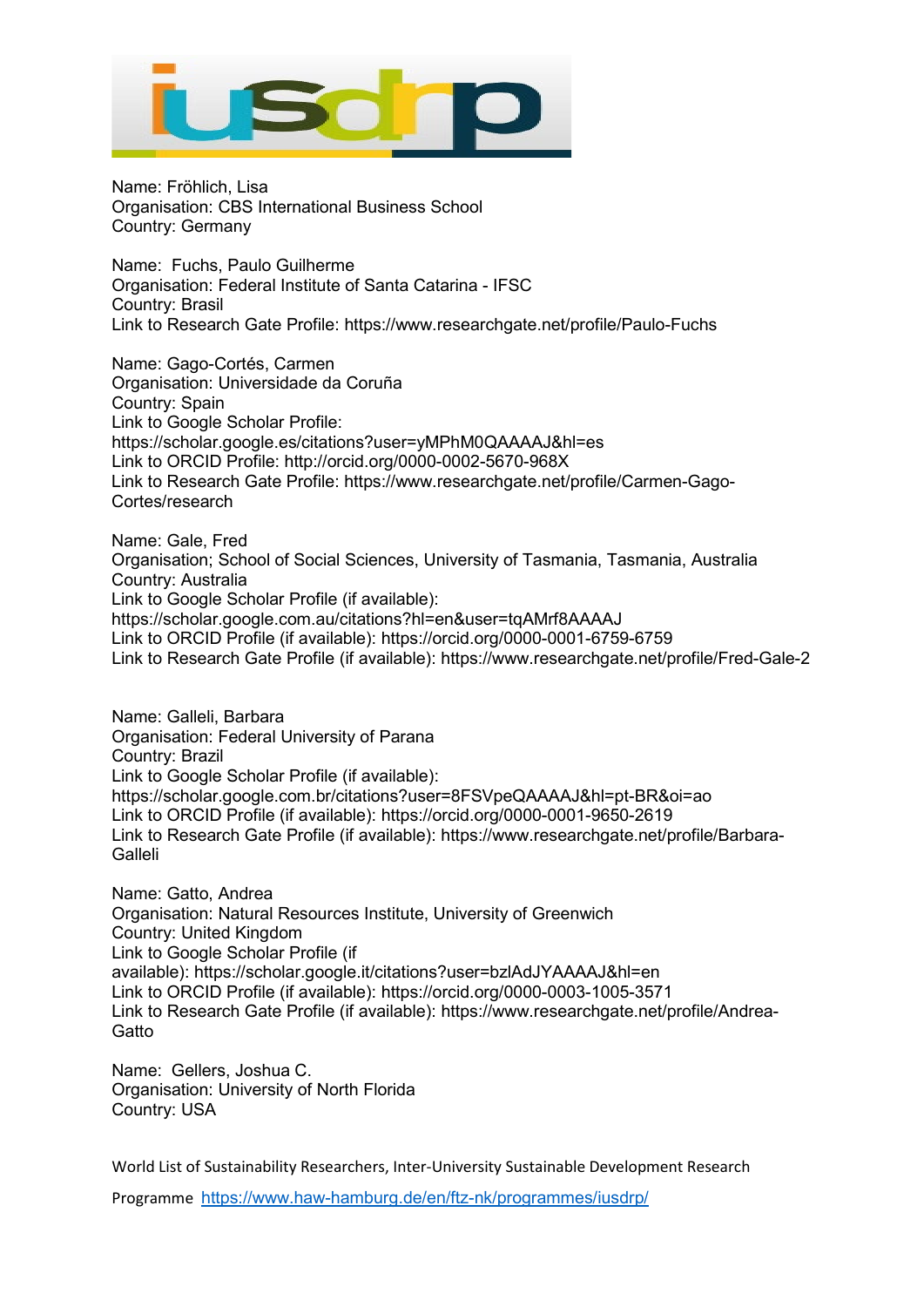

Link to Google Scholar Profile (if available): http://scholar.google.com/citations?user=vvnmhTIAAAAJ&hl=en Link to ORCID Profile (if available): https://orcid.org/0000-0002-8690-8030 Link to Research Gate Profile (if available): https://www.researchgate.net/profile/Joshua-Gellers-2

Name: Gershon, Obindah Organisation: Covenant University Country: Nigeria Link to Google Scholar Profile (if available): https://scholar.google.com/citations?hl=en&user=QIb136wAAAAJ&view\_op=list\_works Link to ORCID Profile (if available): https://orcid.org/0000-0002-3544-7991 Link to Research Gate Profile (if available): https://www.researchgate.net/profile/Obindah-**Gershon** 

Name: González, Esther García Organisation: Universiadd de Cádiz Country: Spain Link to Google Scholar Profile (if available): https://scholar.google.es/citations?user=z20b79EAAAAJ&hl=es Link to ORCID Profile (if available): https://orcid.org/0000-0003-0995-9798 Link to Research Gate Profile (if available): https://www.researchgate.net/profile/Garcia-Gonzalez-Esther-2

Name: Gordon, Neil Organisation: University of Hull Country: U.K. Link to Google Scholar Profile (if available): https://scholar.google.com/citations?user=02yArpcAAAAJ&hl=en Link to ORCID Profile (if available): https://orcid.org/0000-0001-6889-0781 Link to Research Gate Profile (if available): https://www.researchgate.net/profile/Neil-Gordon-5

Name: Graham, Peter Organisation: Concordia University, Montreal (QC) Country: Canada Link to Google Scholar Profile (if available): https://scholar.google.ca/citations?hl=fr&user=zzOiRWIAAAAJ Link to ORCID Profile (if available): https://orcid.org/0000-0002-5670-2461 Link to Research Gate Profile (if available): https://www.researchgate.net/profile/Peter-Graham

Name: Grano, Carolina Organisation: Federal University of ABC (UFABC) Country: Brazil Link to Google Scholar Profile: <https://scholar.google.com.br/citations?user=bprP6MwAAAAJ&hl=en> Link to ORCID Profile: <https://orcid.org/0000-0002-5741-3303> Link to Research Gate Profile: <https://www.researchgate.net/profile/Carolina-Grano>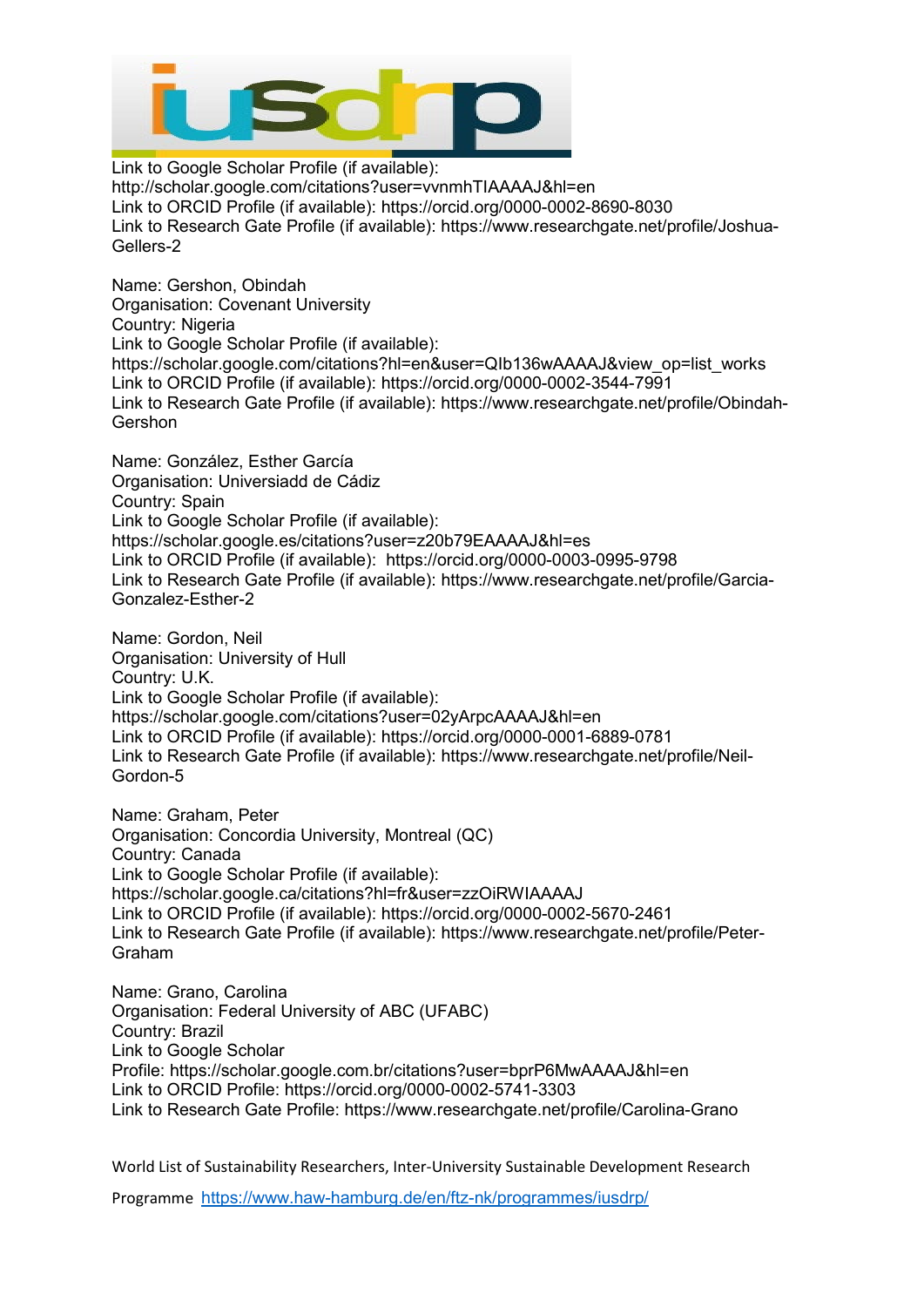

Name: Guerra, José Baltazar Salgueirinho Osório de Andrade Organisation: Unisul - Universidade do Sul de Santa Catarina Country: Brazil Link to Google Scholar Profile (if available): https://scholar.google.com.br/citations?user=oqfW4PAAAAAJ&hl=pt-BR Link to ORCID Profile (if available): https://orcid.org/0000-0002-6709-406X Link to Research Gate Profile (if available): https://www.researchgate.net/profile/Jose-Baltazar-Andrade-Guerra Name: Haley, David Organisation: Zhongyuan University of Technology Country: China Link to Google Scholar Profile (if available): Link to ORCID Profile (if available): https://orcid.org/0000-0003-2778-5031 Link to Research Gate Profile (if available): https://www.researchgate.net/profile/David\_Haley6 Name: Helmers, Richard Organisation: University of Applied Sciences Trier, Umwelt-Campus Birkenfeld Country: Germany Link to Google Scholar Profile (if available): https://scholar.google.com/citations?hl=en&user=KspTSskAAAAJ&view\_op=list\_works&sort by=pubdate Link to Research Gate Profile (if available): https://www.researchgate.net/profile/Eckard-**Helmers** Name: Hermuth-Kleinschmidt, Kerstin Organisation: Working as a freelancer (NIUB sustainability consulting) Country: Germany Link to Research Gate Profile (if available): https://www.researchgate.net/profile/Kerstin-Hermuth-Kleinschmidt

Name: Hindley, Ann Organisation: University of Chester Country: United Kingdom Link to ORCID Profile (if available): https://orcid.org/0000-0002-8510-0718 Link to Research Gate Profile (if available): https://www.researchgate.net/profile/Ann-Hindley/amp

Name: Hopkins, Erin A. Organisation: Virginia Tech Country: USA Link to Google Scholar Profile (if available): https://scholar.google.com/citations?user=W6fa3jQAAAAJ&hl=en&authuser=1 Link to ORCID Profile (if available): https://orcid.org/0000-0002-4042-7821 Link to Research Gate Profile (if available): https://www.researchgate.net/profile/Erin-Hopkins-2

Name: Horne, Ralph Organisation: RMIT University Melbourne

World List of Sustainability Researchers, Inter-University Sustainable Development Research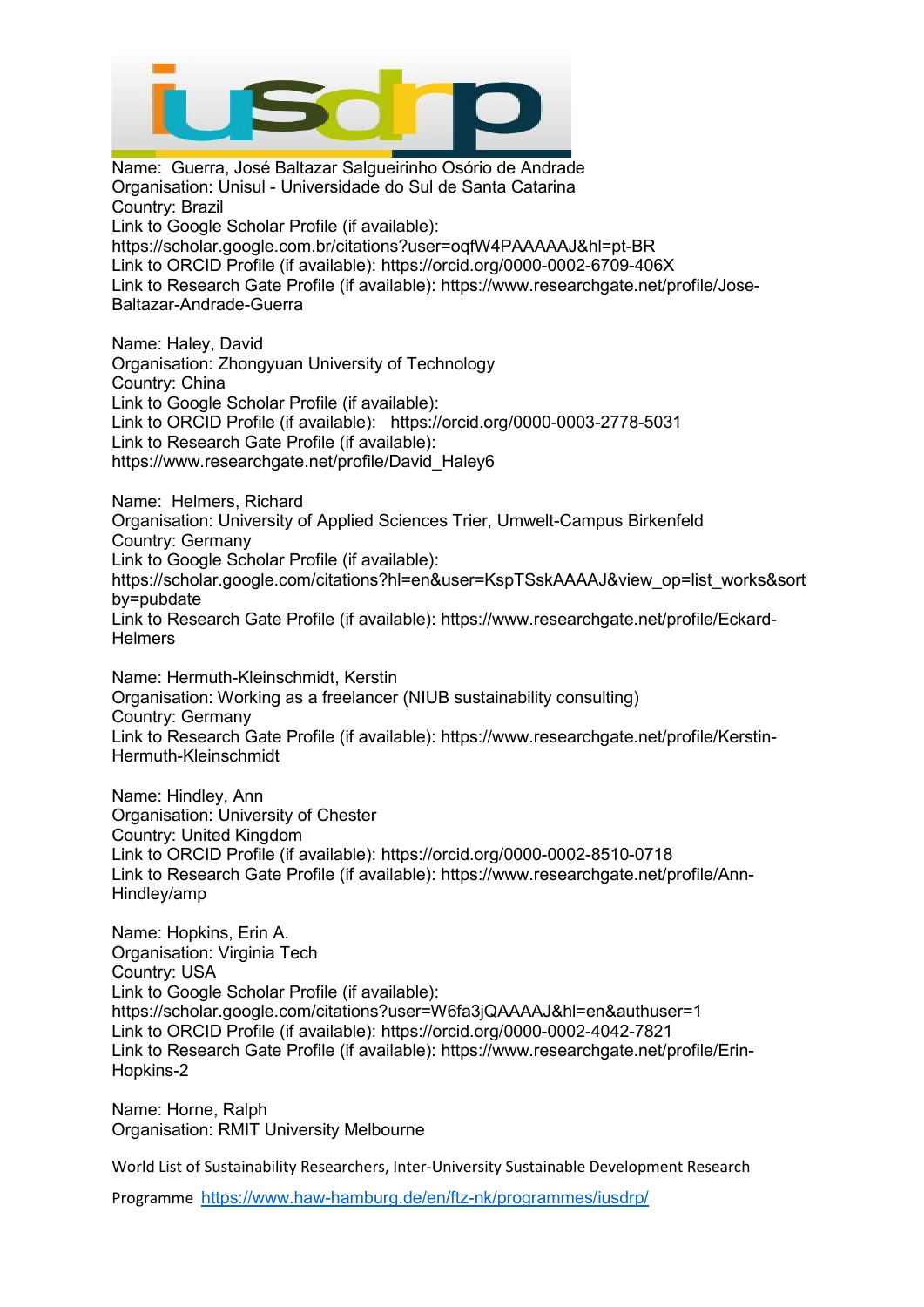

Country: Australia Link to Google Scholar Profile (if available): https://scholar.google.com.au/citations?user=fJGXi4oAAAAJ&hl=en

Name: Hourneaux Junior, Flavio Organisation: School of Economics, Business Administration and Accounting - University of São Paulo Country: Brazil Link to Google Scholar Profile (if available): https://scholar.google.com.br/citations?hl=pt-BR&user=IGeeJgkAAAAJ Link to ORCID Profile (if available): http://orcid.org/0000-0002-0165-7843 Link to Research Gate Profile (if available): https://www.researchgate.net/profile/Flavio-Hourneaux-Junior

Name: Hoveskog, Maya Organisation: Halmstad University, Sweden Country: Sweden Link to Google Scholar Profile (if available): https://scholar.google.com/citations?user=tFnSo5cAAAAJ&hl=sv Link to ORCID Profile (if available): https://orcid.org/0000-0002-5849-1442 Link to Research Gate Profile (if available): https://www.researchgate.net/profile/Maya-Hoveskog

Name: Husgafvel, Roope Organisation: Aalto University Country: Finland Link to Google Scholar Profile (if available): https://scholar.google.com/citations?user=f9hDhMAAAAAJ&hl=fi Link to ORCID Profile (if available): 0000-0001-8502-1131 Link to Research Gate Profile (if available): https://www.researchgate.net/profile/Roope\_Husgafvel

Name: Igbinoba, Angie O. Organisation: CEPDeR, Covenant University Country: Nigeria Link to Google Scholar Profile: https://scholar.google.com/citations?user=yQB kQAAAAJ&hl=en Link to ORCID Profile (if available): https://orcid.org/0000-0001-5398-1779 Link to Google Scholar Profile (if available): [https://scholar.google.com/citations?view\\_op=list\\_works&hl=en&user=4NqY0DsA](https://scholar.google.com/citations?view_op=list_works&hl=en&user=4NqY0DsAAAAJ) [AAAJ](https://scholar.google.com/citations?view_op=list_works&hl=en&user=4NqY0DsAAAAJ) Link to ORCID Profile (if available): N/A Link to Research Gate Profile (if available): [https://www.researchgate.net/profile/Angie-](https://www.researchgate.net/profile/Angie-Igbinoba-2)[Igbinoba-2](https://www.researchgate.net/profile/Angie-Igbinoba-2)

Name: Ilisko, Dzintra Organisation: Daugavpils University Country: Latvia

World List of Sustainability Researchers, Inter-University Sustainable Development Research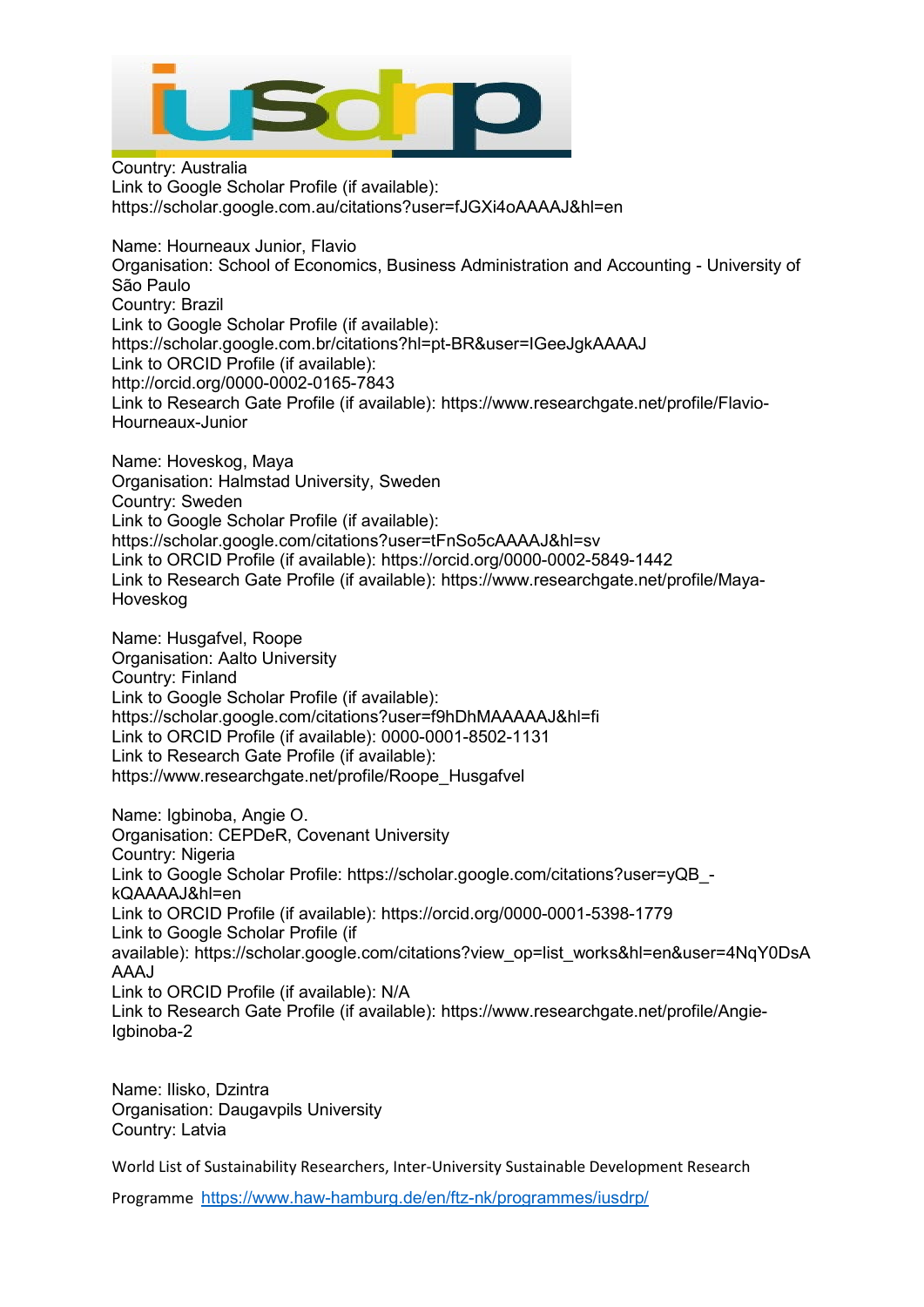

Link to Google Scholar Profile: https://scholar.google.com/citations?user=msS7yX8AAAAJ&hl=lv Link to ORCID Profile (if available): https://orcid.org/0000-0002-2677-6005 Link to Research Gate Profile: https://www.researchgate.net/profile/Dzintra-Ilisko

Name: Isola, Lawal Adedoyin Organization: Dept. of Accounting and Finance, Landmark University, Country: Nigeria

Name: Jackson, Emerson Abraham Organisation: University of Birmingham, University of Sierra Leone, and Bank of Sierra Leone Country: United Kingdom and Sierra Leone Link to Google Scholar Profile: https://scholar.google.com/citations?user=HTEIbpwAAAAJ&hl=en

Name: Jain, Nirupa Organisation: Manda Institute of Technology Bikaner Country: India

Name: Jain, Trilok Kumar Organisation: Surgesh Gyan Vihar University Jaipur Country: India Link to Google Scholar Profile (if available): https://scholar.google.com/citations?user=S9ThPiUAAAAJ&hl=en&authuser=1 Link to ORCID Profile (if available): orcid.org/0000-0001-5734-5956

Name: Jarchow, Meghann Organisation: University of South Dakota Country: United State of America Link to Google Scholar Profile (if available): https://scholar.google.com/citations?user=3IyYs1sAAAAJ&hl=en Link to ORCID Profile (if available): https://orcid.org/0000-0003-4978-7783 Link to Research Gate Profile (if available): https://www.researchgate.net/profile/Meghann-**Jarchow** 

Name: Jin, Jun Organisation: School of Management, Zhejiang University Country: China Link to Google Scholar Profile (if available): Link to ORCID Profile (if available): 0000-0003-2350-7069 Link to Research Gate Profile (if available): https://www.researchgate.net/profile/Jun-Jin-9?ev=hdr\_xprf&\_sg=kHyhxaPNt2Y2NXYQ0EC1heN47CefFXTubu4h7Z0X4QPuSfEKGYsMpsUFk6XaAd8h- \_ICpbsRrp64NEfdE0ubLQG

Name: Joseph, Corina Organisation: Universiti Teknologi MARA Country: Malaysia

World List of Sustainability Researchers, Inter-University Sustainable Development Research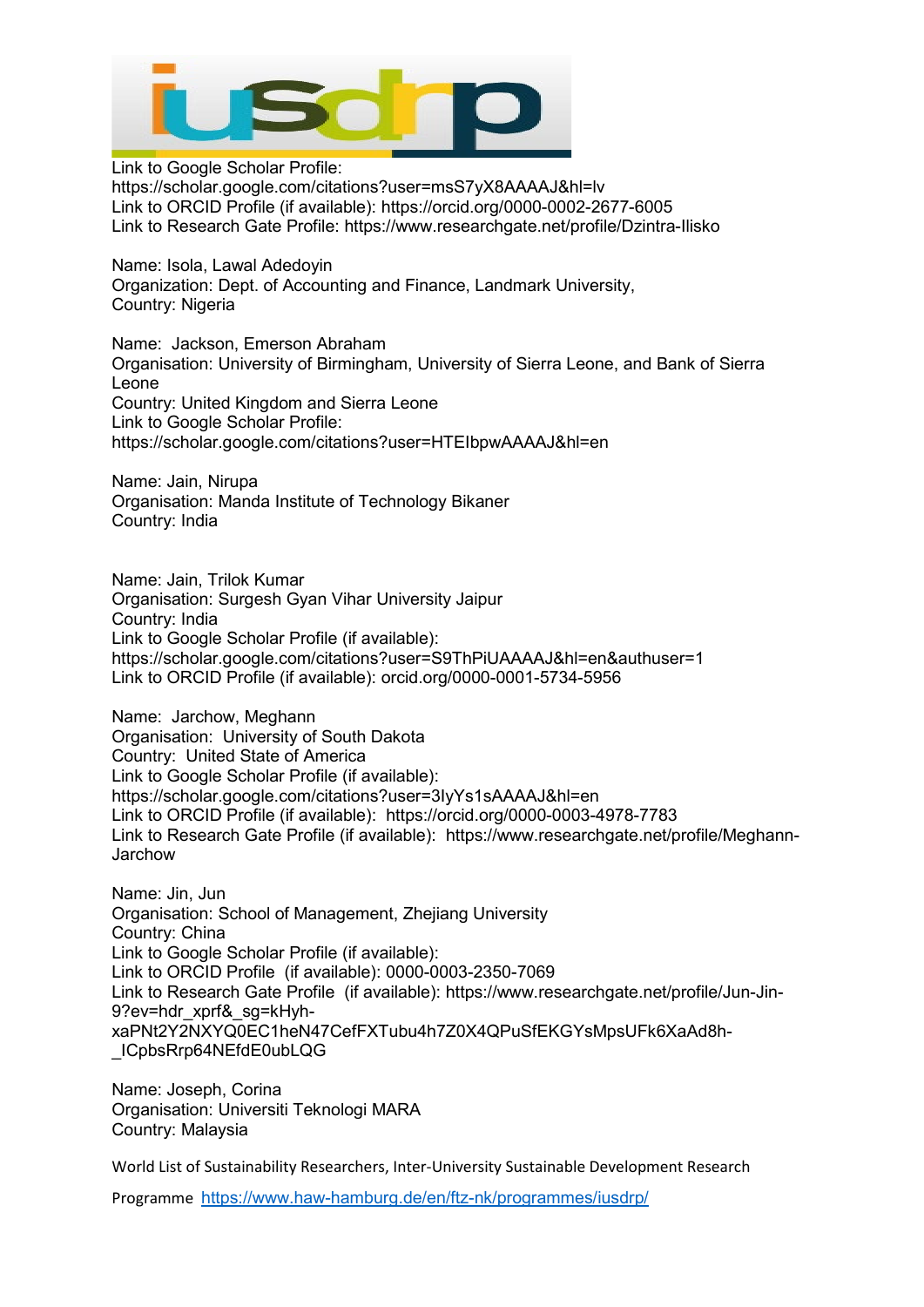

Link to Google Scholar Profile (if available): https://scholar.google.com.my/citations?user=kmzHIP8AAAAJ&hl=en Link to ORCID Profile (if available): https://orcid.org/0000-0001-8199-6791 Link to Research Gate Profile (if available): https://www.researchgate.net/profile/Corina-Joseph

Name: Kalsoom, Qudsia Organisation: Beaconhouse National University Country: Pakistan Link to ORCID Profile: [https://orcid.org/0000-0002-1226-2732](https://www.scopus.com/redirect.uri?url=https://orcid.org/0000-0002-1226-2732&authorId=57194200596&origin=AuthorProfile&orcId=0000-0002-1226-2732&category=orcidLink%22) Link to Researchgate Profile: <https://www.researchgate.net/profile/Qudsia-Kalsoom>

Name: Karlshaus, Anja Organisation: CBS International Business School Country: Germany Link to ORCID Profile (if available): https://orcid.org/0000-0001-8796-2365 Link to Research Gate Profile (if available): https://www.researchgate.net/profile/Anja-Karlshaus

Name: Kashiripoor, Mohammad Organisation: Belarusian National Technical University Country: Belarus Research Area: Sustainability in Urban Design and Architecture Link to Google Scholar Profile (if available): https://scholar.google.com/citations?user=XJR9RQwAAAAJ&hl=en Link to ORCID Profile (if available): https://orcid.org/0000-0003-0207-6474 Link to Research Gate Profile (if available): https://www.researchgate.net/profile/Mohammad-Kashiripoor-2

Name: Kawugana, Alhaji Organization: Federal Polytechnic Bauchi, Bauchi state Country: Nigeria

Name: Kaydor, Thomas Organization: IBB Graduate School of International Studies, University of Liberia & University of Liberia Graduate Studies and Research Programme Country: Republic of Liberia

Name: Khan, Nadeem Organisation: Henley Business School, University of Reading Country: United Kingdom Link to ORCID Profile (if available): https://orcid.org/0000-0001-6911-9737 Link to Research Gate Profile (if available): https://www.researchgate.net/profile/Nadeem-Khan-16

Name: Khare, Anshuman Organisation: Faculty of Business, Athabasca University

World List of Sustainability Researchers, Inter-University Sustainable Development Research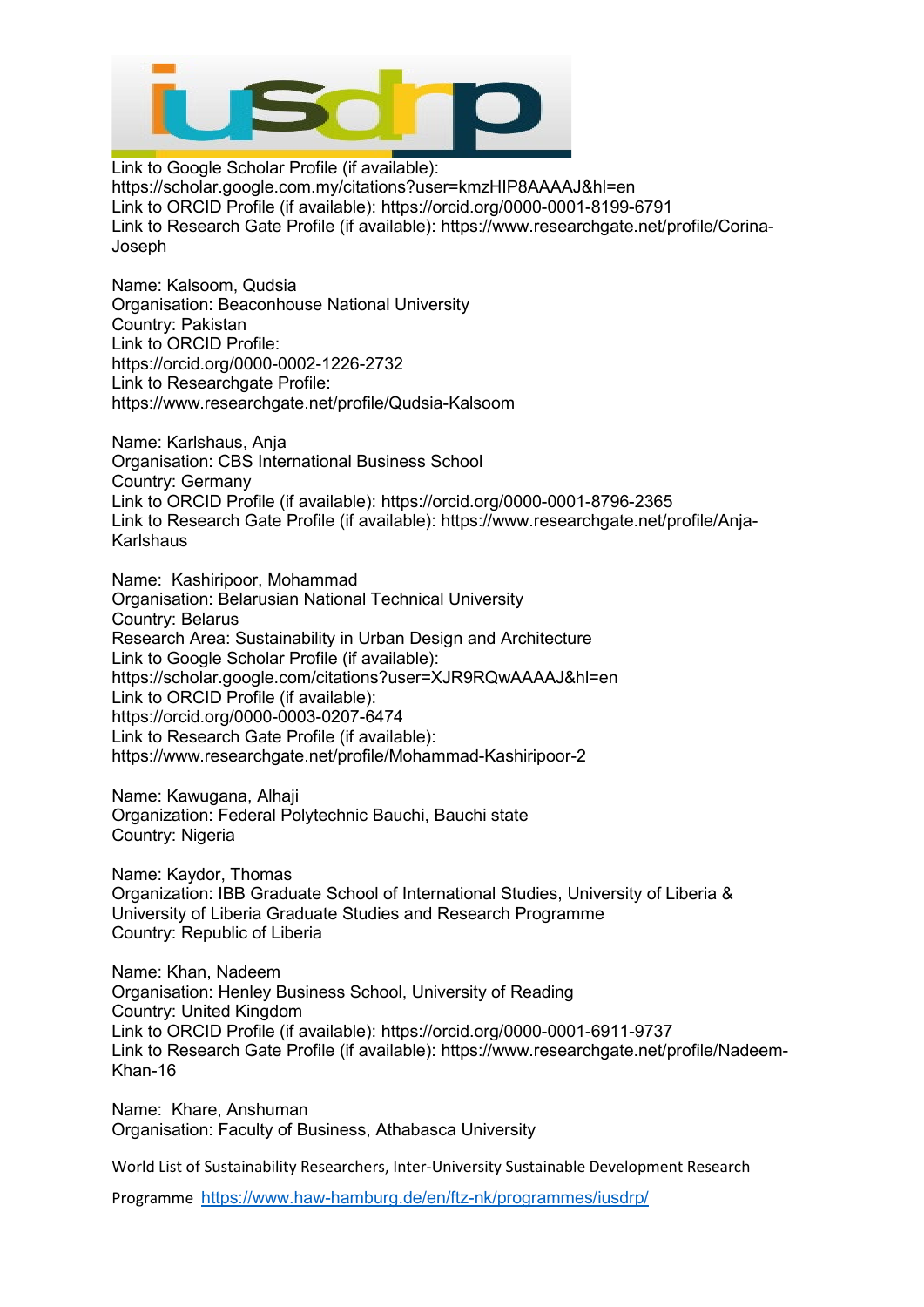

Country: Canada Google website: https://sites.google.com/site/anshumankhare

Name: Klavins, Maris Organisation: University of Latvia Country: Latvia Link to ORCID Profile: 0000-0002-4088-9348 Link to Research Gate Profile: https://www.researchgate.net/profile/Maris-Klavins

Name: Kneipp, Jordana Marques Organisation: Federal University of Santa Maria Country: Brazil Link to Google Scholar Profile (if available): https://scholar.google.com.br/citations?user=iA3CWFkAAAAJ&hl=pt-BR Link to ORCID Profile (if available): https://orcid.org/0000-0001-6982-994X Link to Research Gate Profile (if available): https://www.researchgate.net/profile/Jordana-Kneipp

Name: Korres, Adriana Marcia Nicolau Organisation: Federal Institute of Education, Science and Technology of Espirito Santo Country: Brazil Link to ORCID Profile (if available): https://orcid.org/0000-0002-7882-3475

Name: Kotter, Richard Organisation: Northumbria University: United Kingdom (England) Link to Google Scholar Profile: https://scholar.google.co.uk/citations?user=CY5t8zoAAAAJ&hl=en Link to ORCID Profile (if available): https://orcid.org/0000-0003-2741-5620 Link to ResearchGate Profile: https://www.researchgate.net/profile/Richard-Kotter-2

Name: Kurland, Nancy Organisation: Franklin & Marshall College Country: US Link to Google Scholar Profile (if available): https://scholar.google.com/citations?user=J3asFnEAAAAJ&hl=en Link to ORCID Profile (if available): http://orcid.org/0000-0002-8938-9600 Link to Research Gate Profile (if available): https://www.researchgate.net/profile/Nancy-Kurland

Name: Lakatos, Gyula Organisation: University of Debrecen Country: Hungary

Name: Lambrechts, Wim Organisation: Open Universiteit, the Netherlands (OUNL) Country: The Netherlands Link to Google Scholar Profile (if available): https://scholar.google.be/citations?user=HVC\_5dwAAAAJ&hl=nl Link to ORCID Profile (if available): https://orcid.org/0000-0001-8968-1364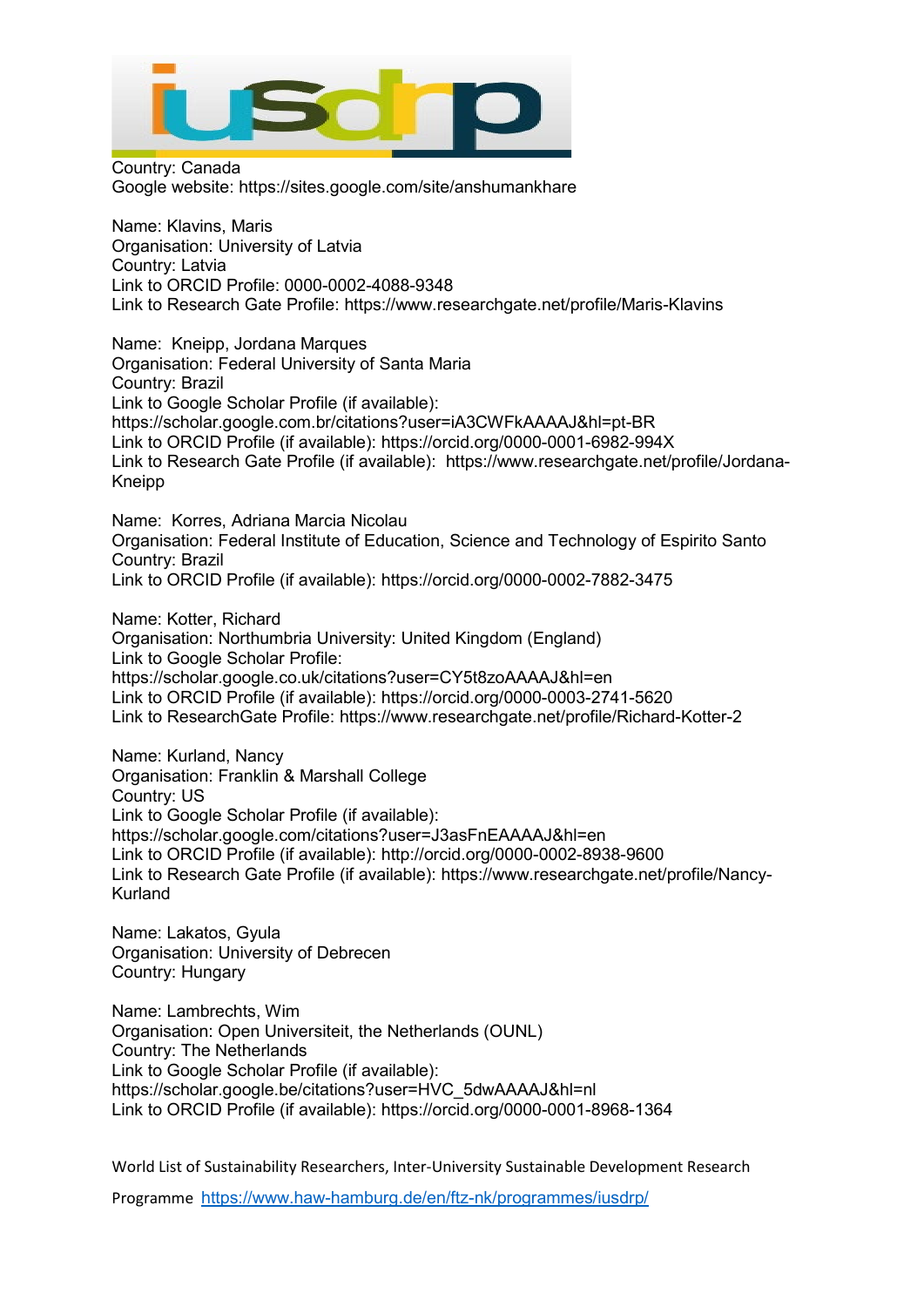

Link to Research Gate Profile (if available): https://www.researchgate.net/profile/Wim-Lambrechts

Name: Lange Salvia, Amanda Organisation: University of Passo Fundo Country: Brazil Link to Google Scholar Profile (if available): https://scholar.google.com/citations?user=194Czj8AAAAJ&hl=en&oi=ao Link to ORCID Profile (if available): https://orcid.org/0000-0002-4549-7685 Link to Research Gate Profile (if available): https://www.researchgate.net/profile/Amanda-Salvia

Name: Laurett, Rozélia Organisation: Fucape Business School - Vitória Country: Brazil Research Gate:<https://www.researchgate.net/profile/Rozelia-Laurett>

Name: Leal Filho, Walter Organisation: Hamburg University of Applied Science and Manchester Metropolitan **University** Country: Germany and UK Link to Google Scholar Profile: https://scholar.google.com/citations?user=aQTkdNEAAAAJ&hl=en Link to ORCID Profile: https://orcid.org/0000-0002-1241-5225 Link to Research Gate Profile: https://www.researchgate.net/profile/Walter-Filho-9/30

Name: Leitão, João Carlos Correia Organisation: University of Beira Interior, NECE & University of Lisbon, CEG-IST & Instituto de Ciências Sociais, ICS Country: Portugal Link to Google Scholar Profile: https://scholar.google.com/citations?user=ix3tjr4AAAAJ&hl=en Link to Research Gate Profile: https://www.researchgate.net/profile/Joao-Carlos-Leitao

Name: LeVasseur, Todd Organisation: College of Charleston Country: United States of America Link to Google Scholar: https://scholar.google.com/citations?user=CUKyv5YAAAAJ&hl=en

Name: Lipschutz, Ronnie D. Organisation: Sustainable Systems Research Foundation, 2861 Mission St., Santa Cruz, CA 95060 Country: United States Link to Google Scholar Profile (if available): https://scholar.google.com/citations?hl=en&user=FrDcqp0AAAAJ&view\_op=list\_works&gmla =AJsN-F4fj5DvB5L6\_79t3rjTnKPqrNAwDeXiY4EFZe6iGN34qtL9YM3wu6HaFXiCNWszVCfsvcF-7MEdOyBLhvmAJ5bvw-NuSQ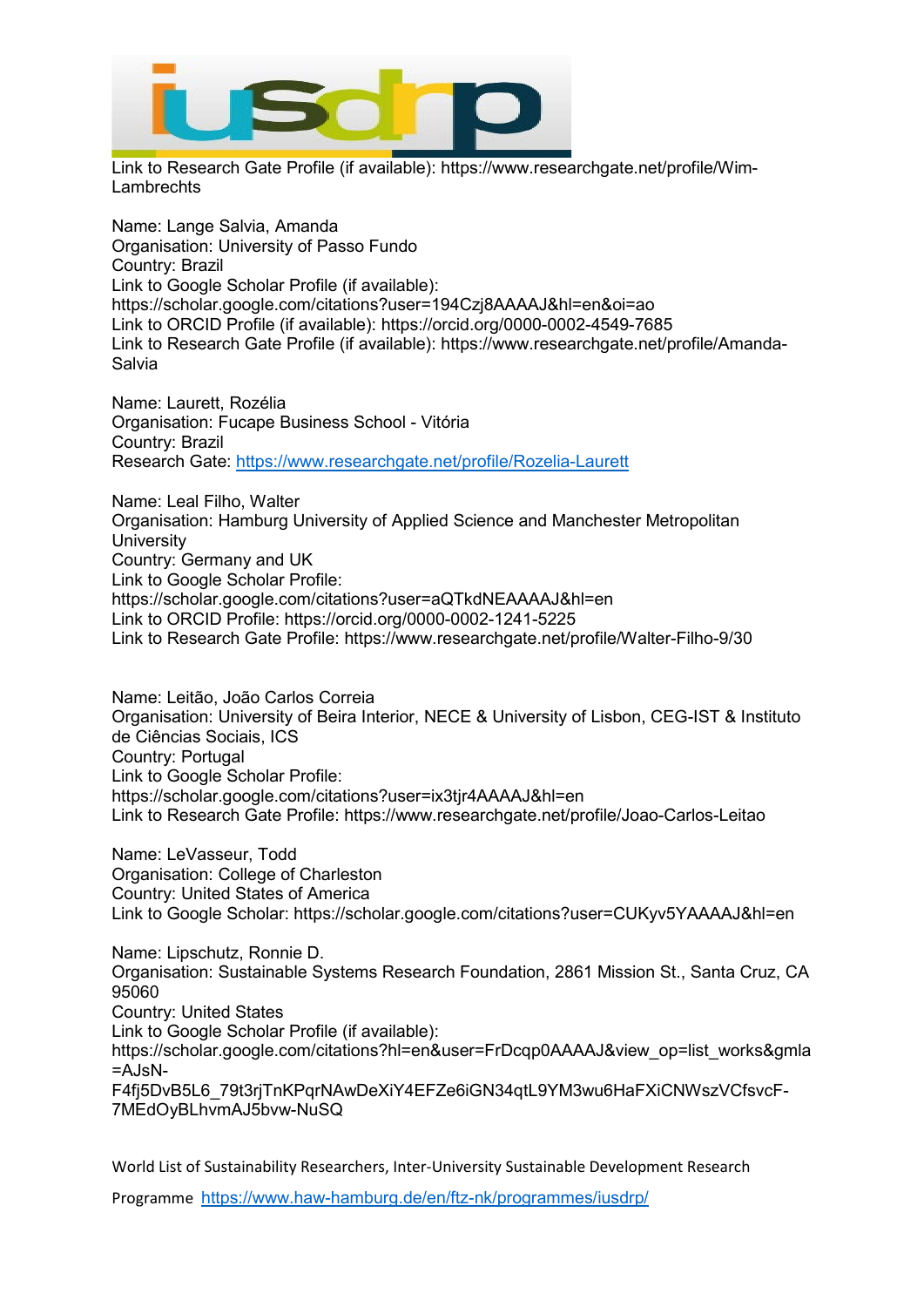

Link to Research Gate Profile (if available): [https://www.researchgate.net/profile/Ronnie-](https://www.researchgate.net/profile/Ronnie-Lipschutz)[Lipschutz](https://www.researchgate.net/profile/Ronnie-Lipschutz)

Name: Liu, Liguang Organisation: Center for Global Economy and Sustainable Development, Central University of Finance and Economics Country: China Link to ORCID Profile (if available): 0000 0002 7128 5520 Link to Research Gate Profile (if available): [https://www.researchgate.net/profile/Liguang-](https://www.researchgate.net/profile/Liguang-Liu-2)[Liu-2](https://www.researchgate.net/profile/Liguang-Liu-2)

Name: Liakh, Olena Organisation: University of Macerata Country: Italy Link to ORCID Profile: <https://orcid.org/0000-0001-5856-2581> Link to Research Gate Profile: <https://www.researchgate.net/profile/Olena-Liakh-2>

Name: Dr. Johannes M. Lütz Organisations: 1 Christian Heritage College; 2 University of New South Wales; 3 University of the Sunshine Coast Country: Australia Google Scholar Profile: https://scholar.google.com/citations?user=HoObhjYAAAAJ&hl=en ORCID Profile: https://orcid.org/0000-0002-9017-4471 ResearchGate Profile: https://www.researchgate.net/profile/Johannes-Luetz

Name: Maceno, Marcell Mariano Corrêa Organisation: Federal University of Parana Country: Brazil Link to Google Scholar Profile (if available): https://scholar.google.com.br/citations?user=x1Ll5v8AAAAJ&hl=pt-BR Link to ORCID Profile (if available): https://orcid.org/0000-0002-6762-8236 Link to Research Gate Profile (if available): https://www.researchgate.net/profile/Marcell-Maceno

Name: Macgregor, Colin J. Organisation: College of Science & Engineering, James Cook University Country: Australia Internet: https://research.jcu.edu.au/portfolio/colin.macgregor Editorial Board Member for Springer Nature journal: Discover Sustainability https://www.springer.com/journal/43621

Name: Mac-lean, Claudia Organisation; University of Magallanes Country: Chile Link to Research Gate Profile (if available): [https://www.researchgate.net/profile/Claudia-](https://www.researchgate.net/profile/Claudia-Maclean)[Maclean](https://www.researchgate.net/profile/Claudia-Maclean)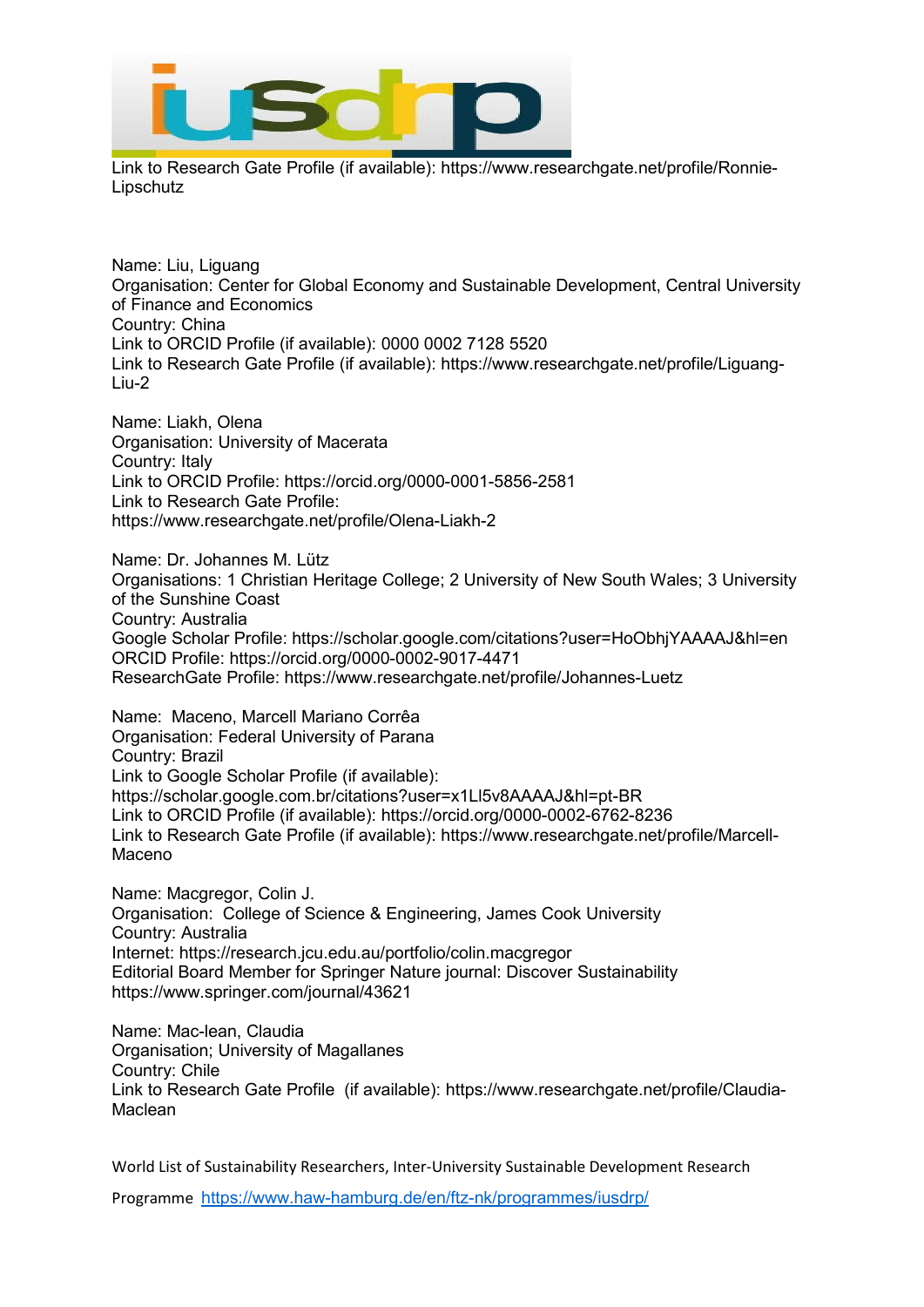

Name: Maia, Rui Leandro Organization: Fernando Pessoa University Country: Portugal Link to Google Scholar Profile: https://scholar.google.com/citations?hl=en&user=8eGng3IAAAAJ&view\_op=list\_works Link to ORCID Profile: 0000-0001-7006-5043 Link to ResearchGate Profile: https://www.researchgate.net/profile/Rui-Maia-6/savedlist Name: Maletič, Matjaž Organisation; University of Maribor, Faculty of Organizational Sciences Country: Slovenia Link to Google Scholar Profile (if available): https://scholar.google.com/citations?user=aomErX8AAAAJ&hl=sl&oi=ao Link to ORCID Profile (if available): https://orcid.org/0000-0002-3845-744X Link to Research Gate Profile (if available): [https://www.researchgate.net/profile/Matjaz-](https://www.researchgate.net/profile/Matjaz-Maletic-3)[Maletic-3](https://www.researchgate.net/profile/Matjaz-Maletic-3) Name: Maruna, Marija Organisation: University of Belgrade – Faculty of Architecture Country: Serbia Link to ORCID Profile: https://orcid.org/0000-0001-9015-0683 Link to Research Gate Profile: https://www.researchgate.net/profile/Marija-Maruna Name: Matamanda, Abraham Organisation: Department of Geography, University of the Free State, Bloemfontein Campus Country: South Africa Link to Google Scholar Profile (if available): https://scholar.google.co.za/citations?user=wNoCT1MAAAAJ&hl=en Link to Research Gate Profile (if available): https://www.researchgate.net/profile/Abraham-Matamanda Name: McGuire, Chad J.

Organization: University of Massachusetts Country: USA Link to Google Scholar Profile: https://scholar.google.com/citations?user=1MLpoCcAAAAJ&hl=en Link to ORCID Profile: https://orcid.org/0000-0003-2480-4751 ResearchGate: https://www.researchgate.net/profile/Chad-Mcguire

Name: Mehmood, Abid Organisation: Cardiff University Country: United Kingdom Link to Google Scholar Profile (if available): https://scholar.google.com/citations?user=aD7EauIAAAAJ Link to ORCID Profile (if available): http://orcid.org/0000-0003-3719-6388 Link to Research Gate Profile (if available): https://www.researchgate.net/profile/Abid-Mehmood

Name: Mehrotra, Nirmita Organization Gautam Buddha University

World List of Sustainability Researchers, Inter-University Sustainable Development Research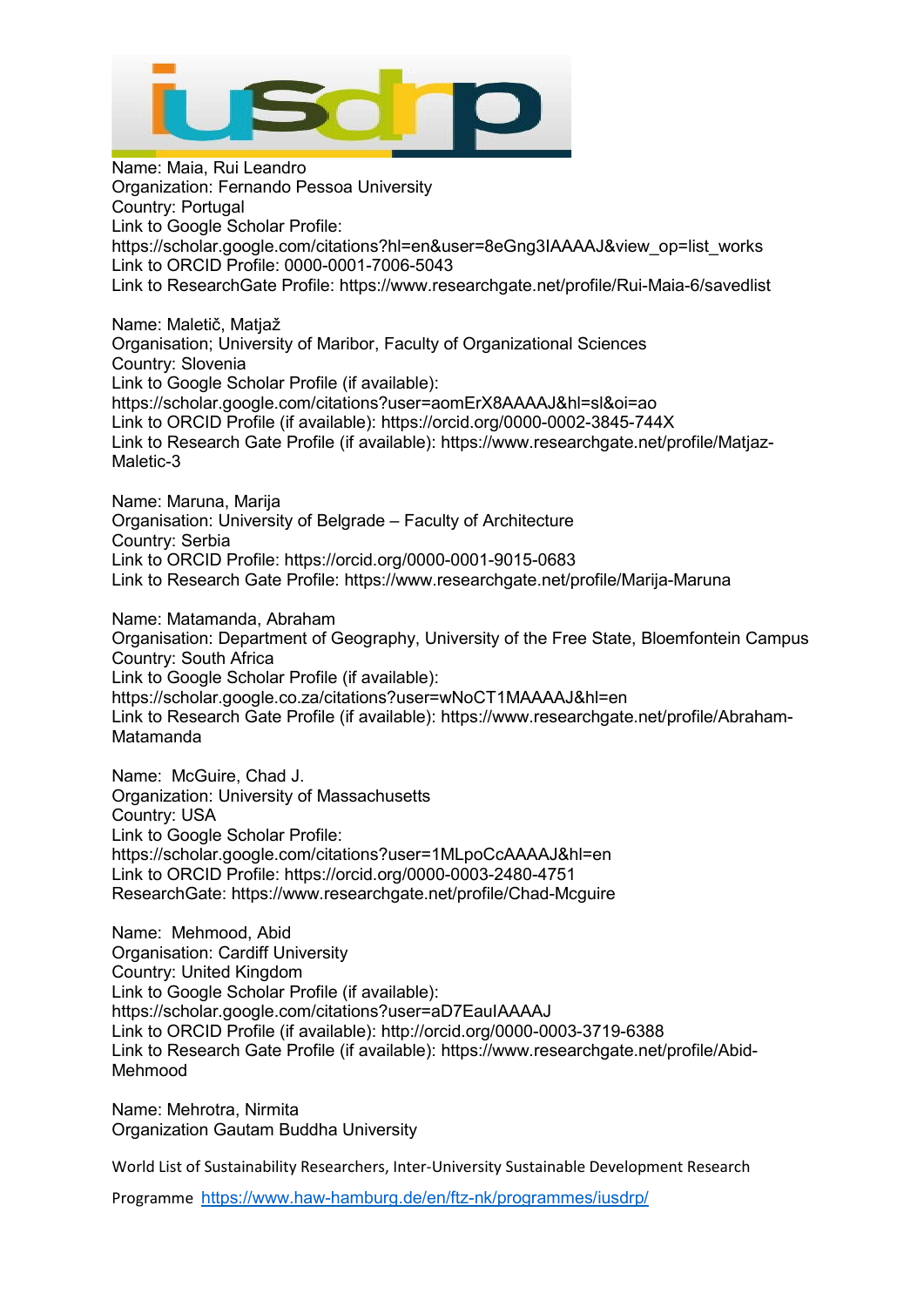

Country: India Research Gate Profile: https://www.researchgate.net/profile/Nirmita-Mehrotra

Name: Meirelles, Maria Gabriela Organisation: University of the Azores Country: Portugal (Açores)

Name: Meirino, Marcelo Jasmim Organisation: Universidade Federal Fluminense-Uff Country: Brazil Link to Google Scholar Profile (if available): https://scholar.google.com.br/citations?user=12TfvxgAAAAJ&hl=pt-BR Link to ORCID Profile (if available): https://orcid.org/0000-0001-9165-2300 Link to Research Gate Profile (if available): https://www.researchgate.net/profile/Marcelo-Meirino

Name: Mengistie, Solomon Melesse Organization: Bahir Dar University Country: Ethiopia ORCID iD: 0000-0003-0565-4321

Name: Missimer, Merlina Organisation; Blekinge Institute of Technology Country: Sweden Link to Google Scholar Profile (if available): https://scholar.google.se/citations?user=lIBsigkAAAAJ&hl=en Link to ORCID Profile (if available): https://orcid.org/0000-0002-5822-5152 Link to Research Gate Profile (if available): [https://www.researchgate.net/profile/Merlina\\_Missimer](https://www.researchgate.net/profile/Merlina_Missimer)

Name: Milovanović, Jelena Organisation: Environment and Sustainable Development, Singidunum University Belgrade Country: Serbia Link to Google Scholar Profile (if available): https://scholar.google.com/citations?hl=sr&user=sNk7XLwAAAAJ Link to ORCID Profile (if available): https://orcid.org/0000-0001-5310-5779 Link to Research Gate Profile (if available): [https://www.researchgate.net/profile/Jelena-](https://www.researchgate.net/profile/Jelena-Milovanovic-9)[Milovanovic-9](https://www.researchgate.net/profile/Jelena-Milovanovic-9)

Name: Morera Carbonell, Serni Organisation: Self-employed Country: Spain Link to Google Scholar Profile (if available): <https://scholar.google.com/citations?hl=ca&user=1llVhbYAAAAJ> Link to ORCID Profile (if available): <https://orcid.org/0000-0002-5340-555X> Link to Research Gate Profile (if available): [https://www.researchgate.net/profile/Serni-](https://www.researchgate.net/profile/Serni-Morera)[Morera](https://www.researchgate.net/profile/Serni-Morera)

Name: Moggi, Sara Organisation: University of Verona

World List of Sustainability Researchers, Inter-University Sustainable Development Research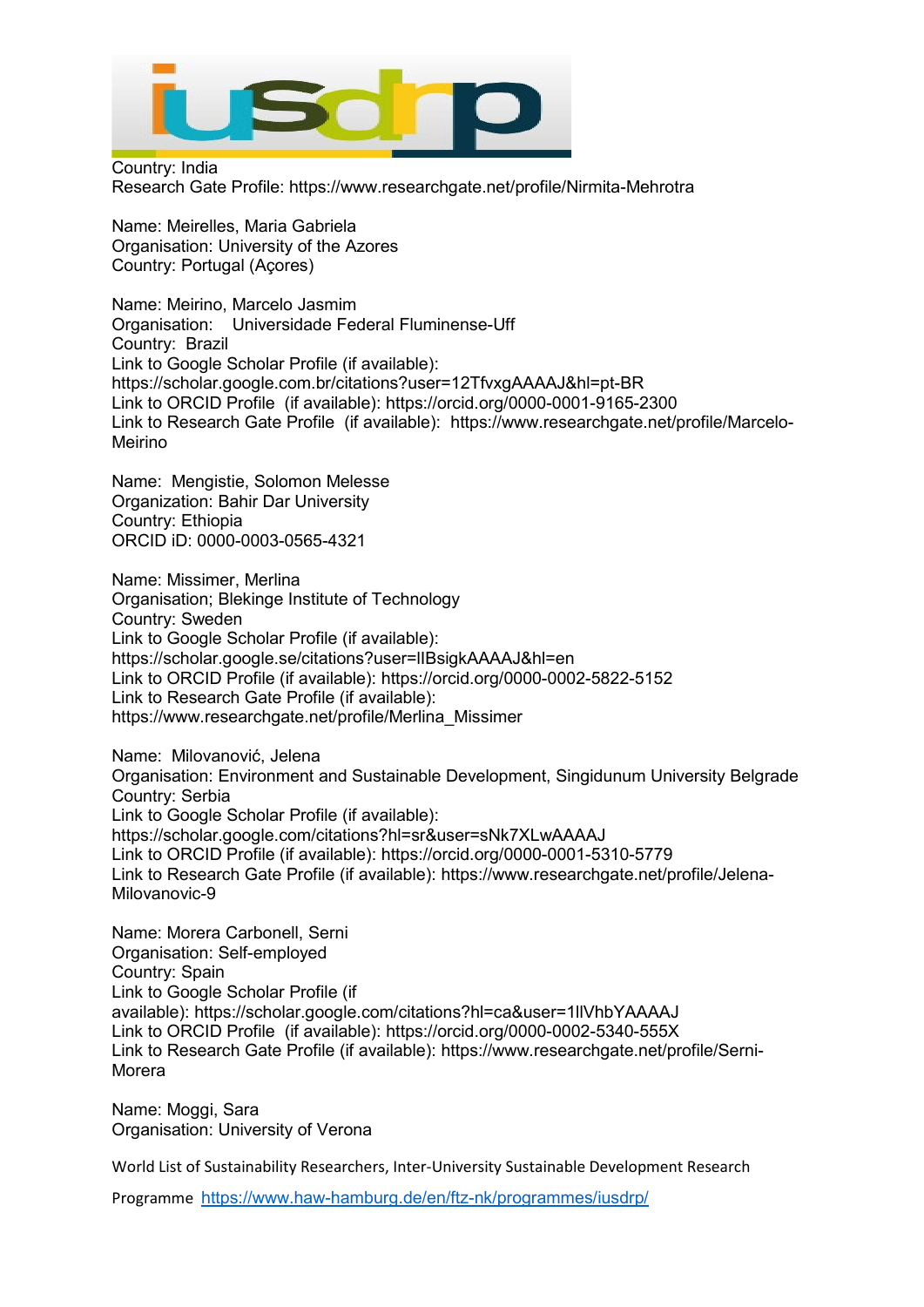

Country: Italy Link to Google Scholar Profile: [https://scholar.google.it/citations?user=\\_eNwT8sAAAAJ&hl=it](https://scholar.google.it/citations?user=_eNwT8sAAAAJ&hl=it) Link to ORCID Profile: <https://orcid.org/0000-0001-8400-2772> Link to Research Gate Profile: <https://www.researchgate.net/profile/Sara-Moggi>

Name: Montoro-Ríos, Francisco J. Organisation: University of Granada Country: Spain Link to Google Scholar Profile (if available): https://scholar.google.es/citations?user=i\_iLMPgAAAAJ&hl=en Link to ORCID Profile (if available): https://orcid.org/0000-0003-4715-3875

Name: Moore, Janet Organisation: Simon Fraser University Semester in Dialogue Country: Canada Link to Google Scholar Profile (if available): https://scholar.google.com/citations?user=i0vjpg8AAAAJ&hl=en Link to Research Gate Profile (if available): https://www.researchgate.net/profile/Janet-Moore-7

Name: Mourelle, Estefanía Affiliation: Universidade da Coruña Country: Spain https://scholar.google.es/citations?hl=es&user=Cf1g53cAAAAJ http://orcid.org/0000-0002-7420-9830 https://www.researchgate.net/profile/Estefania-Mourelle

Name: Moustaquim, Rachid Organisation: University of Quebec in Montreal (UQAM) Country: Canada Link to Google Scholar Profile: https://scholar.google.ca/citations?user=lUr\_05QAAAAJ&hl=fr Link to Research Gate Profile: https://www.researchgate.net/profile/Rachid-Moustaquim Link to Research Gate Profile: https://www.researchgate.net/profile/Rachid-Moustaquim

Name: Mugabe, Paschal Arsein Organisation: University of Dar es salaam Country: Tanzania Link to ORCID Profile (if available): 0000-0002-6592-2087 Link to Research Gate Profile (if available): https://www.researchgate.net/profile/Paschal-Mugabe

Name: Mulder, Karel Organisation: The Hague University of Applied Science/Delft University of Technology

World List of Sustainability Researchers, Inter-University Sustainable Development Research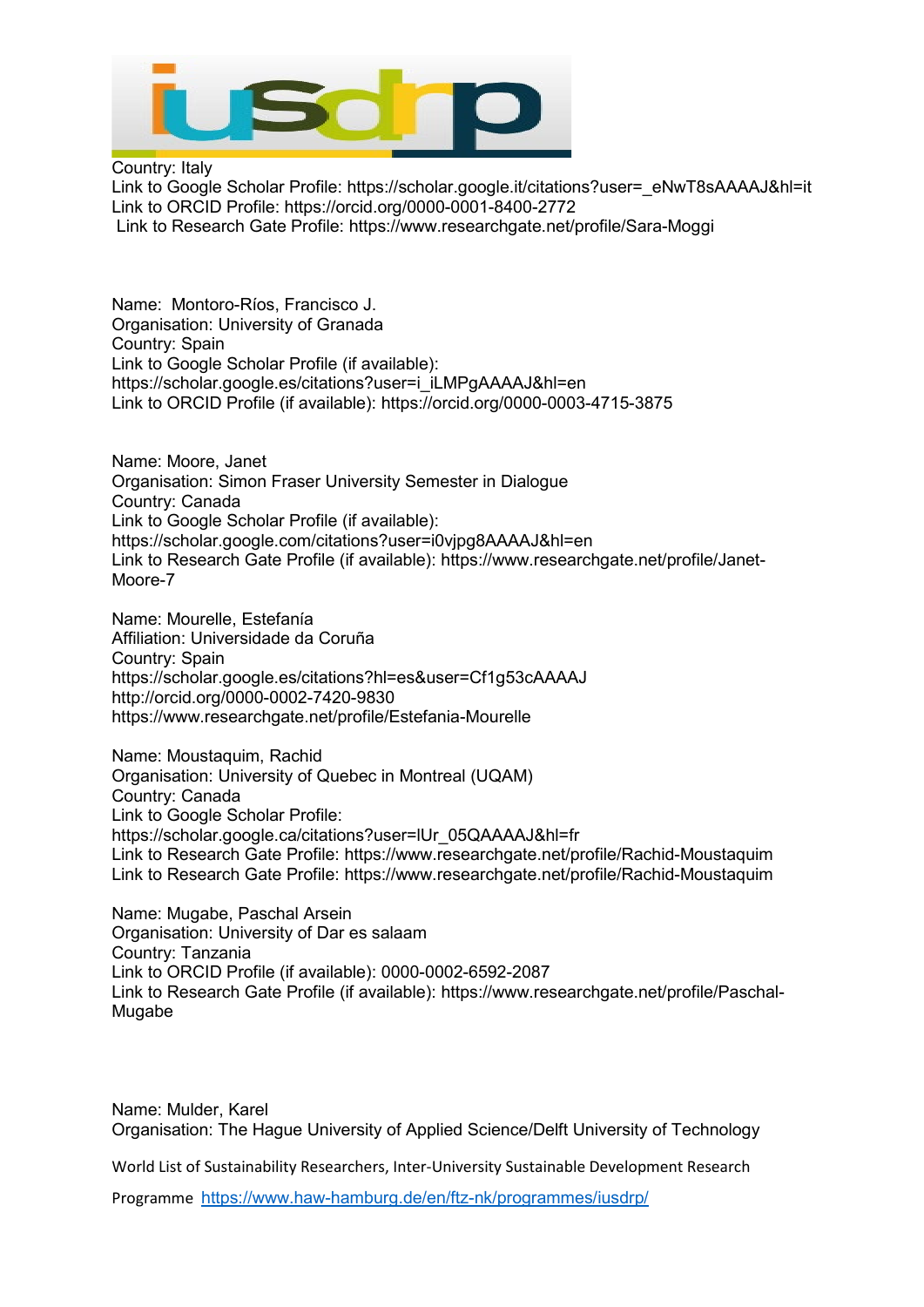

Country: The Netherlands Link to Google Scholar Profile (if available): https://scholar.google.com/citations?hl=nl&view\_op=list\_works&gmla=AJsN-F4Nii93riKCC19jajSPyBg2GLRl9X0jm2mQB0ZmNRfwuomrsb8CBYMk1Hvq4KHuN2eOlf6yF63w95R9vXIa9Is 40jat4CYJu5ld9IcKURHR76TwfE&user=HWHEh4UAAAAJ Link to ORCID Profile (if available): https://orcid.org/0000-0001-7015-2075 Link to Research Gate Profile (if available): https://www.researchgate.net/profile/Karel-Mulder Name: Nanni, Arthur Organisation: Federal University of Santa Catarina Country: Brazil Link to Google Scholar Profile (if available): https://scholar.google.com/citations?hl=pt-BR&user=5XzDTMUAAAAJ Link to ORCID Profile (if available): https://orcid.org/0000-0003-3491-265X Link to Research Gate Profile (if available): https://www.researchgate.net/profile/Arthur-Nanni Name: Nath, Sanchayan Organisation: Copernicus Institute of Sustainable Development, Utrecht University, the **Netherlands** Country: India Link to Google Scholar Profile (if available): https://scholar.google.com/citations?user=pYVfxqIAAAAJ Link to ORCID Profile (if available): https://orcid.org/0000-0002-9944-1249 Name: Neumann, Uwe Organisation: CookUOS e.V. Country: Germany Link to Google Scholar Profile: Uwe Neumann (researchgate.net) https://www.researchgate.net/profile/Uwe-Neumann-3 Link to Research Gate Profile: Uwe Neumann - Google Scholar https://scholar.google.de/citations?user=BWJMOGQAAAAJ&hl=de Name: NG, Theam Foo Organisation: Centre for Global Sustainability Studies, Universiti Sains Malaysia Country: Malaysia Link to Google Scholar Profile (if available): https://scholar.google.com.my/citations?user=iBm2URoAAAAJ&hl=en Link to ORCID Profile (if available): https://orcid.org/0000-0002-9529-4456 Link to Research Gate Profile (if available): https://www.researchgate.net/profile/Theam-Foo-Ng-2

Name: Nigbur, Dennis Organisation: Canterbury Christ Church University Country: United Kingdom Link to ORCID Profile: https://orcid.org/0000-0002-2332-9242 Link to Research Gate Profile: https://www.researchgate.net/profile/Dennis-Nigbur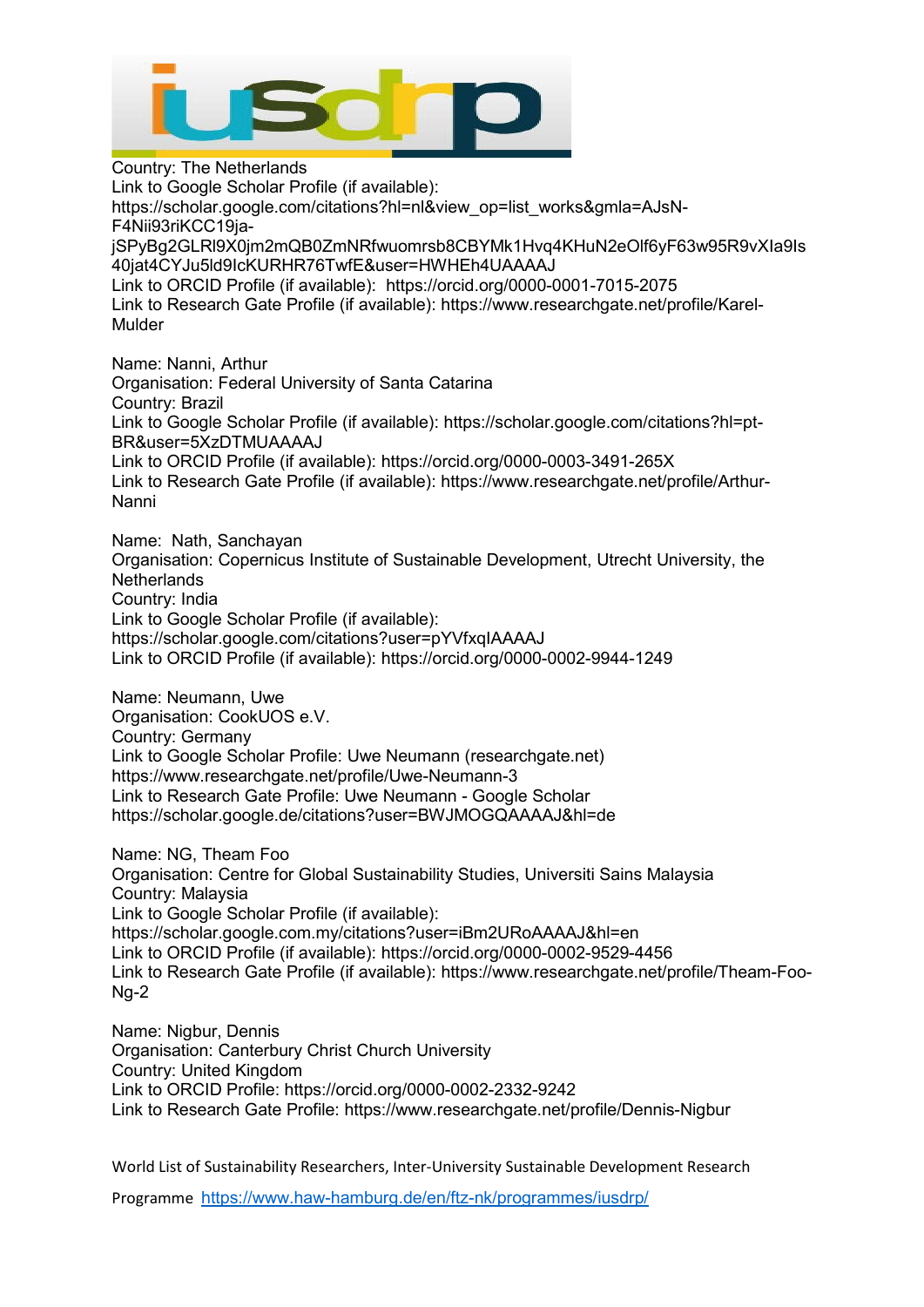

Name: Nikitin, Ivan Organisation: University of Applied Sciences of the Grisons Country: Switzerland Link to Google Scholar Profile (if available): Link to ORCID Profile (if available): Link to Research Gate Profile (if available): https://www.researchgate.net/profile/Ivan-Nikitin-2

Name: Nobre, Farley S. Organisation: School of Management, Universidade Federal do Paraná Country: Brazil Link to Google Scholar Profile (if available): https://scholar.google.com.br/citations?user=LGDIT4UAAAAJ&hl=pt-BR Link to ORCID Profile (if available): https://orcid.org/0000-0002-1595-8903 Link to Research Gate Profile (if available): https://www.researchgate.net/profile/Farley-Nobre

Name: Nölting, Benjamin Organisation: Eberswalde University for Sustainable Development Country: Germany Link to ORCID Profile (if available): https://orcid.org/0000-0001-9334-7705 Link to Research Gate Profile (if available): https://www.researchgate.net/profile/Benjamin-**Noelting** 

Name: Novikau, Aliaksandr Organisation: International University of Sarajevo Country: Bosnia and Herzegovina Link to Google Scholar Profile (if available): https://scholar.google.com/citations?user=SG4XKNwAAAAJ Link to ORCID Profile (if available): https://orcid.org/0000-0002-1974-9543 Link to Research Gate Profile (if available): https://www.researchgate.net/profile/Aliaksandr-Novikau-2

Name: Novo-Corti, Isabel Organisation: University of A Coruna Country: Spain Link to Google Scholar Profile (if available): https://scholar.google.es/citations?user=6lYObr0AAAAJ&hl=es&oi=ao Link to ORCID Profile (if available): http://orcid.org/0000-0002-0039-5036 Link to Research Gate Profile (if available): https://www.researchgate.net/profile/M-Isabel-Novo-Corti

Name: Nuñez, Enrique Organisation: Ramapo College of New Jersey Country: USA ResearchGate Profile: https://www.researchgate.net/profile/Enrique-Nunez-3

Name: Oladosun, Muyiwa Organisation: Covenant University

World List of Sustainability Researchers, Inter-University Sustainable Development Research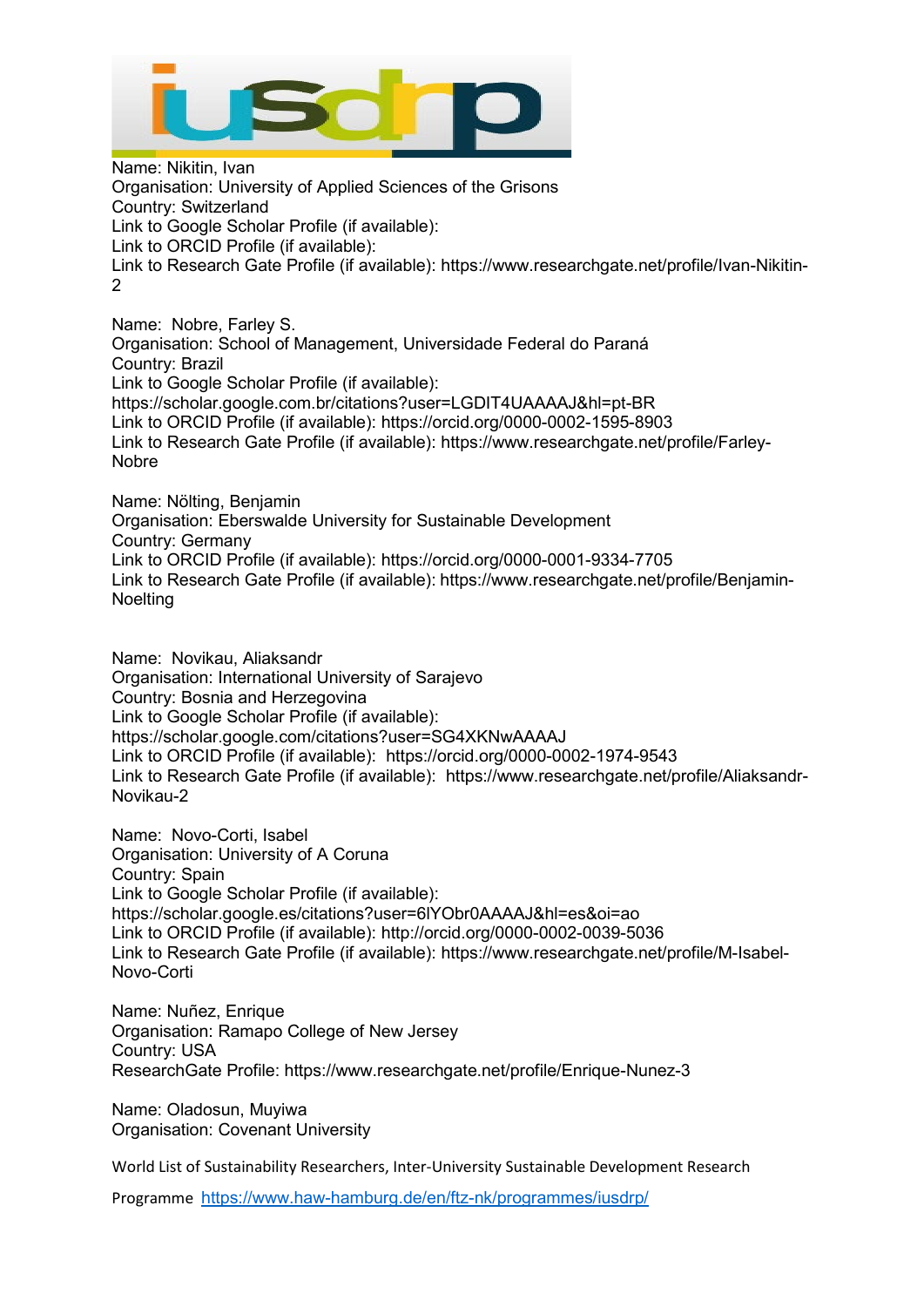

Country: Nigeria Link to Google Scholar Profile (if available): https://scholar.google.com/citations?user=O4\_LSjEAAAAJ&hl=en Link to ORCID Profile (if available): https://orcid.org/0000-0003-3654-4862 Link to Research Gate Profile (if available): https://www.researchgate.net/profile/Muyiwa-Oladosun

Name: Olaoye, Olusegun Peter Organisation: Covenant University, OTA Country: Nigeria Link to Google Scholar Profile (if available): https://scholar.google.com/citations?user=8- DFzaAAAAAJ&hl=en Link to ORCID Profile (if available): https://orcid.org/0000-0002-3427-3897

Name: Omosehin, Olanrewaju O. Organisation: Federal University of Technology Akure, Nigeria Country: Nigeria

Name: Orlovic Lovren, Violeta Organisation: Faculty of Philosophy, University of Belgrade Country: Serbia Link to Google Scholar Profile (if available): https://scholar.google.com/citations?hl=en&user=x5o5P8EAAAAJ&view\_op=list\_works&auth user=1 Link to ORCID Profile (if available): https://orcid.org/0000-0002-2678-3256 Link to Research Gate Profile (if available): https://www.researchgate.net/profile/Violeta-Orlovic-Lovren

Name: Osabuohien, Evans Organisation: Covenant University Country: Nigeria Link to Google Scholar Profile (if available): http://scholar.google.com/citations?user=0Zt0mi0AAAAJ&hl=en Link to ORCID Profile (if available):0000-000203258-8326 Link to Research Gate Profile (if available): [https://www.researchgate.net/profile/Evans\\_Osabuohien2](https://www.researchgate.net/profile/Evans_Osabuohien2)

Name: Ostuzzi, Francesca Organisation: Ghent University Country: Belgium Link to Google Scholar Profile (if available): / Link to ORCID Profile (if available): http://orcid.org/0000-0003-1851-9057 Link to Research Gate Profile (if available): https://www.researchgate.net/profile/Francesca-**Ostuzzi** 

Name: Oxenswärdh, Anette Organisation: Uppsala university Country: Sweden

World List of Sustainability Researchers, Inter-University Sustainable Development Research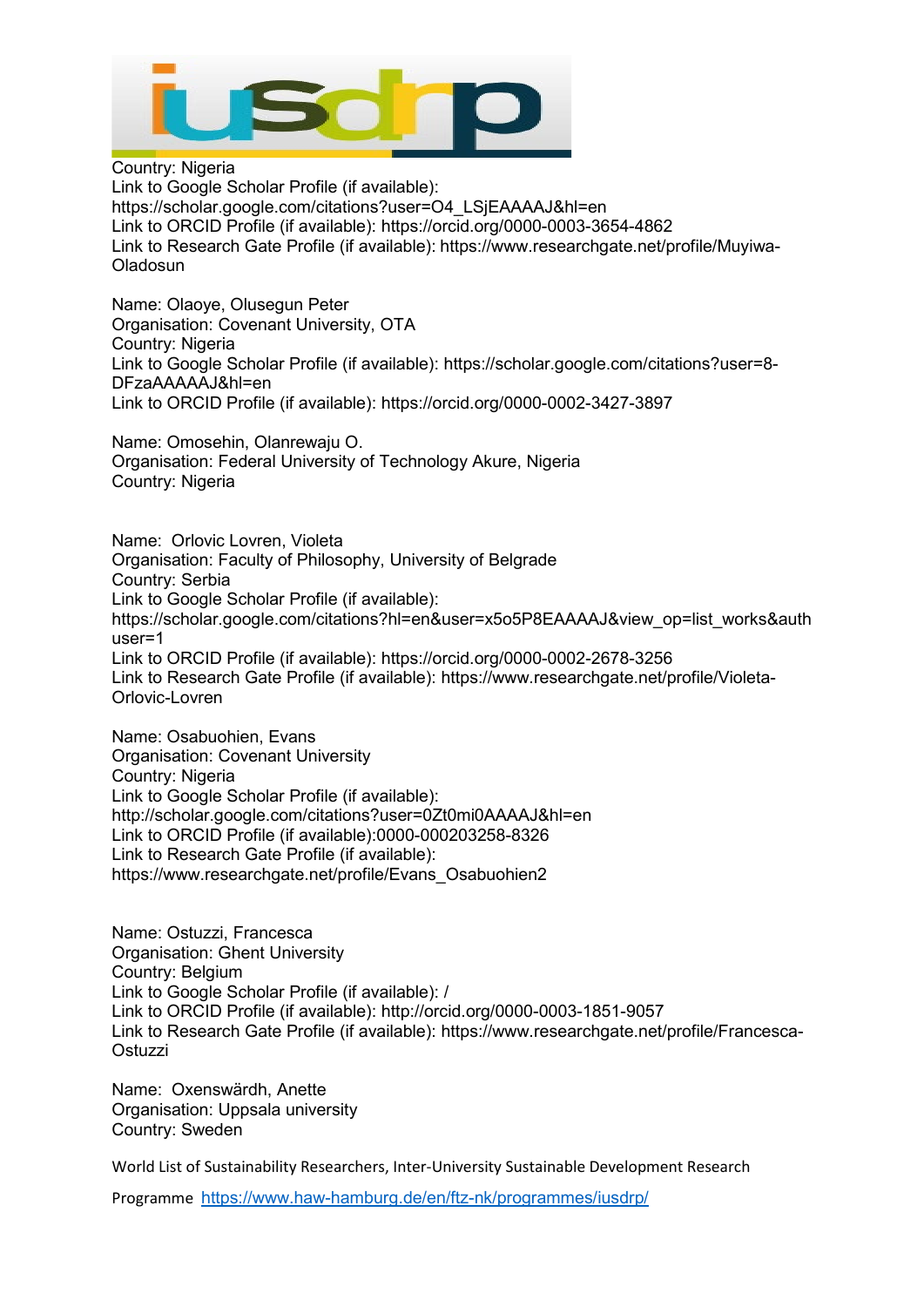

Link to Google Scholar Profile (if available): F40u\_0737wh2IagXf\_dEib2ohJfZNYH859X1IAWlPb4W8EBaGvy8VnZDws6xwEKdwEtRHDVQ2qET5ilXgL2yYOIwcie8yq8TjgwGorlMKY8XX GyXIVwrUkIRpebv0gdg5qwk3a Link to ORCID Profile: https://orcid.org/my-orcid Link to Research Gate Profile: https://www.researchgate.net/profile/Anette-Oxenswaerdh

Name: Ozuyar, Pinar Gokcin Organisation: Istinye University Country: Turkey Link to Google Scholar Profile (if available): https://scholar.google.com.tr/citations?user=QDADal4AAAAJ&hl=en Link to ORCID Profile (if available): https://orcid.org/0000-0002-2505-2216

Name: Palma, Lisiane Celia Organisation: Federal Institute of Education, Science and Technology of Rio Grande do Sul Country: Brazil Link to ORCID Profile (if available): https://orcid.org/0000-0001-6419-0622 Link to Research Gate Profile (if available): [https://www.researchgate.net/profile/Lisiane\\_Palma](https://www.researchgate.net/profile/Lisiane_Palma)

Name: Paolotti, Luisa Organisation: Department of Agricultural, Food and Environmental Sciences Department of Agricultural, Food and Environmental Sciences Country: Italy Link to Google Scholar Profile (if available): https://scholar.google.it/citations?user=6HIyEuEAAAAJ&hl=it Link to Research Gate Profile (if available): https://www.researchgate.net/profile/Luisa-Paolotti

Name: Pereira Da Silva, Izael Organisation: Strathmore University Country: Kenya Link to Google Scholar Profile (if available): Link to ORCID: https://orcid.org/0000-0002-4783-8885 Link to Research Gate: https://www.researchgate.net/profile/Izael-Da-Silva

Name: Pérez-Rodríguez, Uxío Organisation: University of Vigo Country: Spain Link to ORCID Profile: https://orcid.org/0000-0003-3815-4243

Name: Petrova, Maria A. Organisation: Georgetown University Country: USA Link to Google Scholar Profile (if available): https://scholar.google.com/citations?user=pko3EjkAAAAJ&hl=en Link to ORCID Profile (if available): https://orcid.org/0000-0002-0127-9272

World List of Sustainability Researchers, Inter-University Sustainable Development Research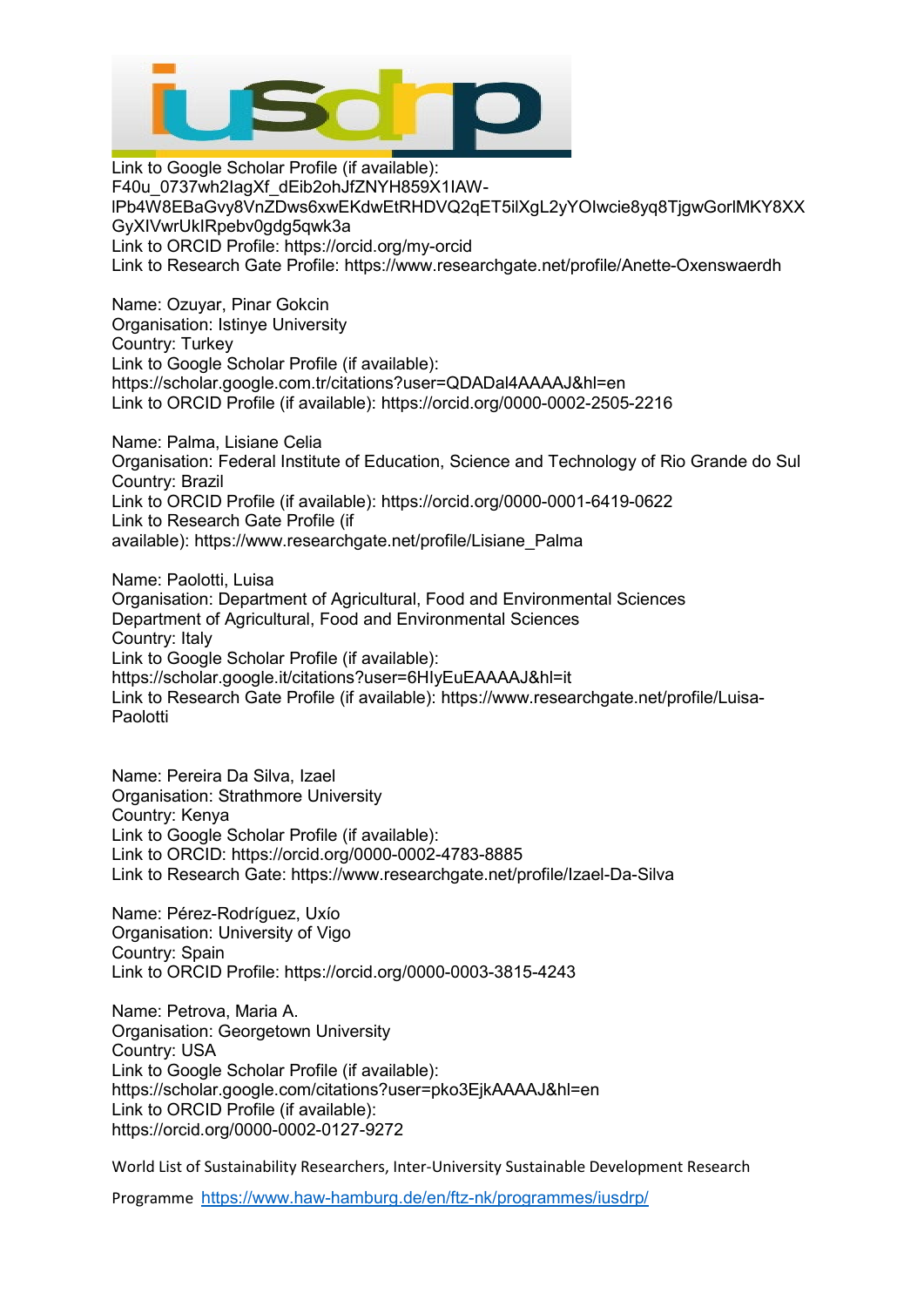

Link to Research Gate Profile (if available): https://www.researchgate.net/profile/Maria-Petrova-2

Name: Phongphiphat, Awassada Organisation: The Joint Graduate School of Energy and Environment, King Mongkut's University of Technology Thonburi. Country: Thailand Link to ORCID Profile: https://orcid.org/0000-0003-4974-920X Link to my profile on my Organisation platform: https://www.jgsee.kmutt.ac.th/v3/personnel/dr-awassada-phongphiphat/

Name: Pilgun, Elena Organisation: Belarusian State University Country: Belarus Link to Google Scholar Profile (if available): https://scholar.google.com/citations?user=jnL7Dl4AAAAJ&hl=ru Link to ORCID Profile (if available): https://orcid.org/0000-0003-1195-5403 Link to Research Gate Profile (if available): https://www.researchgate.net/profile/Elena-Pilgun

Name: Popovic, Tobias Organisation: Stuttgart University of Applied Sciences, Center for Sustainable Economics and Management (CSEM) Country: Germany Link to Research Gate Profile (if available): https://www.researchgate.net/profile/Tobias-Popovic

Name: Posch, Alfred Organisation: University of Graz, Institute of Systems Sciences, Innovation and Sustainability Research Country: Austria Link to ORCID Profile (if available): https://orcid.org/0000-0002-7859-1539

Name: Price, Elizabeth Organisation: Manchester Metropolitan University Country: United Kingdom Link to ORCID Profile (if available): https://orcid.org/0000-0002-5723-7856

Name: Purcell, Wendy M. Organisation: Harvard T.H. Chan School of Public Health, Harvard University Country: USA Link to Google Scholar Profile (if available): https://scholar.google.com/citations?user=CrirNcEAAAAJ&hl=en Link to ORCID Profile (if available): https://orcid.org/0000-0002-9820-1526 Link to Research Gate Profile (if available): https://www.researchgate.net/profile/Wendy-Purcell

Name: Ramirez Lozano, Julianna Organisation: Centrum PUCP Business School- Pontificia Universidad Católica del Perú Country: Peru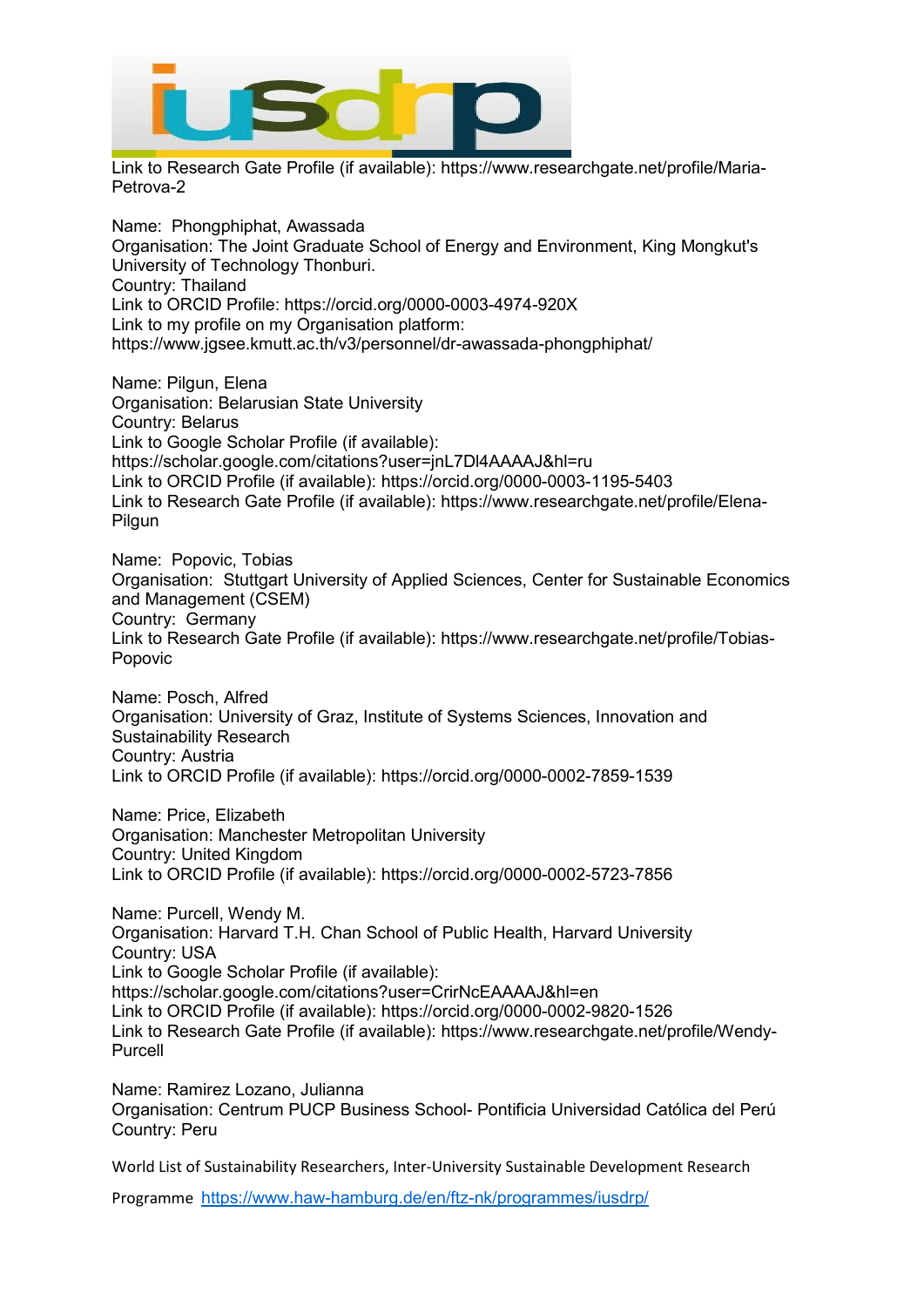

Link to Google Scholar Profile (if available): https://scholar.google.com.pe/citations?user=zguXXzkAAAAJ&hl=es Link to ORCID Profile (if available): https://orcid.org/0000-0001-8749-6915 Link to Research Gate Profile (if available): https://www.researchgate.net/publication/321380121 La responsabilidad social en las e mpresas de comunicacion peruanas La mirada de los stakeholders Casos ATV Televi sion Radio Capital y diario Peru 21

Name: Rato, Vasco Organisation: ISCTE-University Institute of Lisbon Country: Portugal Link to ORCID Profile: https://orcid.org/0000-0002-5097-8248

Name: Rey-Garcia, Marta Organisation: University of A Coruña Country: Spain Link to Google Scholar Profile: https://scholar.google.com/citations?user=eXRj6JcAAAAJ&hl=en Link to ORCID Profile: http://orcid.org/0000-0002-9453-8551 Link to Research Gate Profile: https://www.researchgate.net/profile/Marta\_Rey-Garcia

Name: Rial, María Asunción Lorenzo Organisation: Universidad de Vigo Country: Spain Link to ORCID Profile (if available): https://orcid.org/0000-0003-0034-0737

Name: Ribeiro, Priscilla Cristina Cabral Organisation: Fluminense Federal University Country: Brazil Link to Google Scholar Profile (if available): https://scholar.google.com.br/citations?hl=pt-BR&user=ytNK6MUAAAAJ&sortby=pubdate&view\_op=list\_works&gmla=AJsN-F4sVNcBpfS85Fa-xJxpo29zUes0HYfdZJT3n0LDan7aEr6joQMxCqsHoBo3096COWtpX5simn7IUHw6dLXnXIK6YYm9w Link to ORCID Profile (if available): https://orcid.org/0000-0003-0824-9268 Link to Research Gate Profile (if available): https://www.researchgate.net/profile/Priscilla-Cristina-Ribeiro-2

Name: Rieckmann, Marco Organisation: University of Vechta Country: Germany Link to Google Scholar Profile (if available): https://scholar.google.com/citations?user=jMPDGJ0AAAAJ Link to ORCID Profile (if available): https://orcid.org/0000-0002-1212-7346 Link to Research Gate Profile (if available): https://www.researchgate.net/profile/Marco-Rieckmann

Name: Riegler-Floors, Petra Organisation: Hochschule Trier Country: Germany

World List of Sustainability Researchers, Inter-University Sustainable Development Research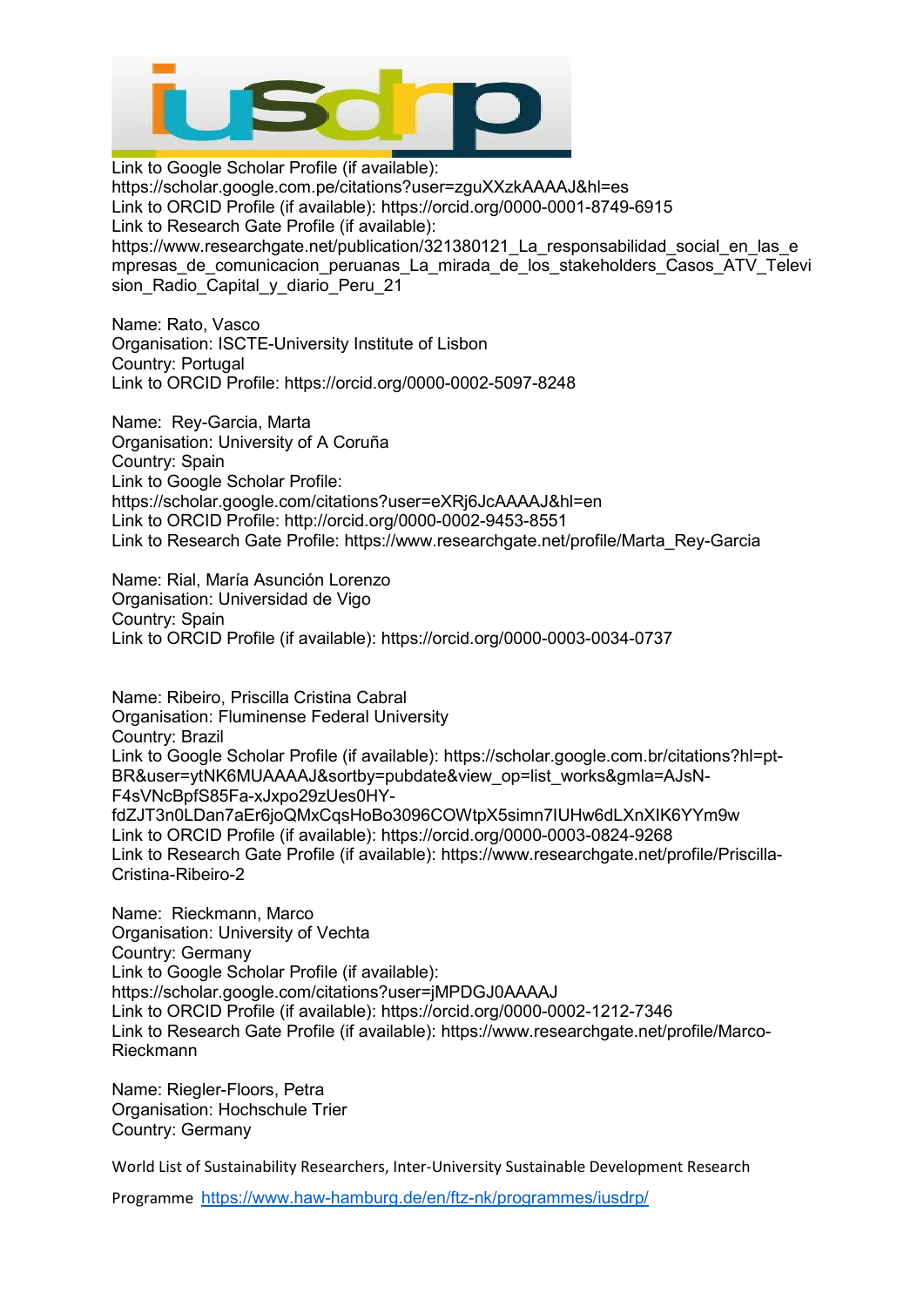

Link to Google Scholar Profile (if available): https://www.hochschuletrier.de/gestaltung/architektur/fachrichtung/fachrichtung-seiten/professoren/prof-andreawandel-1

Link to Research Gate Profile (if available): https://www.researchgate.net/scientificcontributions/Petra-Riegler-Floors-2151512673

Name: Rimi Abubakar, Ismaila

Organisation: Imam Abdulrahman Bin Faisal University, Dammam Country: Saudi Arabia Link to Google Scholar Profile (if available): https://scholar.google.com/citations?user=fNalMUsAAAAJ&hl=en&oi=ao Link to ORCID Profile (if available): https://orcid.org/0000-0002-7994-2302 Link to Research Gate Profile (if available): https://www.researchgate.net/profile/Ismaila-Rimi-Abubakar

Name: Rocchi, Lucia Organisation: University of Perugia Country: Italy Link to Google Scholar Profile (if available): https://scholar.google.it/citations?hl=it&user=1a\_iu2YAAAAJ Link to ORCID Profile (if available): https://orcid.org/0000-0002-3386-2390 Link to Research Gate Profile (if available): https://www.researchgate.net/profile/Lucia-Rocchi-2

Name: Roseta-Palma, Catarina Organisation: Iscte - Instituto Universitário de Lisboa Country: Portugal Link to Google Scholar Profile (if available): http://scholar.google.pt/citations?user=2sP0ZskAAAAJ&hl=en Link to ORCID Profile (if available): http://orcid.org/0000-0001-9332-823X Link to Research Gate Profile (if available): https://www.researchgate.net/profile/Catarina-Roseta-Palma

Name: Roth, Steffen Organisation: Excelia Business School, France: University of Turku, Finland Country: France: Finland Link to Google Scholar Profile (if available): https://scholar.google.com/citations?user=nZFTVL8AAAAJ&hl=en Link to ORCID Profile (if available): https://orcid.org/0000-0002-8502-601X Link to Research Gate Profile (if available): https://www.researchgate.net/profile/Steffen-Roth-2

Name: Roy, Robin Organisation: The Open University Country: United Kingdom Link to Google Scholar Profile (if available): https://scholar.google.com/citations?user=0Hj2LlgAAAAJ&hl=en Link to ORCID Profile (if available): https://orcid.org/0000-0002-7744-0894 Link to Research Gate Profile (if available): https://www.researchgate.net/profile/Robin-Roy-4

World List of Sustainability Researchers, Inter-University Sustainable Development Research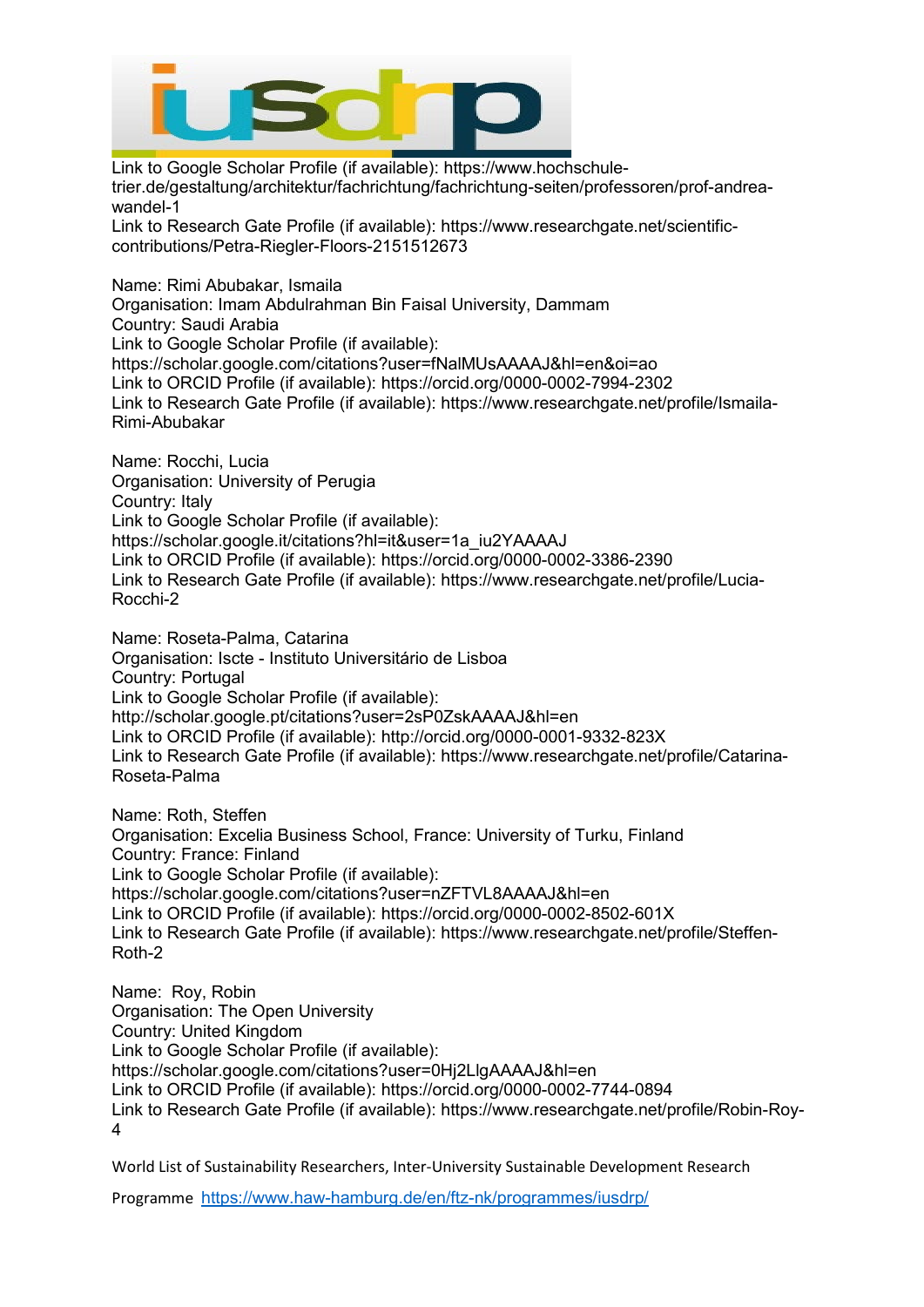

Name: Samani, Pouya Organisation: Maastricht University Country: Netherlands Link to Google Scholar Profile (if available): http://scholar.google.com/citations?user=P2DSR8IAAAAJ&hl=en Link to ORCID Profile (if available): https://orcid.org/0000-0001-7843-5280 Link to Research Gate Profile (if available): https://www.researchgate.net/profile/Pouya-Samani

Name: Sanni, Adebayo Tajudeen Organisation: Kabale University, Uganda Country: Uganda Link to Google Scholar Profile (if available): Tajudeen Adebayo Sanni Link to ORCID Profile (if available): ORCID ID: https://orcid.org/0000-0002-0059-9709 Link to Research Gate Profile (if available): Tajudeen Adebayo Sanni

Name: Sanni, Maruf Organisation: National Centre for Technology Management Country: Nigeria Link to Google Scholar Profile (if available): https://scholar.google.com/citations?user=pHYrDCUAAAAJ&hl=en Link to ORCID Profile (if available): https://orcid.org/0000-0001-8313-9910 Link to Research Gate Profile (if available): https://www.researchgate.net/profile/Maruf-Sanni

Name: Santos, Thauan Organisation: Brazilian Naval War College (EGN) Country: Brazil Link to Google Scholar Profile (if available): https://scholar.google.com/citations?user=mSSVVuQAAAAJ&hl=en&oi=ao Link to ORCID Profile (if available): 0000-0002-4001-4322 Link to Research Gate Profile (if available): https://www.researchgate.net/profile/Thauan-Santos

Name: Santos, Luan Organisation: Federal University of Rio de Janeiro (UFRJ) Country: Brazil Link to ORCID Profile (if available): https://orcid.org/0000-0002-4131-1329 Link to Research Gate Profile (if available): [https://www.researchgate.net/profile/Luan-](https://www.researchgate.net/profile/Luan-Santos-2)[Santos-2](https://www.researchgate.net/profile/Luan-Santos-2)

Name: Schaffhauser-Linzatti, Michaela Organisation: Universität Wien, Faculty of Business, Economics and Statistics, Field of Cooperative Studies Country: Austria

Name: Schmid, Alejandro Gallego Organisation: The University of Manchester Country: The United Kingdom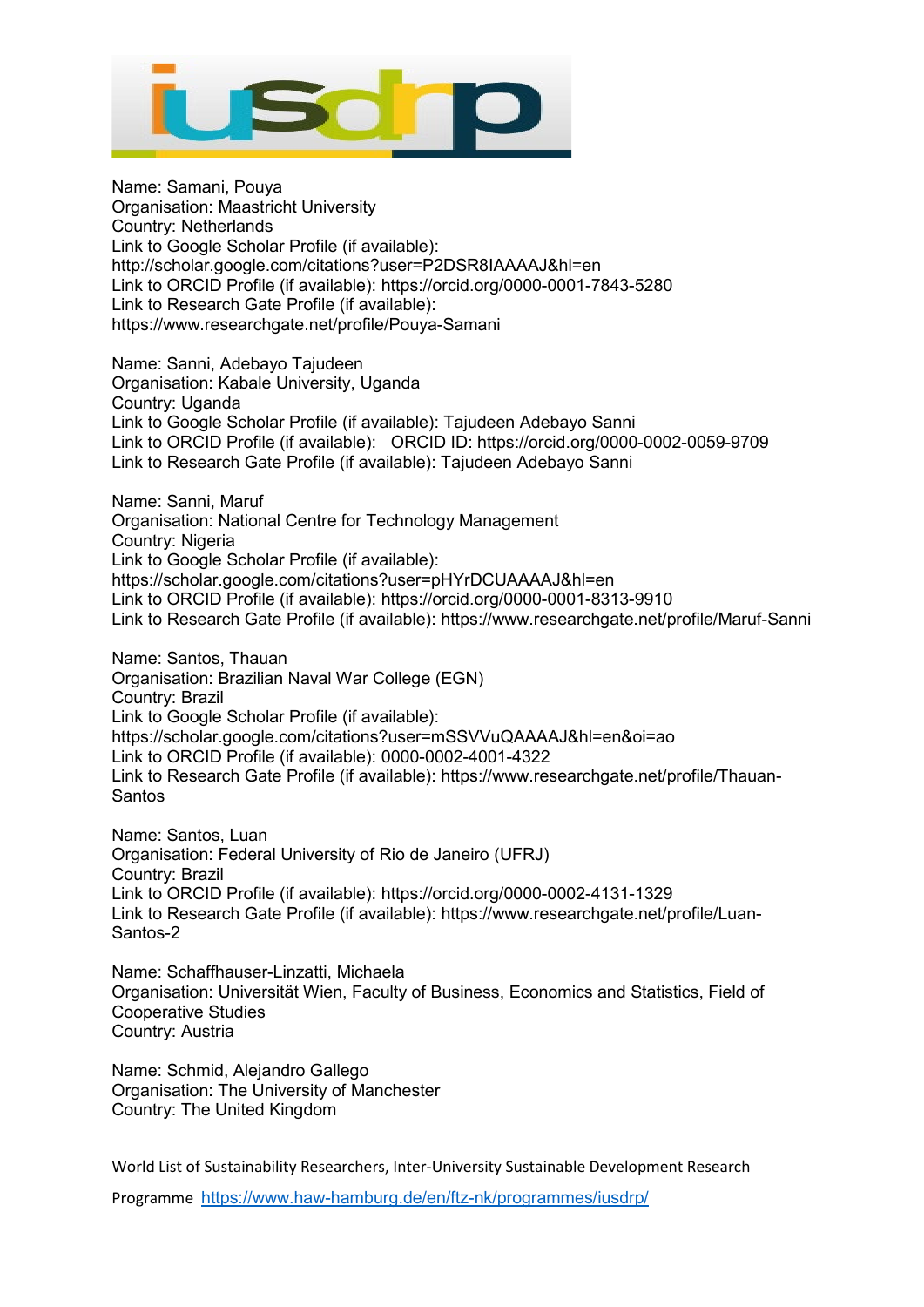

Link to Google Scholar Profile (if available): https://scholar.google.com/citations?hl=en&user=vPLM1n8AAAAJ Link to ORCID Profile (if available): https://orcid.org/0000-0002-0583-2143 Link to Research Gate Profile (if available): [https://www.researchgate.net/profile/Alejandro-](https://www.researchgate.net/profile/Alejandro-Gallego-Schmid)[Gallego-Schmid](https://www.researchgate.net/profile/Alejandro-Gallego-Schmid)

Name: Schmitt, Claudia T. Organisation: German Association of Sustainability at Higher Education Institutions (DG HochN) / Institute for Advanced Sustainability Studies – Affiliate Scholar / Universität **Hamburg** Country: Germany

Name: Schmitz, Marina Organisation: CBS International Business School Country: Germany Link to Google Scholar Profile (if available): https://scholar.google.com/citations?user=CJyCvZcAAAAJ&hl=de Link to ORCID Profile (if available): https://orcid.org/0000-0002-9843-8611 Link to Research Gate Profile (if available): https://www.researchgate.net/profile/Marina-**Schmitz** 

Name: Segalas, Jordi Organisation: Universitat Politecnica de Catalunya Country: Spain Link to Google Scholar Profile (if available): https://scholar.google.com/citations?hl=en&user=COr7ES0AAAAJ Link to ORCID Profile (if available): https://orcid.org/0000-0002-9909-120X Link to Research Gate Profile (if available): https://www.researchgate.net/profile/Jordi-Segalas

Name: Sharma, Nitika Organisation: CHRIST (Deemed to be University), Delhi-NCR Country: India Link to Google Scholar Profile (if available): https://scholar.google.com/citations?user=iql6gf4AAAAJ&hl=en Link to Research Gate Profile (if available): https://www.researchgate.net/profile/Nitika-Sharma-23

Name: Shulla, Kalterina Organisation: ZEF, Center for Development Research, University of Bonn Country: Germany Link to Research Gate Profile (if available): https://www.researchgate.net/profile/Kalterina-Shulla-2

Name: Simaens, Ana Organisation: Iscte - Instituto Universitário de Lisboa Country: Portugal

World List of Sustainability Researchers, Inter-University Sustainable Development Research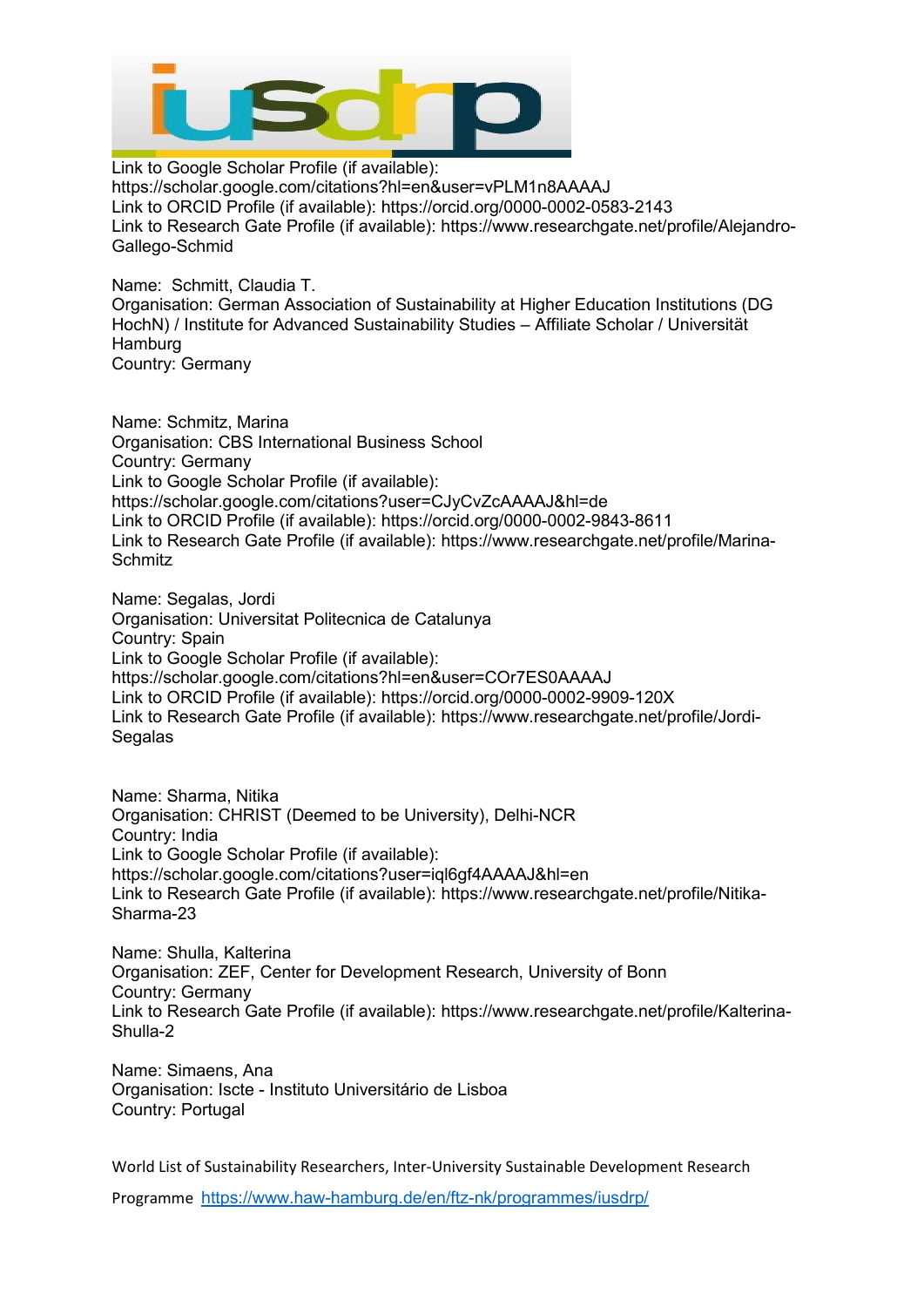

Link to Google Scholar Profile (if available): https://scholar.google.pt/citations?user=fYh2kO8AAAAJ&hl=pt-PT Link to ORCID Profile (if available): https://orcid.org/0000-0003-2571-5267

Name: Singh, Manvendra Pratap Organisation: School of Management, National Institute of Technology, Rourkela. Country: India Link to Google Scholar Profile: https://scholar.google.com/citations?user=WExssBIAAAAJ&hl=en Link to ORCID Profile: 0000-0003-2572-7567 Link to Research Gate Profile: https://www.researchgate.net/profile/Manvendra-Singh-6

Name: Sivapalan, Subarna Organisation: Universiti Teknologi Petronas Country: MALAYSIA Link to Google Scholar Profile (if available): https://scholar.google.com/citations?user=b9wGFRwAAAAJ&hl=en Link to ORCID Profile (if available): https://orcid.org/0000-0001-6318-5637

Name: Soltani, Ali Organisation: Univ of South Australia Country: Australia Link to Google Scholar Profile (if available): https://scholar.google.com/citations?user=RYYnQnIAAAAJ&hl=en Link to ORCID Profile (if available): http://orcid.org/0000-0001-8042-410X Link to Research Gate Profile (if available): https://www.researchgate.net/profile/Ali-Soltani-3

Name: Sörensson, Anna Organisation: Mid Sweden University Country: Sweden Link to ORCID Profile (if available): ORCID-id: 0000-0001-5261-8169 Link to Research Gate Profile (if available): https://www.researchgate.net/profile/Anna-Soerensson

Name: Soto, Manuel Organisation: University of A Coruña Country: Spain Link to ORCID Profile (if available): https://orcid.org/0000-0002-4843-556X Link to Research Gate Profile (if available): https://www.researchgate.net/profile/Manuel-Soto-8

Name: Soundari, M. Hilaria Organisation: Gandhigram Rural Institute Country: India Link to Google Scholar Profile (if available): https://scholar.google.com/citations?hl=en&user=IiMJw0YAAAAJ Link to Research Gate Profile (if available): https://www.researchgate.net/profile/Hilaria-Soundari

World List of Sustainability Researchers, Inter-University Sustainable Development Research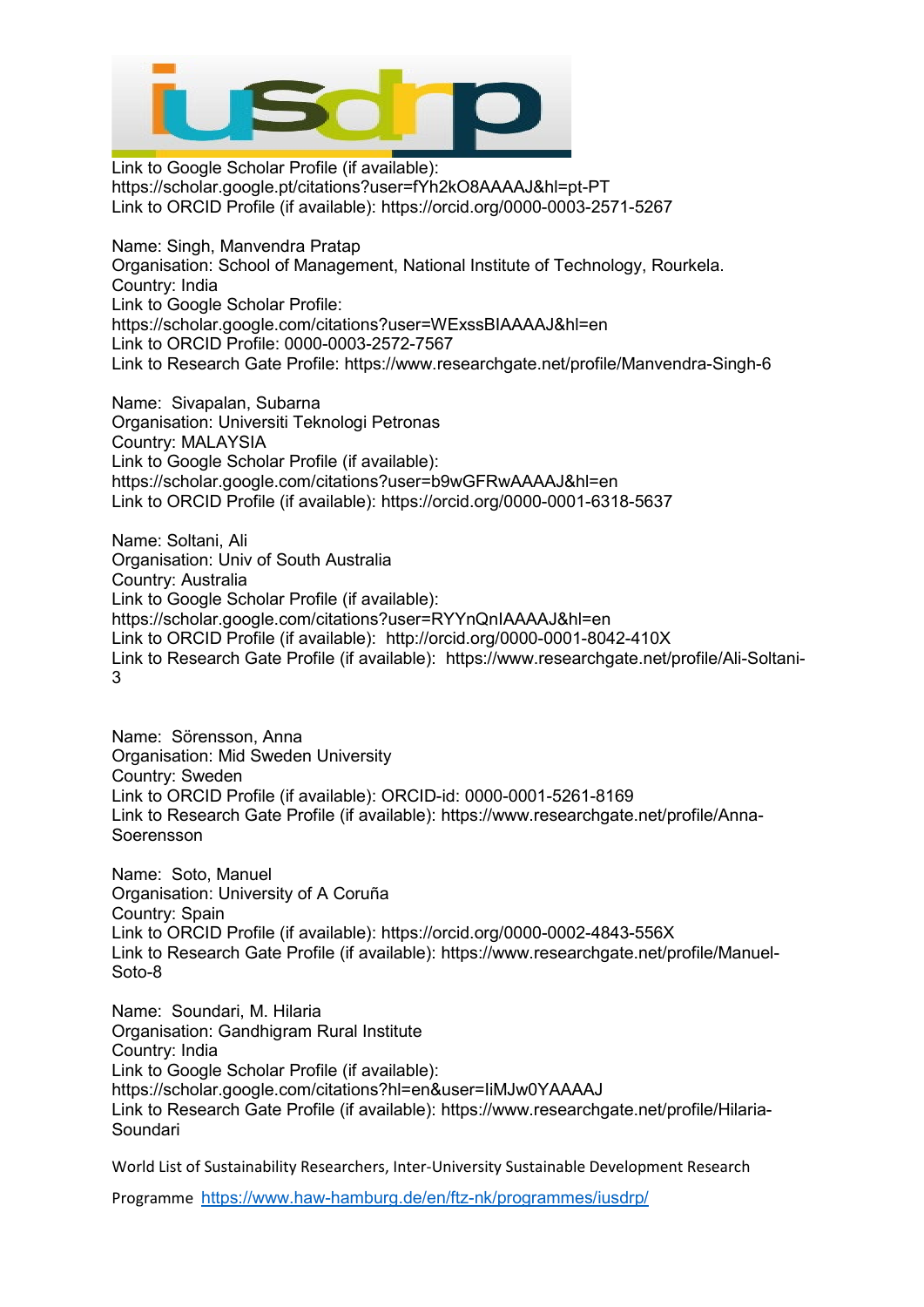

Name: Sousa, Vânia Serrão Organisation: University of Algarve / CENSE – Center for Environmental and Sustainability Research Country: Portugal Link to Google Scholar Profile (if available): Vânia Serrão Sousa - Google Acadêmico Link to ORCID Profile (if available): http://orcid.org/0000-0002-3800-1688 Link to Research Gate Profile (if available): Vânia Serrão Sousa (researchgate.net)

Name: Souto Ferigotti, Cristina Maria Organisation: Paraná Social Studies Foundation Country: Brazil Link to Research Gate Profile (if available): Cristina Ferigotti

Name: Spiteri, Jane Organisation: University of Malta Country: Malta Link to Google Scholar Profile (if available): https://scholar.google.com/citations?user=kGf-2XYAAAAJ&hl=en&oi=ao Link to ORCID Profile (if available): https://orcid.org/0000-0001-6625-2372 Link to Research Gate Profile (if available): https://www.researchgate.net/profile/Jane-Spiteri

Name: Srebotnjak, Tanja Organisation: Williams College Country: USA Link to Google Scholar Profile (if available): https://scholar.google.com/citations?user=8\_fYwYYAAAAJ&hl=e Link to Research Gate Profile (if available): https://www.researchgate.net/profile/Tanja-Srebotnjak

Name: Stanley, Selwyn Organisation: Senior Lecturer, Social Work: Edgehill University Country: United Kingdom Link to Google Scholar Profile (if available): https://scholar.google.com/citations?user=OjUZKs0AAAAJ Link to Institutional Profile: https://research.edgehill.ac.uk/en/persons/selwyn-stanley

Name: Stiefel, Barry L. Organisation: College of Charleston Country: USA Link to Google Scholar Profile (if available): https://scholar.google.com/citations?hl=en&user=E-zMroEAAAAJ Link to ORCID Profile (if available): https://orcid.org/0000-0002-9368-1866 Link to Research Gate Profile (if available): https://www.researchgate.net/profile/Barry-Stiefel-2/scores Link to Academia.edu Profile (if available): https://cofc.academia.edu/BarryStiefel

Name: Stock, Paul Organisation: University of Kansas

World List of Sustainability Researchers, Inter-University Sustainable Development Research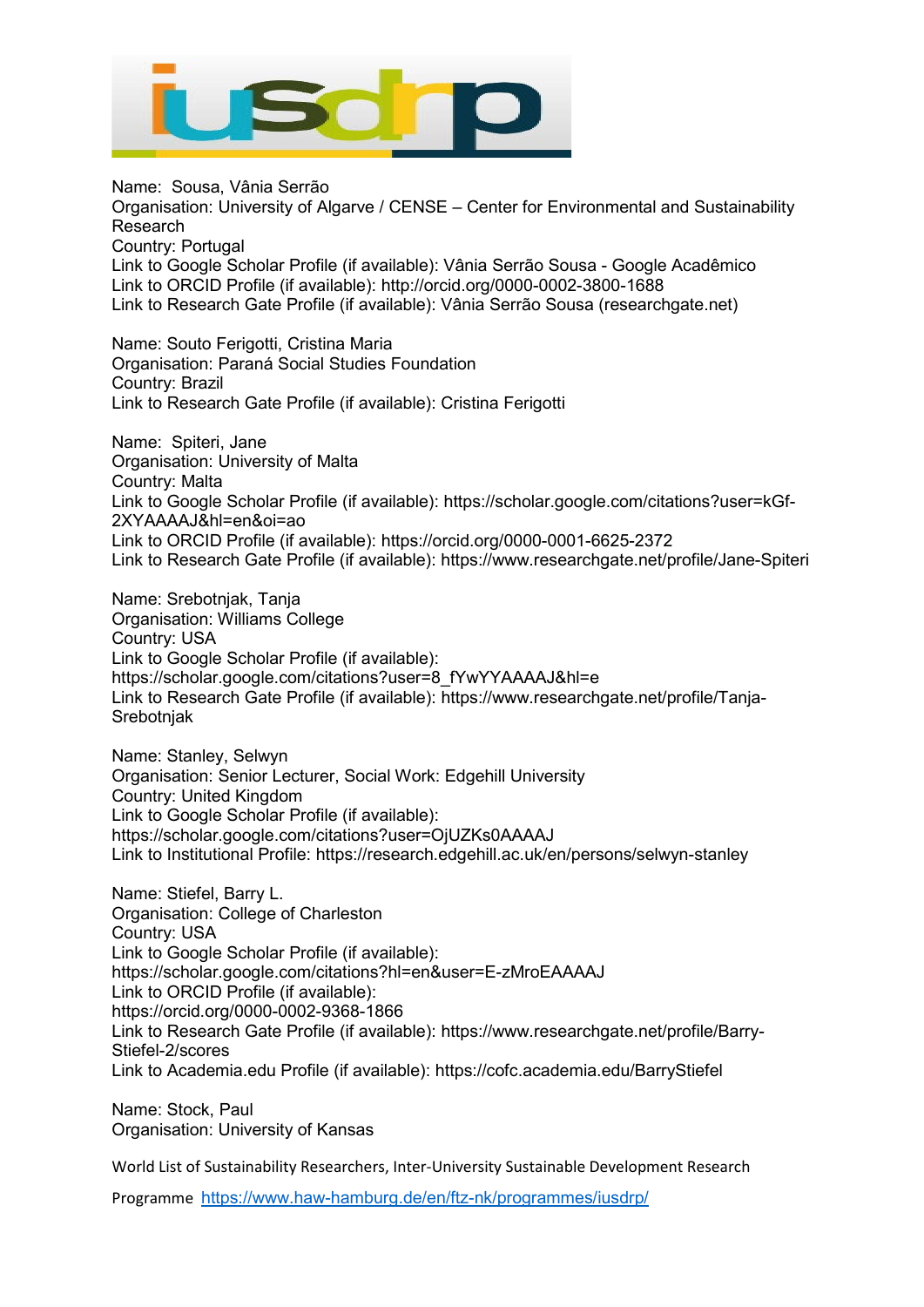

Country: USA Link to Google Scholar Profile (if available): https://scholar.google.com/citations?user=q-BUPZgAAAAJ&hl=en Link to ORCID Profile (if available): https://orcid.org/0000-0002-1807-3895 Link to Research Gate Profile (if available): https://www.researchgate.net/profile/Paul-Stock

Name: Stoll-Kleemann, Susanne Organisation: University of Greifswald - Chair of Sustainability Science and Applied Geography Country: Germany Link to Google Scholar Profile (if available): https://scholar.google.de/citations?hl=de&pli=1&user=liEa5xAAAAAJ Link to ORCID Profile (if available): https://orcid.org/0000-0003-4118-3408 Link to Research Gate Profile (if available): https://www.researchgate.net/profile/Susanne-Stoll-Kleemann

Name: Strubelt, Henning Organisation: Hochschule Bremerhaven / University of Applied Sciences Bremerhaven Country: Germany Link to ORCID Profile: https://orcid.org/0000-0002-7706-9351 Link to Research Gate Profile: https://www.researchgate.net/profile/Henning-Strubelt

Name: Sung, Kyungeun Organisation: De Montfort University Country: United Kingdom Link to Google Scholar Profile (if available): https://scholar.google.com/citations?user=Xi9zDtAAAAAJ&hl=en Link to ORCID Profile (if available): https://orcid.org/0000-0001-9570-7225 Link to Research Gate Profile (if available): https://www.researchgate.net/profile/Kyungeun-Sung

Name: Summon, Parminder Organisation: Inspire Education Group, University Centre Peterborough Country: United Kingdom Link to ORCID Profile (if available): https://orcid.org/0000-0003-3202-0316

Name: Surian, Alessio Organisation: University of Padova Country: Italy Link to Google Scholar Profile: https://scholar.google.com/citations?user=epDZ4I8AAAAJ&hl=pt-PT&oi=ao Link to ORCID Profile: orcid.org/0000-0002-6251-2939 Link to Research Gate Profile: https://www.researchgate.net/profile/Alessio-Surian

Name: Suryakant, Nilame Gajanan Organisation: M.G.F.G. Centre for Social Work, Mahatma Gandhi Antarrashtriya HIndi Vishwavidyalaya. Wardha Country: India Link to ORCID Profile (if available):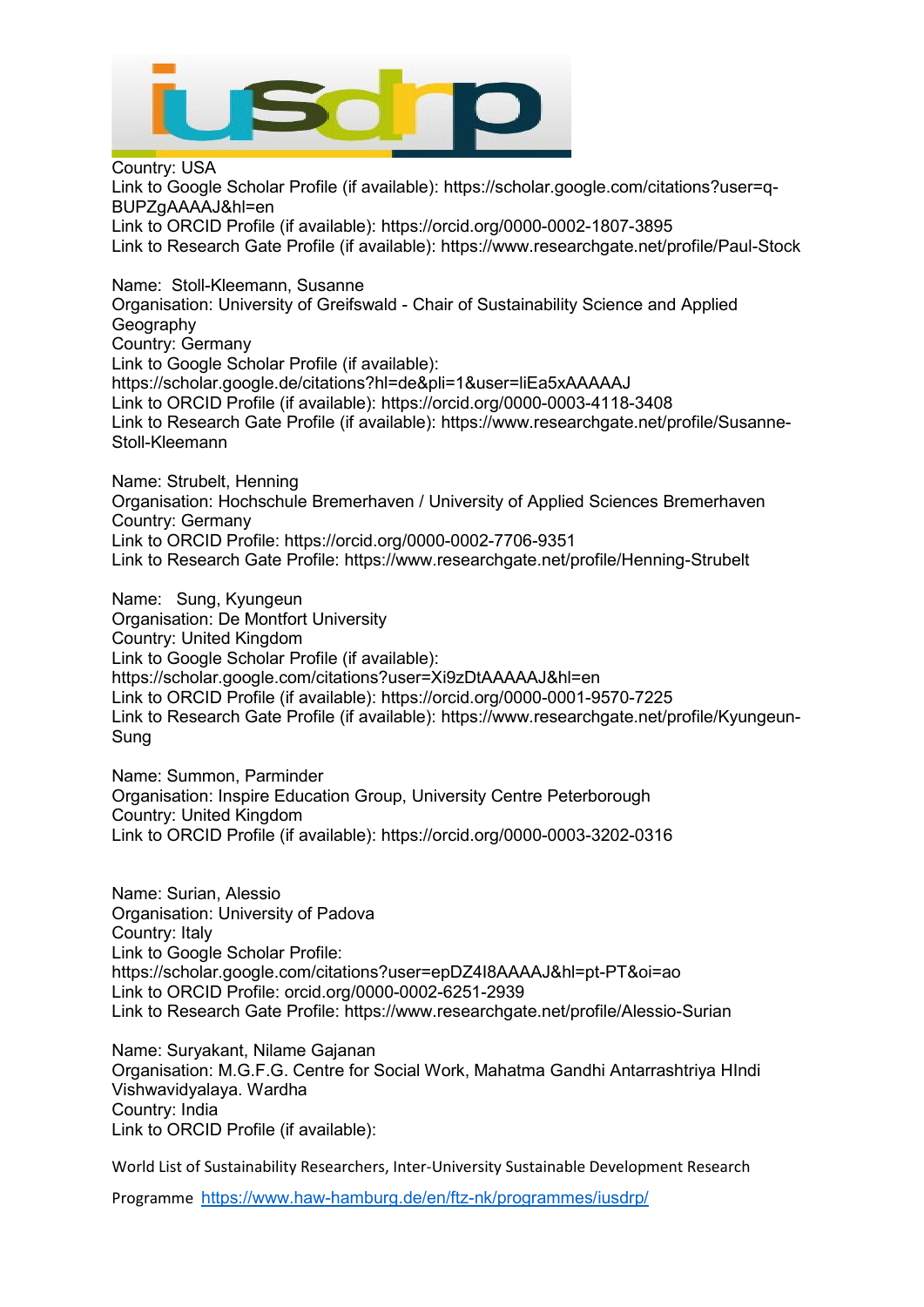

Link to Research Gate Profile: https://www.researchgate.net/profile/Gajanan-Nilame

Name: Swart, Julia Organisation: Utrecht University Country: the Netherlands Link to Google Scholar Profile (if available): Link to ORCID Profile (if available): Julia Swart (0000-0001-9840-0026) - ORCID | Connecting Research and Researchers Link to Research Gate Profile (if available): Julia Swart (researchgate.net)

Name: Szolnoki, Gergely Organisation: Geisenheim University Country: Germany Link to Google Scholar Profile (if available): https://scholar.google.de/citations?user=jK3LzbgAAAAJ&hl=de Link to ORCID Profile (if available): https://orcid.org/0000-0002-7791-7218 Link to Research Gate Profile (if available): https://www.researchgate.net/profile/Gergely-**Szolnoki** 

Name: Theodossiou, Nicolaos Organisation: Aristotle university of Thessaloniki Country: Greece Link to Google Scholar Profile (if available): https://scholar.google.com/citations?user=TLIgpkIAAAAJ&hl=el&oi=ao Link to ORCID Profile (if available): https://orcid.org/0000-0001-7693-7068 Link to Research Gate Profile (if available): https://www.researchgate.net/profile/Nicolaos-Theodossiou-2

Name: Thiago Leite Cruz, James Organisation: Universidade Federal do Pará (Federal University of Pará) Country: Brazil Link to ORCID Profile (if available): https://orcid.org/0000-0002-2321-3047

Name: Thiel, Monica Organisation: University of International Business & Economics Country: China / US Link to ORCID Profile (if available): 0000-0001-8706-2076

Name: Thomson, Giles Organisation; Blekinge Institute of Technology (BTH) Country: Sweden Link to Google Scholar Profile (if available): <https://scholar.google.com/citations?user=8kOzCrQAAAAJ&hl=en> Link to ORCID Profile (if available): <https://orcid.org/0000-0002-9873-3872> Link to Research Gate Profile (if available):

Name: Tischner, Ursula Organisation: econcept, Agency for Sustainable Design Country: Germany

World List of Sustainability Researchers, Inter-University Sustainable Development Research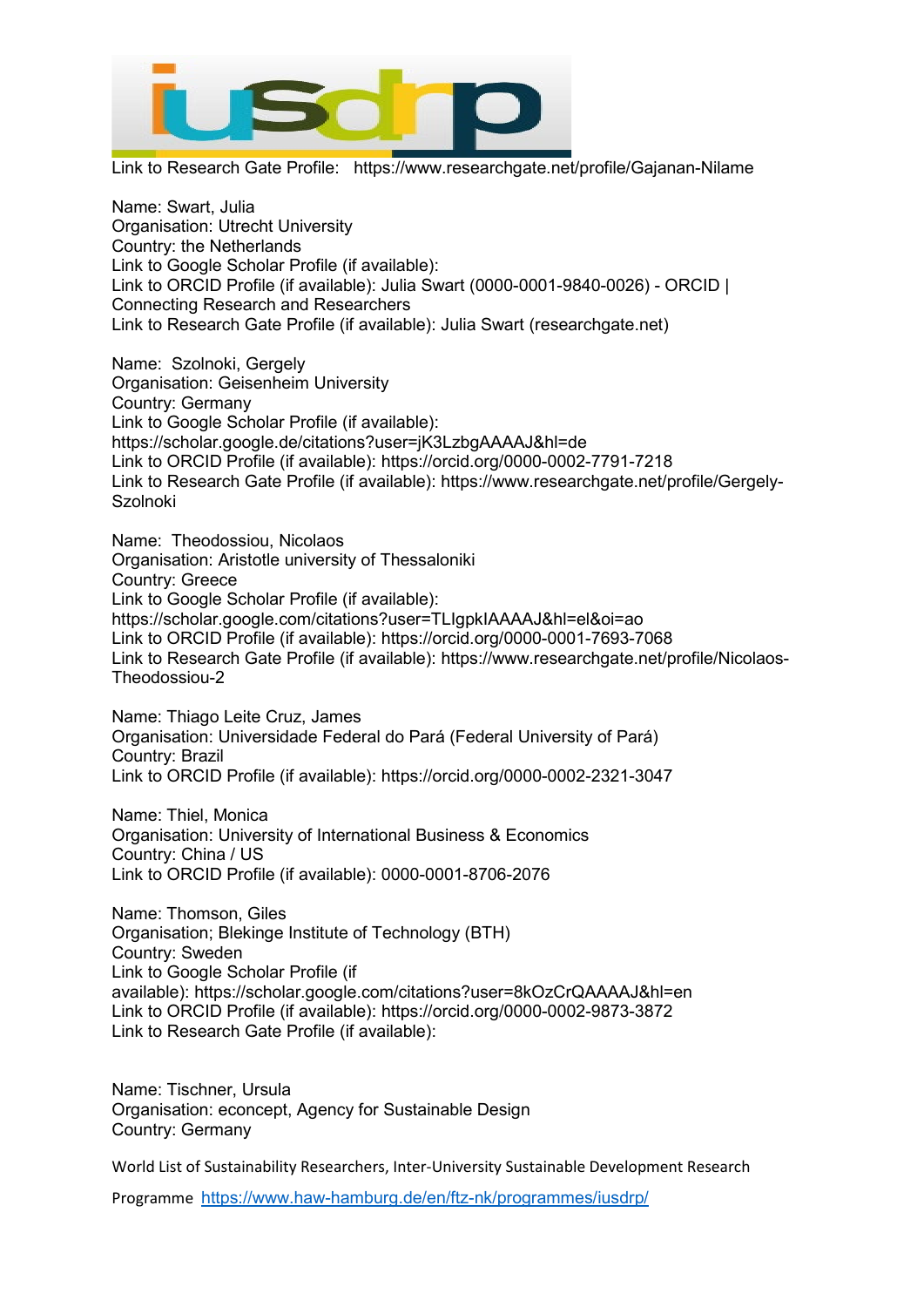

Link to Google Scholar Profile (if available): https://scholar.google.de/citations?user=SAbDNfYAAAAJ&hl=de Link to ORCID Profile (if available): https://orcid.org/0000-0002-0887-9086 Link to Research Gate Profile (if available): https://www.researchgate.net/profile/Ursula-**Tischner** 

Name: Trevisan, Marcelo Organisation: Federal University of Santa Maria (UFSM) Country: Brazil Link to ORCID Profile (if available): https://orcid.org/0000-0002-2403-7970

Name: Tripathi, Shiv K. Organisation: IIHMR University Country: India Link to Google Scholar Profile (if available): https://scholar.google.com/citations?user=AGif36MAAAAJ&hl=en Link to ORCID Profile (if available): https://orcid.org/my-orcid Link to Research Gate Profile (if available): https://www.researchgate.net/profile/Shiv-Tripathi-5

Name: Tsani, Stella Organisation: University of Ioannina Country: Greece Link to Google Scholar Profile (if available): https://scholar.google.gr/citations?user=hhOBzwkAAAAJ&hl=en Link to ORCID Profile (if available): https://orcid.org/0000-0002-7302-4930 Link to Research Gate Profile (if available): https://www.researchgate.net/profile/Stella-Tsani

Name: Vaccari, Mentore Organisation: University of Brescia Country: Italy Link to Google Scholar Profile (if available): https://scholar.google.it/citations?user=bvBaN2UAAAAJ&hl=it Link to ORCID Profile (if available): https://orcid.org/0000-0003-1611-6772 Link to Research Gate Profile (if available): https://www.researchgate.net/profile/Mentore-Vaccari

Name: Vargas, Valeria R. Organisation: Manchester Metropolitan University Country: United Kingdom Link to Google Scholar Profile (if available): https://scholar.google.co.uk/citations?user=qTVjQEQAAAAJ&hl=en Link to ORCID Profile (if available): https://orcid.org/0000-0002-0008-0747

Name: Vargas-Hernandez, Jose G. Organisation: University of Guadalajara Country: Mexico Link to ORCID Profile (if available): 0000-0003-0938-4197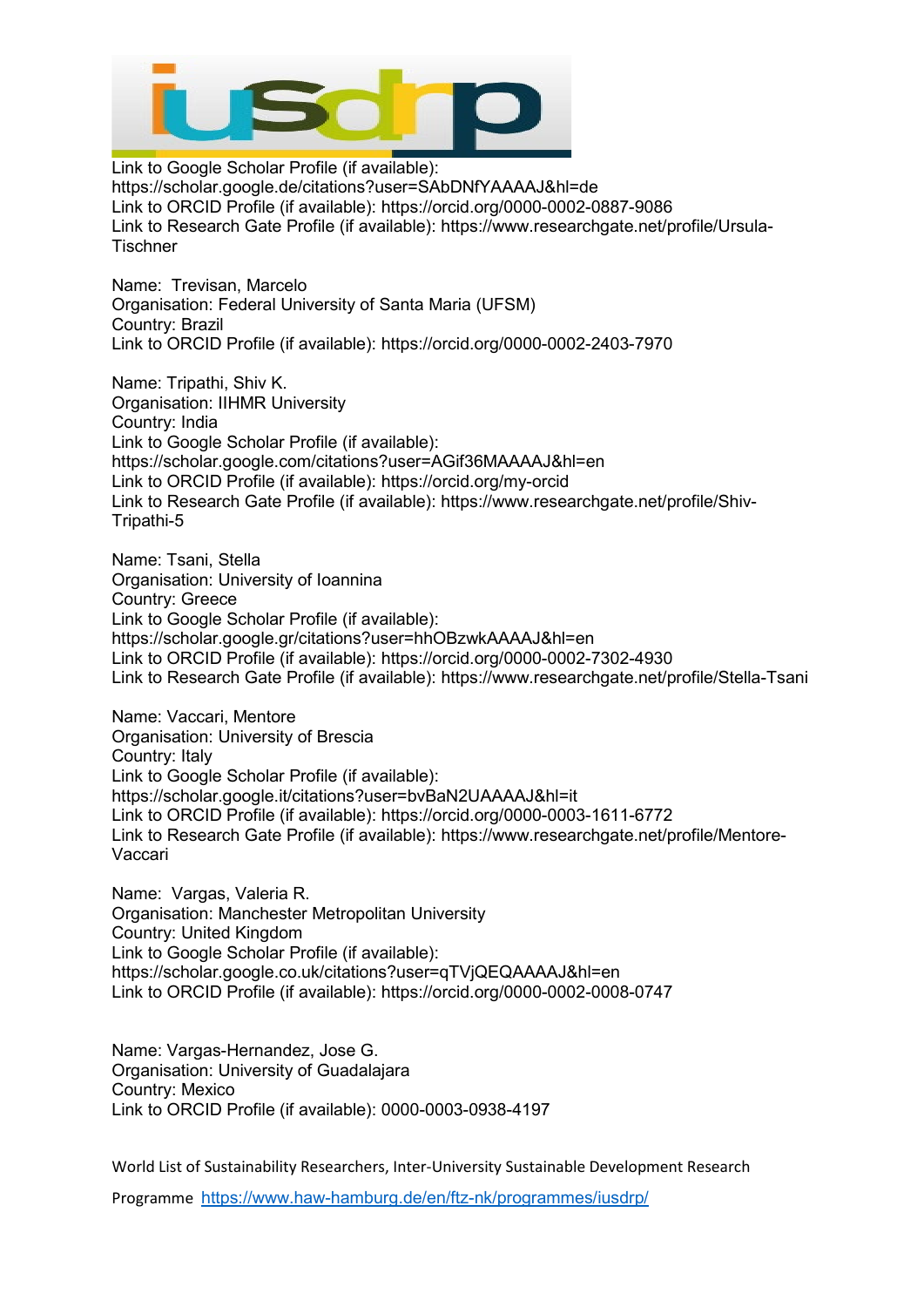

Name: Vasant, Pandian Organisation: Modeling Evolutionary Algorithms Simulation and Artificial Intelligence, Faculty of Electrical and Electronics Engineering, Ton Duc Thang University, Ho Chi Minh City, Country: Viet Nam Link to Google Scholar Profile (if available): https://scholar.google.com.my/citations?user=RHMw-AkAAAAJ&hl=en Link to ORCID Profile (if available): https://orcid.org/0000-0002-0755-1046 Link to Research Gate Profile (if available): https://www.researchgate.net/profile/Pandian-Vasant/research

Name: Vasconcelos, Claudio R P Organisation: Universidade Federal da Paraíba Country: Brazil Link to Google Scholar Profile (if available): https://scholar.google.com/citations?hl=en&view\_op=list\_works&gmla=AJsN-F57jar15ekxJ1HfSPQDYA7ulRb0BhlS5th69VBzpwl\_8A4xDyTojZosN5w0RIuh\_F64L6cKQd PLrfEnAWEz7kFg7P72dfUMQ8bCVbbnAWNKAC1B9aI&user=\_FDnTS8AAAAJ Link to ORCID Profile (if available): https://orcid.org/0000-0001-8353-6406 Link to Research Gate Profile (if available): https://www.researchgate.net/profile/Claudio-Vasconcelos-3

Name: Vega-Marcote, Pedro Organisation: University of A Coruña Country: Spain Link to Google Scholar Profile (if available): https://scholar.google.es/citations?user=c3OxRbUAAAAJ&hl=es&oi=ao Link to ORCID Profile (if available):<http://orcid.org/0000-0002-5776-7419> Link to Research Gate Profile (if available): https://publons.com/researcher/1383772/pedrovega-marcote/

Name: Vesela, Veleva Organisation: University of Massachusetts Boston Country: United States University website: https://www.umb.edu/faculty\_staff/bio/vesela\_veleva Link to Google Scholar Profile (if available): https://um-boston.academia.edu/VeselaVeleva Link to Research Gate Profile (if available): https://www.researchgate.net/profile/Vesela-Veleva

Name: Vidal, Diogo Guedes Organisation: UFP Energy, Environment and Health Research Unit (FP-ENAS), University Fernando Pessoa (UFP) Country: Portugal Link to Google Scholar Profile: https://scholar.google.pt/citations?user=NRP26CoAAAAJ&hl=pt-PT&authuser=2 Link to ORCID Profile: https://orcid.org/0000-0002-2777-2372 Link to Research Gate Profile (if available): https://www.researchgate.net/profile/Diogo-Vidal-2

Name: Vidal-Raméntol, Salvador

World List of Sustainability Researchers, Inter-University Sustainable Development Research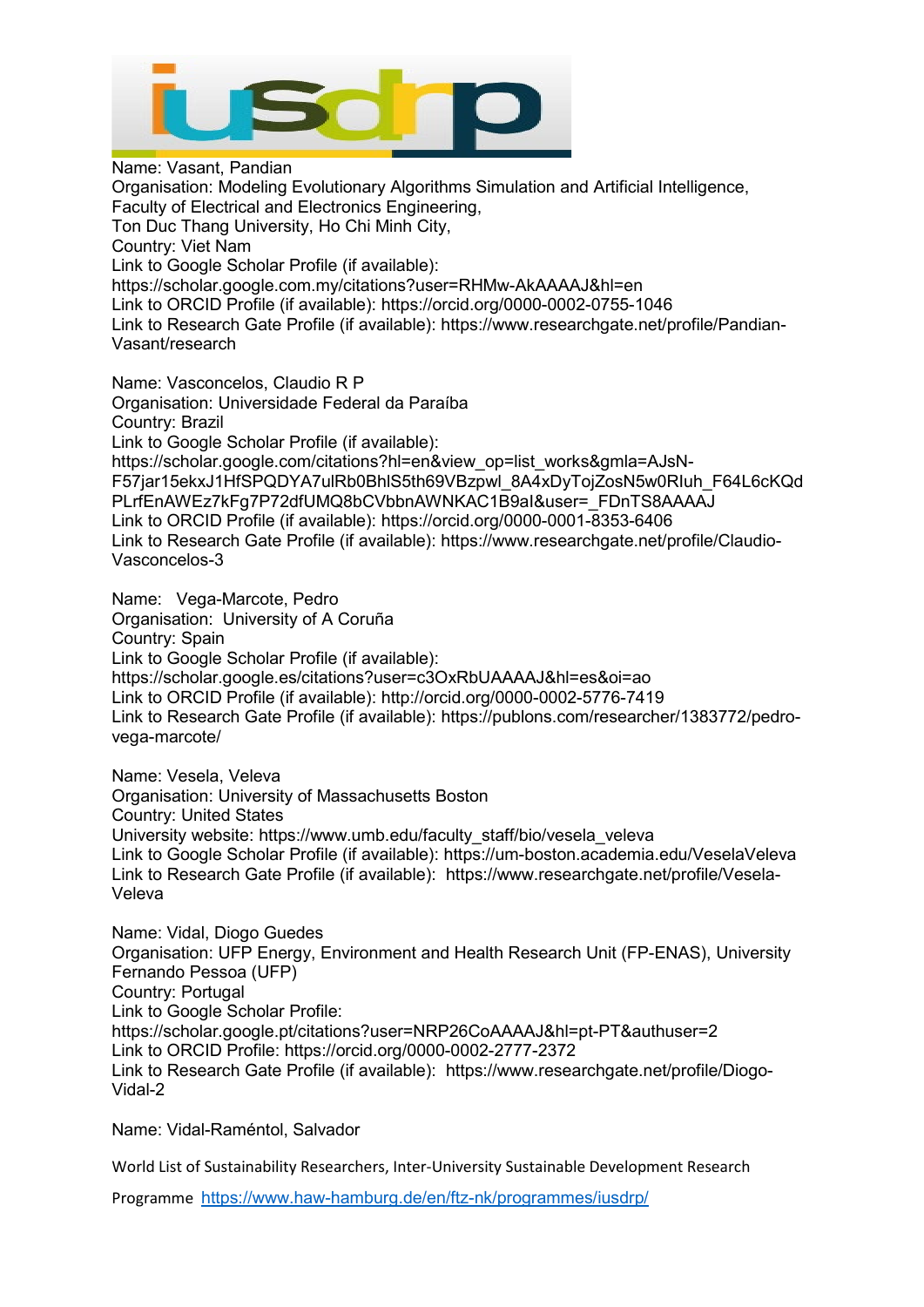

Organisation: Universidad Internacional de Catalunya. UIC.Barcelona Country: Spain Link to Google Scholar Profile (if available): https://scholar.google.es/citations?view\_op=new\_profile&hl=es Link to ORCID Profile (if available): Código orcid.org/0000-0002-2355-0668 Link to Research Gate Profile (if available): https://www.researchgate.net/profile/Salvador-Vidal-Ramentol/experience

Name: Wall, Tony Organisation: University of Chester Country: United Kingdom Link to Google Scholar Profile (if available): https://scholar.google.co.uk/citations?user=HhEMTuIAAAAJ&hl=en Link to ORCID Profile (if available): https://orcid.org/0000-0003-2334-3279 Link to Research Gate Profile (if available): https://www.researchgate.net/profile/Tony-Wall-2/amp

Name: Warren-Myers, Georgia Organisation: The University of Melbourne Country: Australia Link to Google Scholar Profile (if available): https://scholar.google.com.au/citations?user=VvRoxgMAAAAJ&hl=en

Name: Weng, Weizhe Organisation: SUNY Geneseo Country: USA Link to Google Scholar Profile (if available): https://scholar.google.com/citations?user=E75C1nQAAAAJ&hl=en Link to ORCID Profile (if available): https://orcid.org/0000-0001-8821-4406 Link to Research Gate Profile (if available): https://www.researchgate.net/profile/Weizhe-Weng-2

Name: Wu, Yenchun Jim Organisation: National Taiwan Normal University Country: Taiwan Link to Google Scholar Profile: https://scholar.google.com/citations?user=hfFVl0EAAAAJ&hl=zh-TW Link to ORCID Profile: https://orcid.org/0000-0001-5479-2873 Link to Research Gate Profile: https://www.researchgate.net/profile/Yenchun-Wu

Name: Xie, Liou Organisation: State University of New York at Plattsburgh Country: United States of America Link to ORCID Profile (if available): https://orcid.org/0000-0003-0830-6314 Link to Research Gate Profile (if available): https://www.researchgate.net/profile/Liou\_Xie

Name: Yang, Di Organisation: University of Wyoming Country: USA